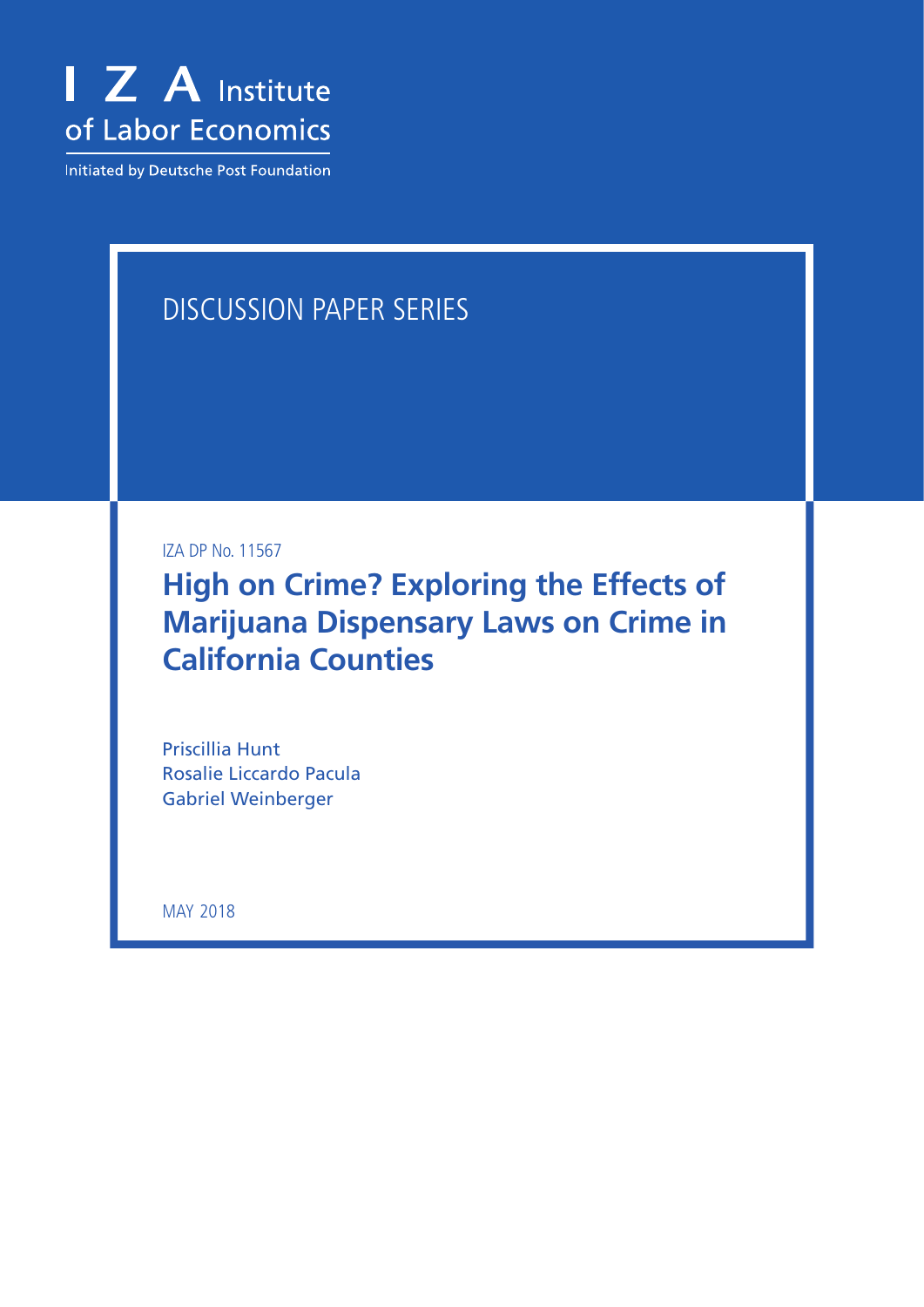

Initiated by Deutsche Post Foundation

### DISCUSSION PAPER SERIES

IZA DP No. 11567

# **High on Crime? Exploring the Effects of Marijuana Dispensary Laws on Crime in California Counties**

#### **Priscillia Hunt** *RAND Corporation and IZA*

**Rosalie Liccardo Pacula** *RAND Corporation and NBER*

### **Gabriel Weinberger**

*Pardee RAND Graduate School*

MAY 2018

Any opinions expressed in this paper are those of the author(s) and not those of IZA. Research published in this series may include views on policy, but IZA takes no institutional policy positions. The IZA research network is committed to the IZA Guiding Principles of Research Integrity.

The IZA Institute of Labor Economics is an independent economic research institute that conducts research in labor economics and offers evidence-based policy advice on labor market issues. Supported by the Deutsche Post Foundation, IZA runs the world's largest network of economists, whose research aims to provide answers to the global labor market challenges of our time. Our key objective is to build bridges between academic research, policymakers and society.

IZA Discussion Papers often represent preliminary work and are circulated to encourage discussion. Citation of such a paper should account for its provisional character. A revised version may be available directly from the author.

| IZA – Institute of Labor Economics                 |                                                      |             |  |  |  |
|----------------------------------------------------|------------------------------------------------------|-------------|--|--|--|
| Schaumburg-Lippe-Straße 5-9<br>53113 Bonn, Germany | Phone: +49-228-3894-0<br>Email: publications@iza.org | www.iza.org |  |  |  |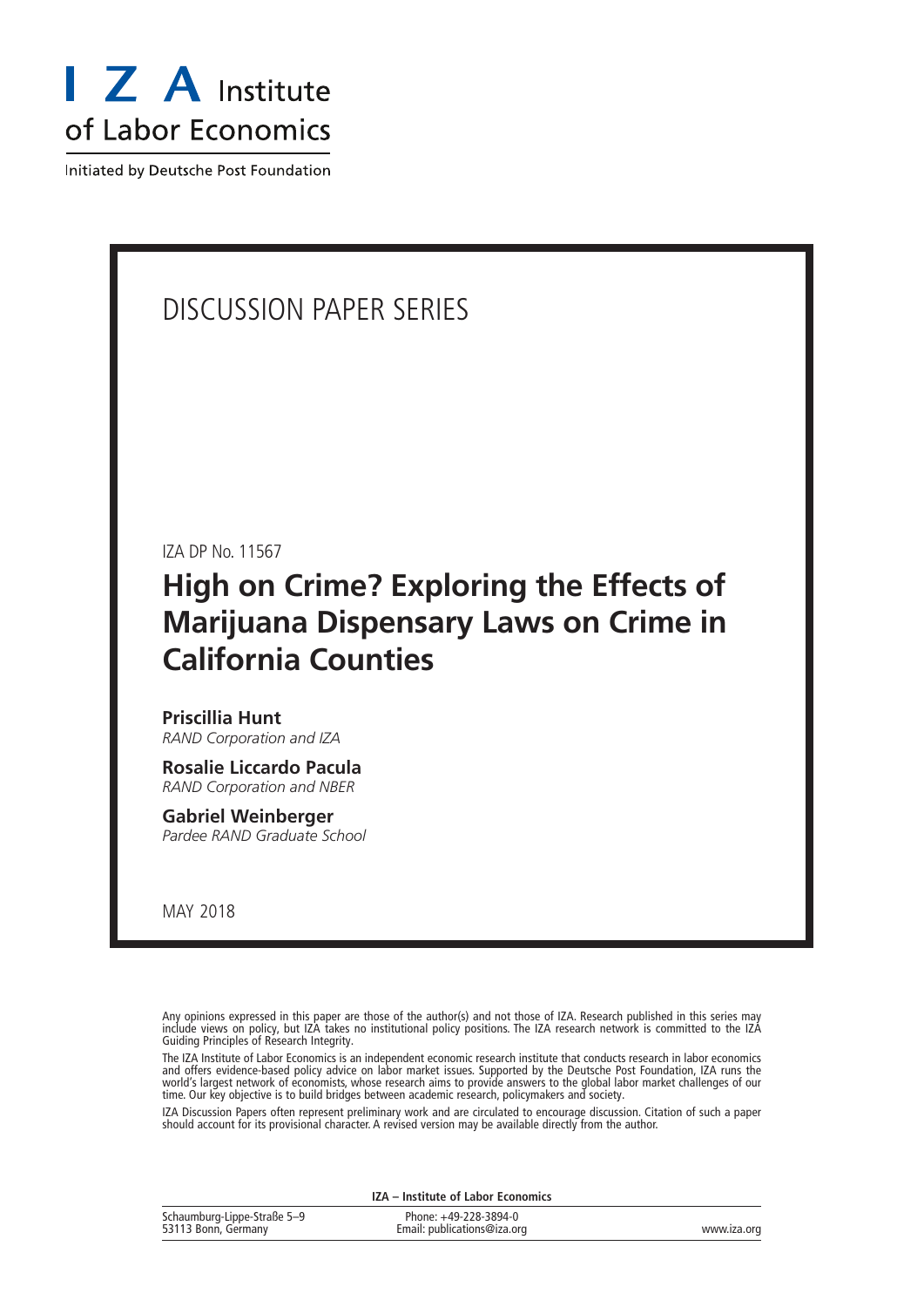## ABSTRACT

# **High on Crime? Exploring the Effects of Marijuana Dispensary Laws on Crime in California Counties\***

Regulated marijuana markets are more common today than outright prohibitions across the U.S. states. Advocates for policies that would legalize marijuana recreational markets frequently argue that such laws will eliminate crime associated with the black markets, which many argue is the only link between marijuana use and crime. Law enforcement, however, has consistently argued that marijuana medical dispensaries (regulated retail sale and a common method of medical marijuana distribution), create crime in neighborhoods with these store-fronts. This study offers new insight into the question by exploiting newly collected longitudinal data on local marijuana ordinances within California and thoroughly examining the extent to which counties that permit dispensaries experience changes in violent, property and marijuana use crimes using difference-in-difference methods. The results suggest no relationship between county laws that legally permit dispensaries and reported violent crime. We find a negative and significant relationship between dispensary allowances and property crime rates, although event studies indicate these effects may be a result of pre-existing trends. These results are consistent with some recent studies suggesting that dispensaries help reduce crime by reducing vacant buildings and putting more security in these areas. We also find a positive association between dispensary allowances and DUI arrests, suggesting marijuana use increases in conjunction with impaired driving in counties that adopt these ordinances, but these results are also not corroborated by an event study analysis.

**JEL Classification:** K14, K42, H75 **Keywords:** crime, marijuana markets, local ordinances

**Corresponding author:** Priscillia E. Hunt RAND 1776 Main St. Santa Monica, CA 90407 E-mail: phunt@rand.org

<sup>\*</sup> This paper was supported by a grant from the National Institute on Drug Abuse to the RAND Corporation (R01DA032693; PI: Rosalie Liccardo Pacula). We are deeply indebted to our colleagues James Anderson, Annie Boustead, Kate Pfrommer and Clinton Saloga who led the efforts in the construction of the ordinance database that was constructed under this grant and being used in this analysis.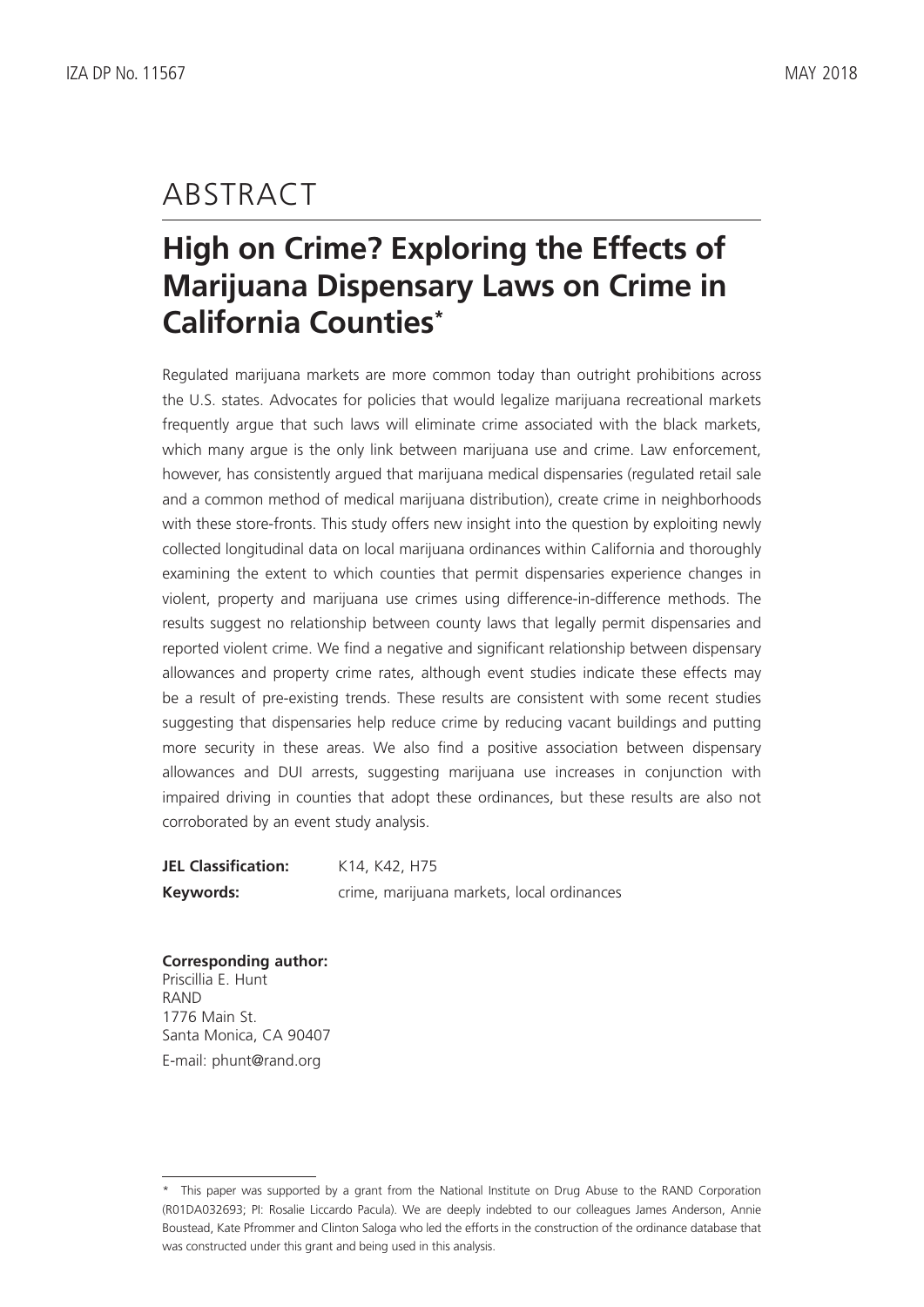#### **1. Introduction**

 $\overline{a}$ 

The impact of liberalizing marijuana laws on crime is a subject of great political and scholarly debate. Advocates for policy reform in states considering liberalization laws, both medical marijuana laws (MMLs) allowing for dispensaries as well as policies promoting retail sale for recreational purposes, suggest that bringing marijuana markets out of the shadows of the black market is a clear net public safety gain.<sup>[1](#page-3-0)</sup> Indeed such a position is supported by scholarly work seeking to identify a causal link between marijuana use and violence, but not finding any [\(Arseneault et al. 2000;](#page-32-0) [Mulvey et al. 2006\)](#page-34-0). Nonetheless, law enforcement agencies in jurisdictions that have already adopted dispensary systems for medical marijuana claim that these dispensaries are inextricably connected to crime [\(California Police Chiefs Association 2009;](#page-32-1) [Ingold and Lofholm 2016;](#page-33-0) [Powers 2014\)](#page-34-1).

The difficulty in reconciling these two positions can to some extent be comprehended by understanding the different mechanisms through which marijuana liberalization laws might potentially influence crime. First, there is the obvious impact of legitimizing what was previously an illegal market. By transitioning marijuana transactions from illegitimate exchanges that had to be actively enforced to legitimate transactions, there is an immediate reduction in the burden of enforcement assuming the legal market replaces the black market [\(Miron and Zwiebel 1995;](#page-34-2) [Shepard and Blackley 2005\)](#page-34-3). Law enforcement and the Courts may then transition resources to other, arguably more violent, types of crimes [\(Huber, Newman, and LaFave 2016;](#page-33-1) [Miron and](#page-34-2)  [Zwiebel 1995\)](#page-34-2). Second, there is the potential for liberalization laws to influence crime rates through an increase in marijuana (mis)use (e.g. psychopharmacological crime), to the extent that marijuana use induces criminogenic behavior. While there is no clear causal link between

<span id="page-3-0"></span><sup>&</sup>lt;sup>1</sup> For example, see the "Issues" webpage for the Marijuana Policy Project: [https://www.mpp.org/issues/.](https://www.mpp.org/issues/)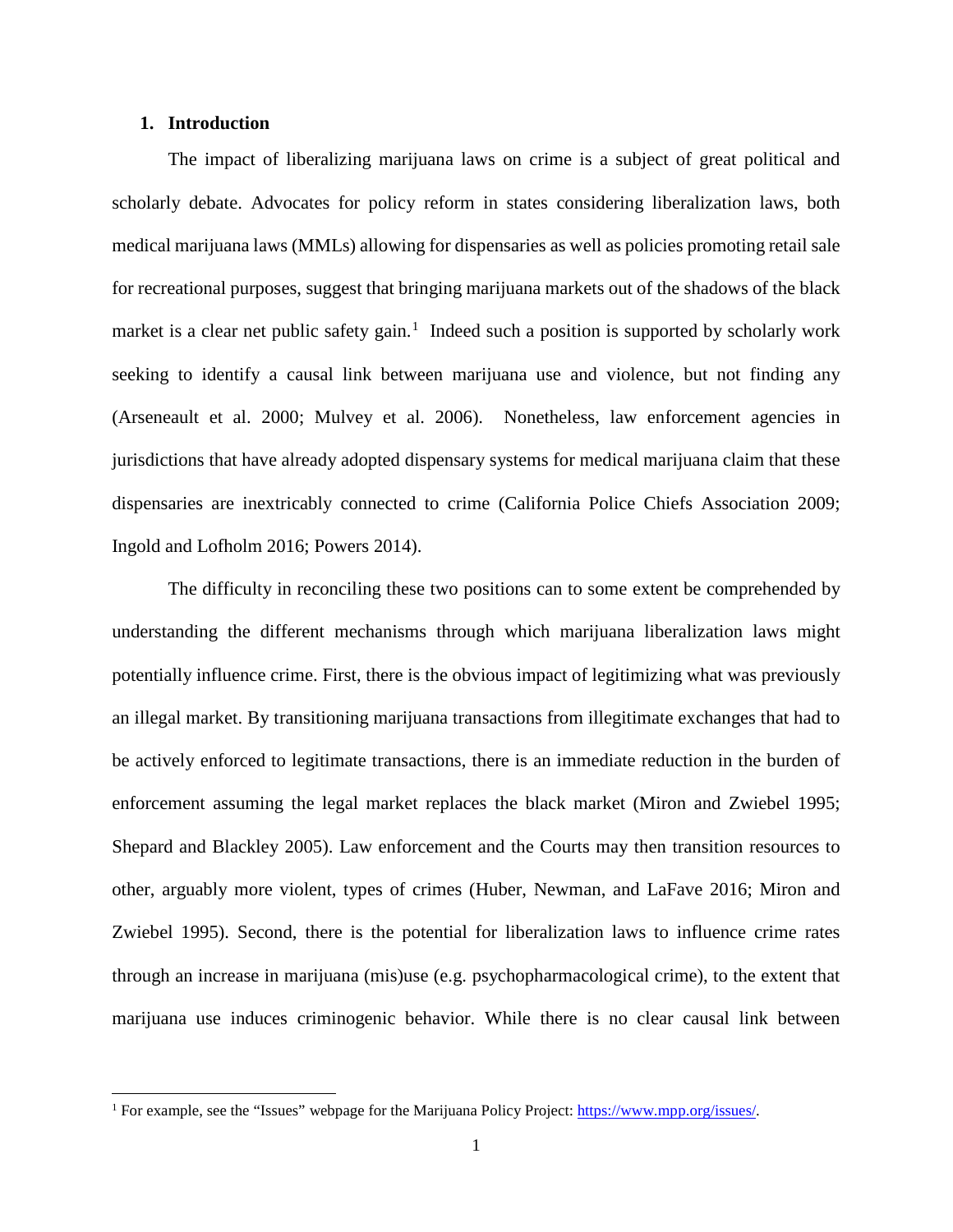marijuana use and criminogenic behavior, there is suggestive evidence for a positive correlation between use and property crime [\(Green et al. 2010;](#page-33-2) [Pacula and Kilmer 2003\)](#page-34-4).<sup>[2](#page-4-0)</sup> A third potential mechanism through which liberalization laws could plausibly influence crime, which might also explain the positive correlation between use and property crime, is that these liberalization ordinances enable the creation of new brick and mortar and delivery businesses that, because of the federal prohibition and banking laws that prevent (until recently) debit cards from being accepted in stores, operate entirely on a cash basis, creating strong targets for burglaries or thefts [\(California Police Chiefs Association 2009\)](#page-32-1).

A whole new body of scholarly work has emerged exploiting the natural experiment created by new state laws that liberalize the sale of medical marijuana to examine this relationship. As of November 2016, medical marijuana laws have been passed by 28 states plus the District of Columbia. The enactment of state laws since 1996 provide an opportunity to empirically test the effect of regulated markets on outcomes of interest. Studies have evaluated outcomes such as marijuana use [\(Chu 2014;](#page-32-2) [Harper, Strumpf, and Kaufman 2012;](#page-33-3) [Hasin et al. 2015;](#page-33-4) [Lynne-](#page-33-5)[Landsman, Livingston, and Wagenaar 2013;](#page-33-5) [Pacula et al. 2015;](#page-34-5) [Wall et al. 2011;](#page-35-0) [Wen,](#page-35-1)  [Hockenberry, and Cummings 2015\)](#page-35-1), crime rates [\(Chu and Townsend 2017;](#page-32-3) [Gavrilova, Kamada,](#page-33-6)  [and Zoutman 2017;](#page-33-6) [Huber, Newman, and LaFave 2016;](#page-33-1) [Morris et al. 2014;](#page-34-6) [Shepard and Blackley](#page-35-2)  [2016\)](#page-35-2), and other health outcomes [\(Anderson, Rees, and Sabia 2014;](#page-32-4) [Chu 2015;](#page-32-5) [Smart 2015\)](#page-35-3). These studies all use a difference-in-difference methodology where the treatment is a change in a state law that loosens restrictions on the sale of marijuana.

 $\overline{\phantom{a}}$ 

<span id="page-4-1"></span><span id="page-4-0"></span><sup>&</sup>lt;sup>2</sup> Another important factor to consider is marijuana use and victimization, although any evidence of a causal link pointing to an increase in victimization has been inconclusive [\(Markowitz 2005;](#page-34-7) [Office of National Drug Control](#page-34-8)  [Policy 2013\)](#page-34-8).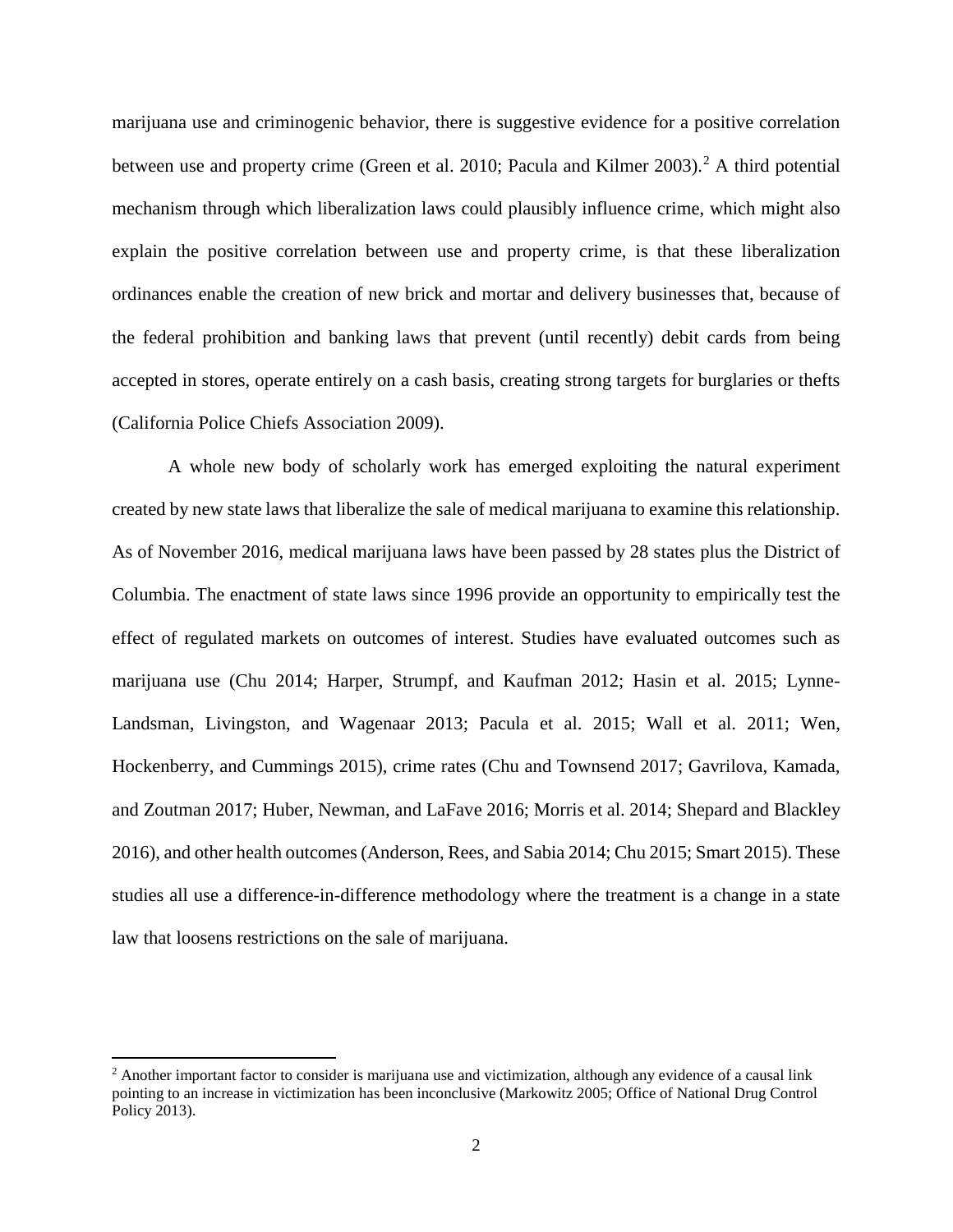The concern with these state-level studies is that many states, particularly the early adopting states, actually defer to local entities when it comes to regulating marijuana supply and production, which leads to variation in treatment within states [\(Dilley et al. 2017;](#page-32-6) [Freisthler et al.](#page-33-7)  [2013\)](#page-33-7). For example, in Colorado and Washington State, which legalized the sale of recreational marijuana in 2014, various types of policies exist at the community level and a significant portion of the population live in communities where the sale of recreational marijuana is not allowed [\(Colorado Department of Revenue 2016;](#page-32-7) [Dilley et al. 2017\)](#page-32-6). Moreover, medicinal marijuana laws within a state may differ on important elements, such as bans on dispensaries and cultivation [\(Pacula, Boustead, and Hunt 2014\)](#page-34-9). Therefore, studies that generalize a MML across the state are ignoring heterogeneity within their treatment sample, possibly leading to the inconsistent findings in the MML literature [\(Pacula et al. 2015\)](#page-34-5). Given the localized nature of crime and the importance of levels of aggregation, this (mis)measurement of the treatment dosage is especially problematic for estimating effects on crime rates [\(Freeman, Grogger, and Sonstelie 1996;](#page-33-8) [Hipp 2007\)](#page-33-9).

The objective of this study is to investigate whether a particular element of MMLs, namely allowance for dispensaries, affects local crime and other indicators of marijuana misuse (i.e. driving under the influence). We are also able to identify other dimensions of MMLs, such as allowance for home cultivation, but due to little variation in these other dimensions, we focus on allowances for dispensaries.<sup>[3](#page-4-1)</sup> Moreover, we estimate effects on different types of crime, as well as arrests indicating marijuana use, to better understand the mechanisms driving the results. By utilizing a novel dataset that codifies elements of MMLs across local jurisdictions within California, we capture heterogeneity on the treatment variable that is present in other studies. Moreover, by focusing on local variation within a single state with a long experience with the

 $\overline{a}$ 

<sup>&</sup>lt;sup>3</sup> We still control for whether a jurisdiction has limitations on home cultivation in all of our models.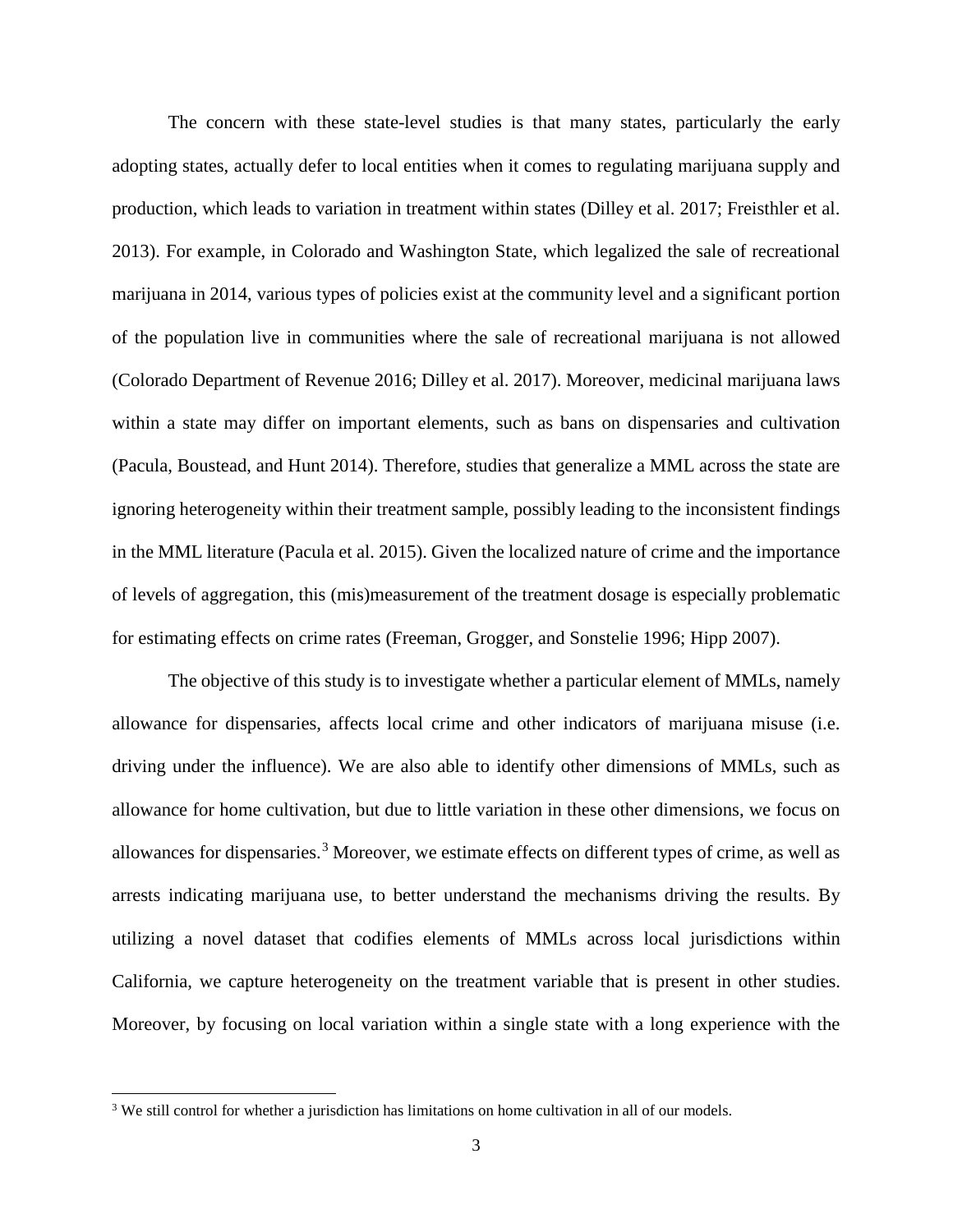policy, we are able to implicitly control for changing state norms and marijuana use that could be independently associated with marijuana-involved crime. Other state-level factors that could bias estimates of crime rates across states, such as depenalization of marijuana, are also implicitly controlled in our analysis [\(Huber, Newman, and LaFave 2016\)](#page-33-1). This analysis can help inform policies at the local level, where regulation is usually enacted, that better balance safety and access to medical marijuana.

We find no evidence that ordinances allowing for marijuana dispensaries lead to an increase in crime. In fact, we see some evidence of a reduction in property crime along with an increase in DUI and misdemeanor marijuana arrests, pointing to possible increases in misuse of marijuana that do not result in more crime. Supplementary analyses indicate that the significant effects may be driven by pre-existing trends, so we limit our conclusions to the fact that counties allowing dispensaries did not experience an increase in crime. The rest of this paper proceeds as follows: Section 2 provides some background into the literature on regulation of marijuana markets and crime, Section 3 describes the methods used for the analysis, Section 4 provides results, and Section 5 concludes with a discussion of policy implications and limitations.

#### **1. Background**

#### *2.1. Why Might Dispensary Laws Affect Reported Crime Rates and Arrests?*

It is clear that explicitly writing into law that entities are permitted to engage in retail distribution of medical marijuana reduces the criminal justice risks of supplying marijuana. Theoretically, we might expect this to increase availability and access to marijuana, which could increase demand at both the extensive, and potentially the intensive margins. Indeed there is consistent evidence that laws on-the-books explicitly permitting entities to produce and distribute medical marijuana increase non-medical use of marijuana among adults [\(Hasin et al. 2017;](#page-33-10) [Pacula](#page-34-5)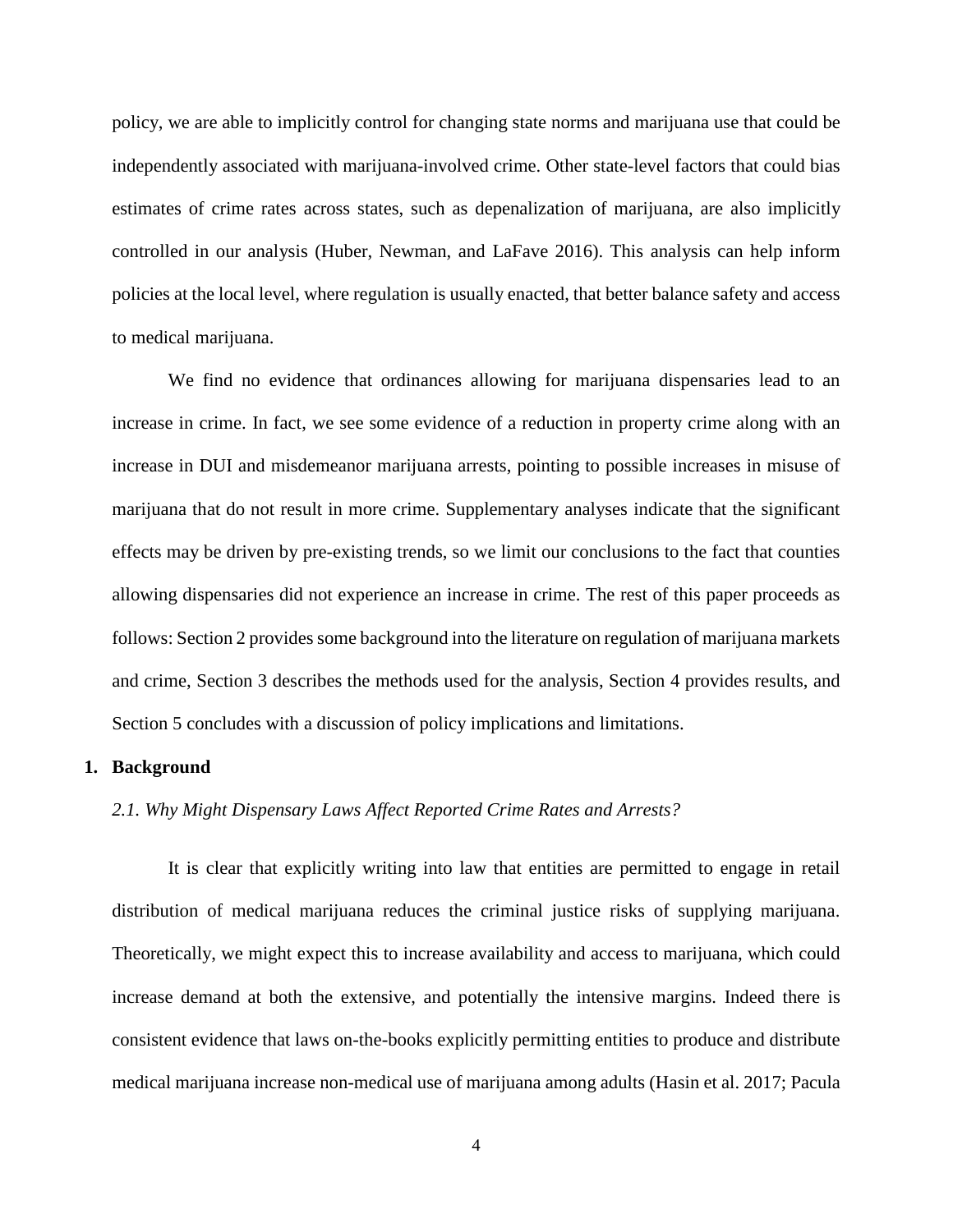[et al. 2015;](#page-34-5) [Wen, Hockenberry, and Cummings 2015\)](#page-35-1). The laws appear to have no general impact on youth marijuana use [\(Choo et al. 2014;](#page-32-8) [Hasin et al. 2015;](#page-33-4) [Lynne-Landsman, Livingston, and](#page-33-5)  [Wagenaar 2013;](#page-33-5) [Anderson, Hansen, and Rees 2015;](#page-32-9) [Shu-Acquaye 2016\)](#page-35-4), although there is some evidence from studies accounting for the relative size of these evolving marijuana market that larger and/or more competitive markets do in fact influence youth marijuana use [\(D'Amico et al.](#page-32-10)  [2015;](#page-32-10) [Smart 2015\)](#page-35-3); It is *a priori* unclear, however, what effect this increased use among adults may have on community-level violent and property crime or driving under the influence. Moreover, the replacement of a black market by a new cash-based business may or may not lead to a change in reported robberies, burglaries, and thefts [\(California Police Chiefs Association](#page-32-1)  [2009\)](#page-32-1). Although we cannot hypothesize on the overall directional change, by applying the Goldstein [\(1985\)](#page-33-11) typology of drug crime, we consider the potential mechanisms driving changes in crime.

The first set of crimes in the typology is those committed due to intoxication, or psychopharmacological crimes. As was summarized in a recent report by ONDCP, there is little evidence for a causal link between marijuana intoxication and pharmacological crime [\(Office of](#page-34-8)  [National Drug Control Policy 2013, 14\)](#page-34-8). Marijuana has been linked to correlates of violence such as development of psychosis disorders, aggression later in life, and delinquent behavior [\(Arseneault et al. 2000;](#page-32-0) [Hall and Degenhardt 2008;](#page-33-12) [White and Hansell 1998\)](#page-35-5); but laboratory studies have not found a link between cannabis and violence [\(Moore and Stuart 2005\)](#page-34-10) and there is reason to believe that marijuana use alone may lower the propensity to commit an aggressive act [\(Ostrowsky 2011\)](#page-34-11). If marijuana is a substitute for alcohol, then increased availability of marijuana through retail outlets may lead to substitution away from alcohol, thereby reducing crime that would otherwise be associated with alcohol intoxication [\(Carpenter and Dobkin 2010;](#page-32-11) [Carpenter](#page-32-12)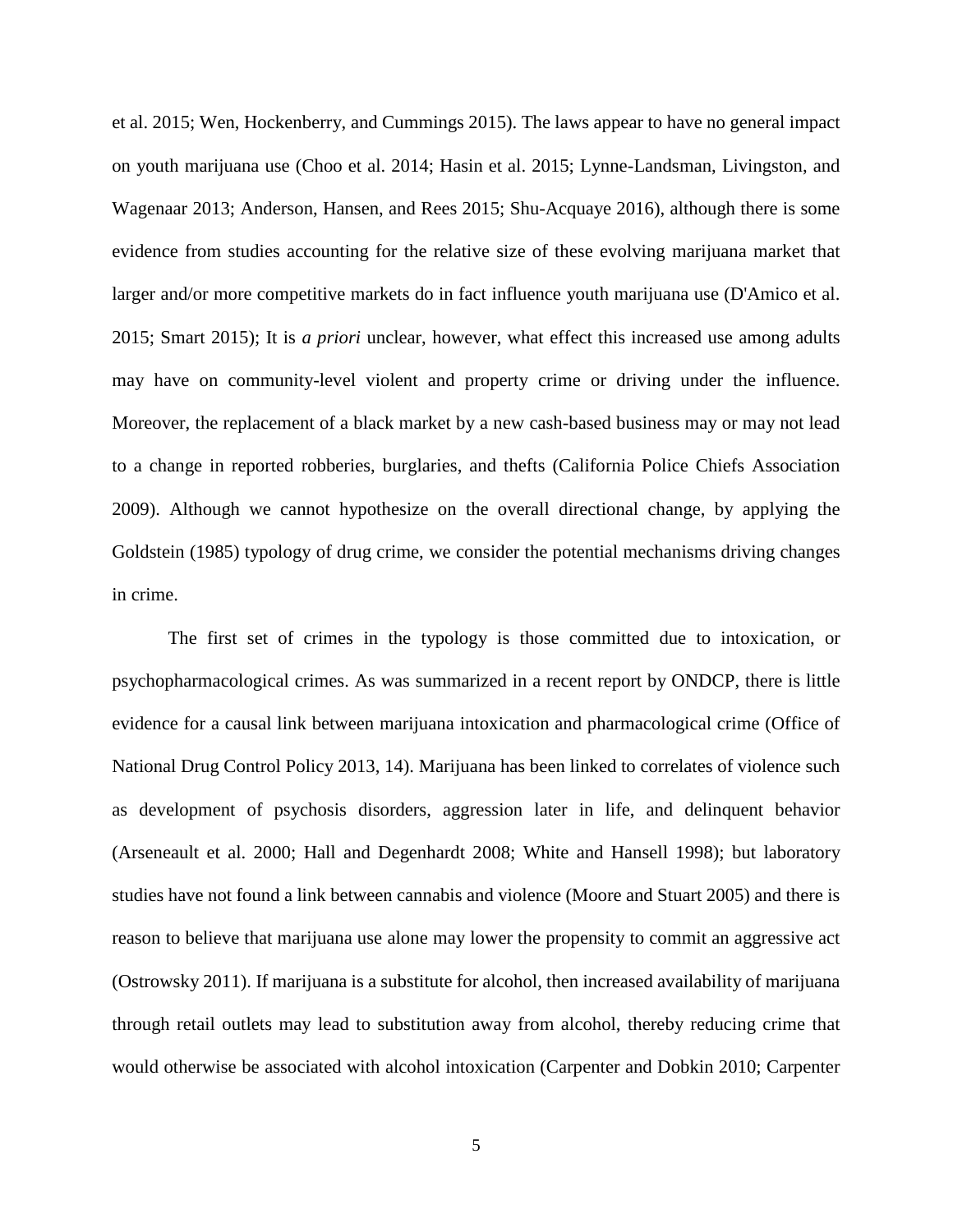[2007\)](#page-32-12) and DUIs [\(Anderson, Hansen, and Rees 2013\)](#page-32-13). However, if alcohol and marijuana are complements [\(Pacula 1998;](#page-34-12) [Williams et al. 2004\)](#page-35-6), it is possible that their joint consumption could lead to more aggressive behavior than alcohol or marijuana alone. Therefore, on net, we are *a priori* ambivalent towards the expected directional change (if any) in reported crime and DUI arrests due to pharmacological criminality, resulting from legal dispensaries or looser rules on cultivation.

A second type of crime in the typology is "economic-compulsive" crimes caused by those in need of income to pay for a drug habit [\(Goldstein 1985\)](#page-33-11). We can expect that legalization of marijuana, even for medical purposes, will reduce the price of obtaining marijuana, and indeed there is limited evidence showing that potency has risen while prices for potency-adjusted fixed amounts have fallen [\(Anderson, Hansen, and Rees 2013;](#page-32-13) [Sevigny, Pacula, and Heaton 2014\)](#page-34-13). Substantially larger price declines have been observed with full legalization [\(Smart et al. 2017\)](#page-35-7). Overall, we would expect a minimal increase in income-producing property crime driven by economic-compulsive behavior as a result of legalizing dispensaries.

The third category of crime is "systemic crimes," or those associated with the provision and distribution of drugs in black markets. There is very limited evidence of violence attributed to illicit retail marijuana markets, although a recent study has found that counties bordering Mexico in states that passed MMLs have experienced a decrease in violent crime by decreasing the financial incentives of drug trafficking organizations [\(Gavrilova, Kamada, and Zoutman 2017;](#page-33-6) [Reuter 2009\)](#page-34-14). Nevertheless, any possible violence would have likely been mitigated in California given that home cultivation was allowed in most counties for many years before dispensary laws. [4](#page-8-0)

<span id="page-8-0"></span> <sup>4</sup> Our models will control for whether the county had any restrictions on self-cultivation.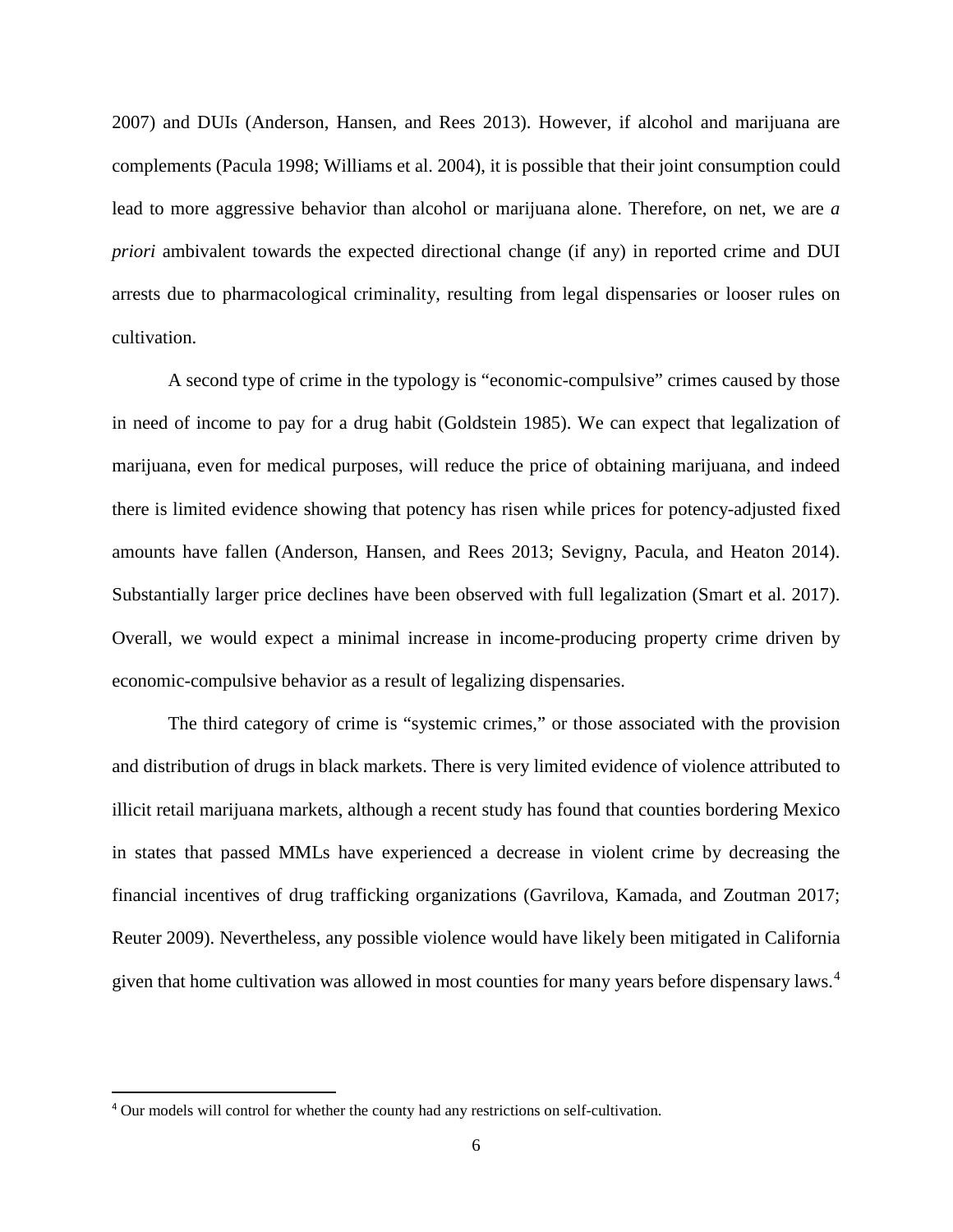However, the presence of dispensary store-fronts may, themselves, lead to a change in both violent and property crimes in a given area, although again the direction is theoretically ambiguous. On the one hand the sale of marijuana, even for medicinal purposes, is illegal to the federal government. Therefore, no banks with a national charter are willing to provide credit or regular services to dispensaries that sell these goods. This has meant that most dispensaries must operate on a cash-basis, and they have a lot of cash [\(California Police Chiefs Association 2009;](#page-32-1) [McDonald and Pelisek 2009\)](#page-34-15). On the other hand, dispensaries have lots of security in and around them because of their cash business and highly desirable product. They often are zoned in areas that previously had empty buildings, and so by moving into these areas and bringing their own security systems they provide more "eyes on the ground" which can deter crime.

Spatial models that measure the density of dispensaries in a given area are an effective way to test the effect of store fronts on crime, but the results from these have been quite mixed. A few correlational studies have found a positive relationship with crime either in the immediate area [\(Contreras 2016\)](#page-32-14) or in adjacent neighborhoods [\(Freisthler et al. 2016\)](#page-33-13). A recent study exploiting an exogenous shock that led to closings of dispensaries in Los Angeles County, though, found that these closures actually led to an increase in crime in the immediate vicinity [\(Chang and Jacobson](#page-32-15)  [2017\)](#page-32-15). The authors argue that the increase in crime was a result of a loss of "eyes on the street" being provided by the dispensaries that were forced to close. Overall, we cannot say whether we expect a change in the distribution of marijuana caused by the legalizing dispensaries to have a positive or negative effect on reported crime in California.

Because theory does not provide any clear guidance on anticipated effects of these laws, it has been viewed an empirical question. A recent set of studies examine the relationship between MMLs and crime by exploiting variation in uptake across states and using Part I reported crimes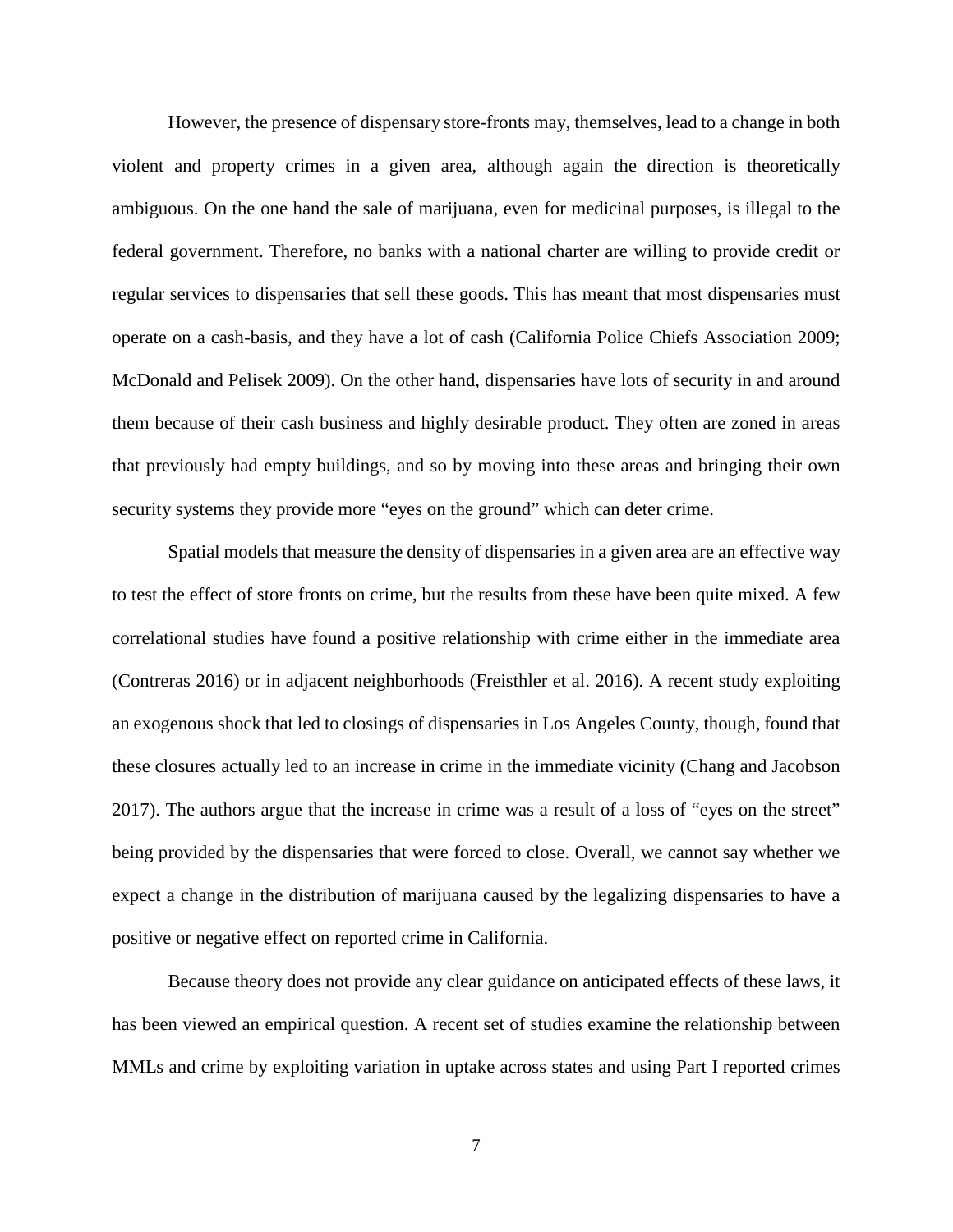at the aggregate level. Morris et al. [\(2014\)](#page-34-6) and Shepard and Blackley [\(2016\)](#page-35-2) both use a differencein-difference methodology, with the former employing a sample of all states in the period between 1990-2006 and the latter a sample of only the eleven states that make up the Western Census Region between 1997 and 2009  $\cdot$ <sup>[5](#page-10-0)</sup> Chu and Townsend [\(2017\)](#page-32-3) adopt a similar approach while measuring crime at the city policy agency level to improve measurement, but still rely on a statelevel classification of MMLs. Huber [\(2016\)](#page-33-1) add information about whether states have depenalized marijuana to their difference-in-difference model, arguing that depenalization has an effect on nondrug crime by shifting enforcement resources. Finally, Gavrilova, Kamada, and Zoutman [\(2017\)](#page-33-6) employ a difference-in-difference-in-difference approach to study the added effect of MMLs on crime in counties bordering Mexico compared to inland adopting counties (where MMLs are measured at the state-level). These studies have mostly found very little evidence of a relationship between uptake of medical marijuana laws and reported crime,<sup>[6](#page-10-1)</sup> with the exception of the Huber study that estimated a 5% significant decrease in robberies, larcenies, and burglaries.

The current paper addresses important limitations of the prior studies. First, prior studies that exploit state-level policy variation assume the treatment (exposure to medical marijuana dispensaries) is homogenous across the state. It is clear from recent work that this is not the case, as many local jurisdictions choose to adopt bans on medical marijuana dispensaries [\(Dilley et al.](#page-32-6)  [2017;](#page-32-6) [Pacula et al. 2015\)](#page-34-5). Crime rates are also not constant across a state, and in fact are very localized, which raises uncertainty as to whether variation in aggregated crime rates observed at the state level are being driven by the same or different jurisdictions in which medical marijuana dispensaries are allowed [\(Dilley et al. 2017;](#page-32-6) [Freeman, Grogger, and Sonstelie 1996\)](#page-33-8). Our study is

<span id="page-10-0"></span> <sup>5</sup> They argue that because up until 2009 only four states outside of the Western Region had passed a MML, a sample of only western states provides a more similar control group.

<span id="page-10-1"></span><sup>6</sup> The Gavrilova study finds a significant decrease in violent crime in Mexico-bordering counties with MMLs, but a negligible insignificant effect on violent crime in inland counties with MMLs.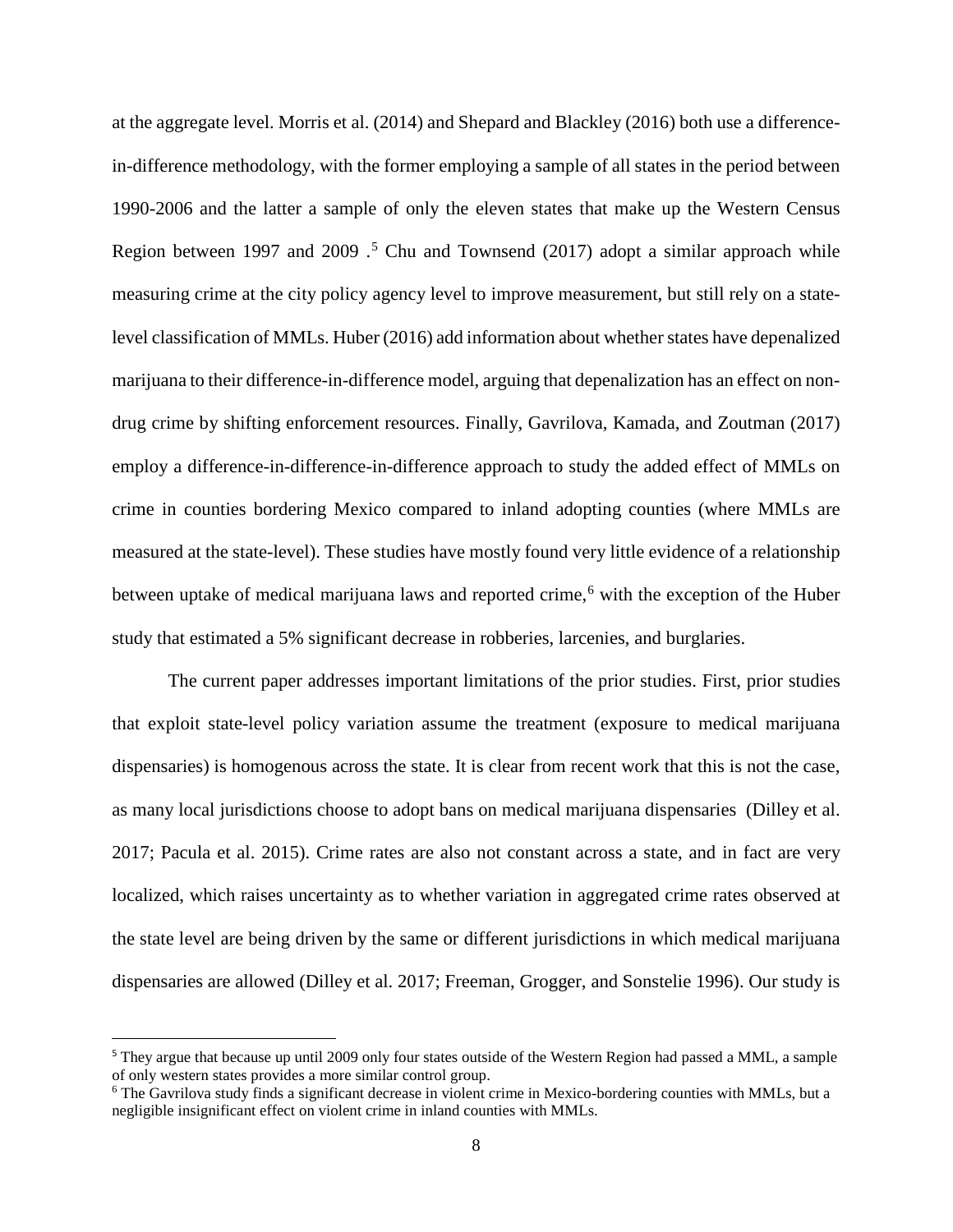able to explicitly address this concern by examining more localized measures of crime and dispensaries at the county level. Second, prior state analyses frequently omit other relevant policy variables that are also changing during this time period, such as cannabis depenalization, that might also be important for determining crime and arrest rates [\(Huber, Newman, and LaFave 2016\)](#page-33-1). Our study overcomes this limitation by exploiting variation within one very large state, thereby holding constant across our treated and control counties changes in other state-specific laws [\(Shepard and](#page-34-3)  [Blackley 2005\)](#page-34-3).

#### *2.2 California Experiment: Medical Marijuana Laws across California Counties*

In 1996, California was the first state to pass a law allowing for the legal possession and cultivation of marijuana for medicinal purposes. The initiative changed a section of the Health and Safety code to protect patients who used marijuana with the recommendation from a physician from state prosecution. Passed through a ballot initiative, Proposition 215 (later to be known as the Compassionate Use Act (CUA)), did not address any channels through which marijuana might be supplied or obtained due in large part because of its explicit contradiction with federal law, which still maintained a strict prohibition on marijuana for medicinal purposes by classifying it as a Schedule 1 drug.

A few factors encouraged county and city jurisdictions in California to start crafting their own medical marijuana regulations, creating the variation over time we exploit in this study. First, the lack of specificity in the CUA regarding the production and distribution of marijuana left local governments with the authority to adopt whatever regulations they felt was appropriate, as there was no state pre-emption of any local regulations [\(Freisthler et al. 2016\)](#page-33-13). Second, the ambiguity of the state law meant that the distribution of marijuana within the state remained illegal unless localities specifically addressed the issue.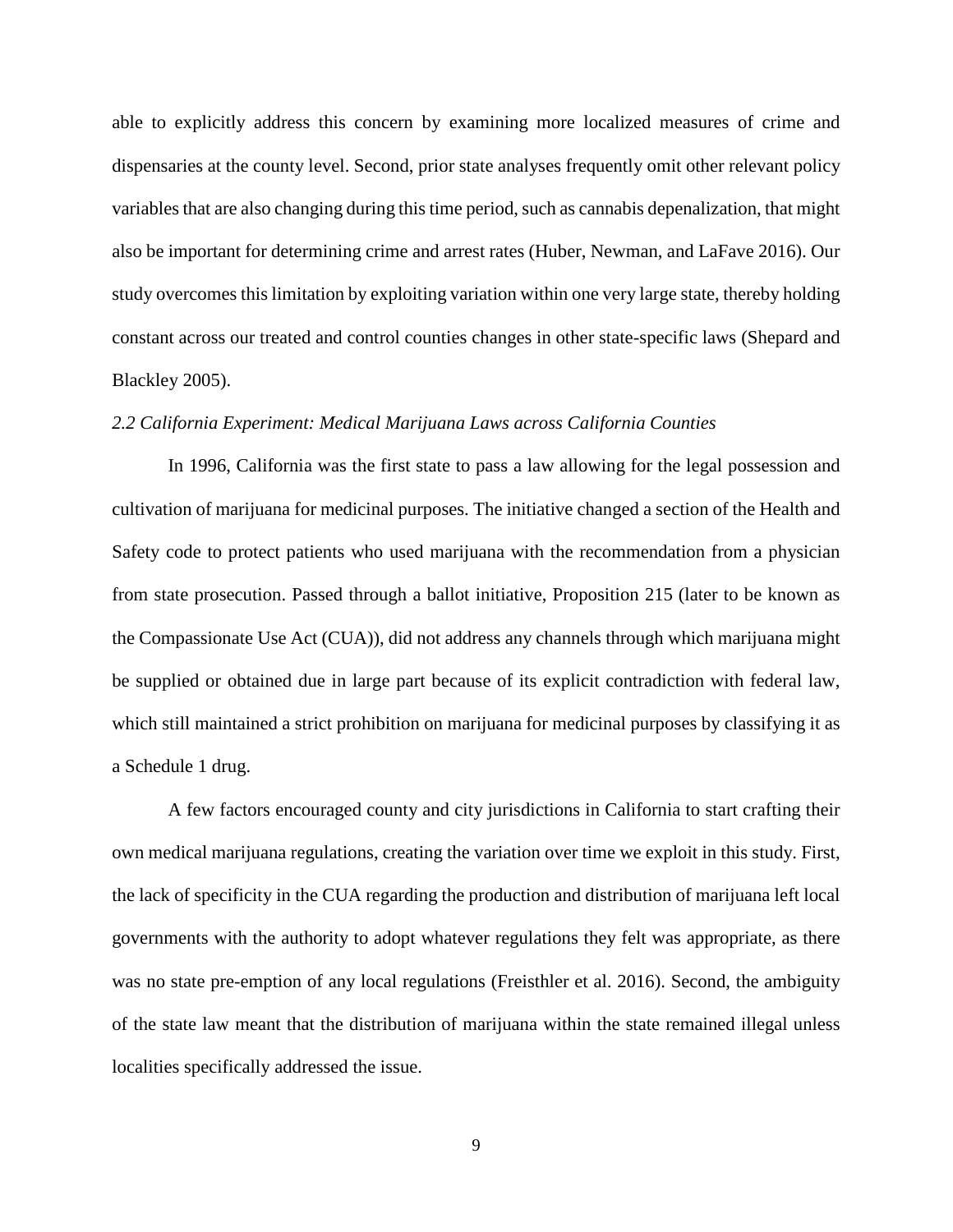These two factors paved the way for subsequent policy decisions since the passage of the CUA in 1996 that have affected medicinal marijuana regulation in California and solidified the role of counties and cities to create their own laws related to medical marijuana dispensaries. Statute SB 420, which provided legal protection to marijuana dispensaries operating within the state as of January 1, 2004, gave local jurisdictions the autonomy to decide whether and how to permit dispensaries. While it exempted the "collective or cooperative cultivation" from prosecution, it left it to local jurisdictions the authority to implement and regulate them (State of California. October 12, 2003, §1(b), (c)). The "Ogden memo," published in October, 2009, strengthened the incentive localities had to develop clear regulations over dispensaries, as it specified that the Federal government would not prioritize prosecuting patients or caregivers that were acting in clear compliance with state laws [\(Ogden 2009\)](#page-34-16). As California law delegated these authorities to local jurisdictions, this memo signaled to city and county governments that local ordinances regarding dispensaries would be binding.<sup>[7](#page-12-0)</sup> As demonstrated by the increase in counties after 2004 and 2009 with dispensary laws shown in Figure 1, the evolution of these rulings and decisions has spurred the variation in local policy that is currently observed within the state of California today.

 $\overline{a}$ 

<span id="page-12-0"></span><sup>7</sup> The authority of local governments to regulate dispensaries in their jurisdiction was reinforced in 2013 after the Supreme Court of California ruled in the case of *Riverside vs. Inland Empire Patients Health and Wellness Center* (56 Cal.  $4<sup>th</sup>$  729 [2013]) that the city of Riverside had the right to abolish marijuana dispensaries through zoning laws.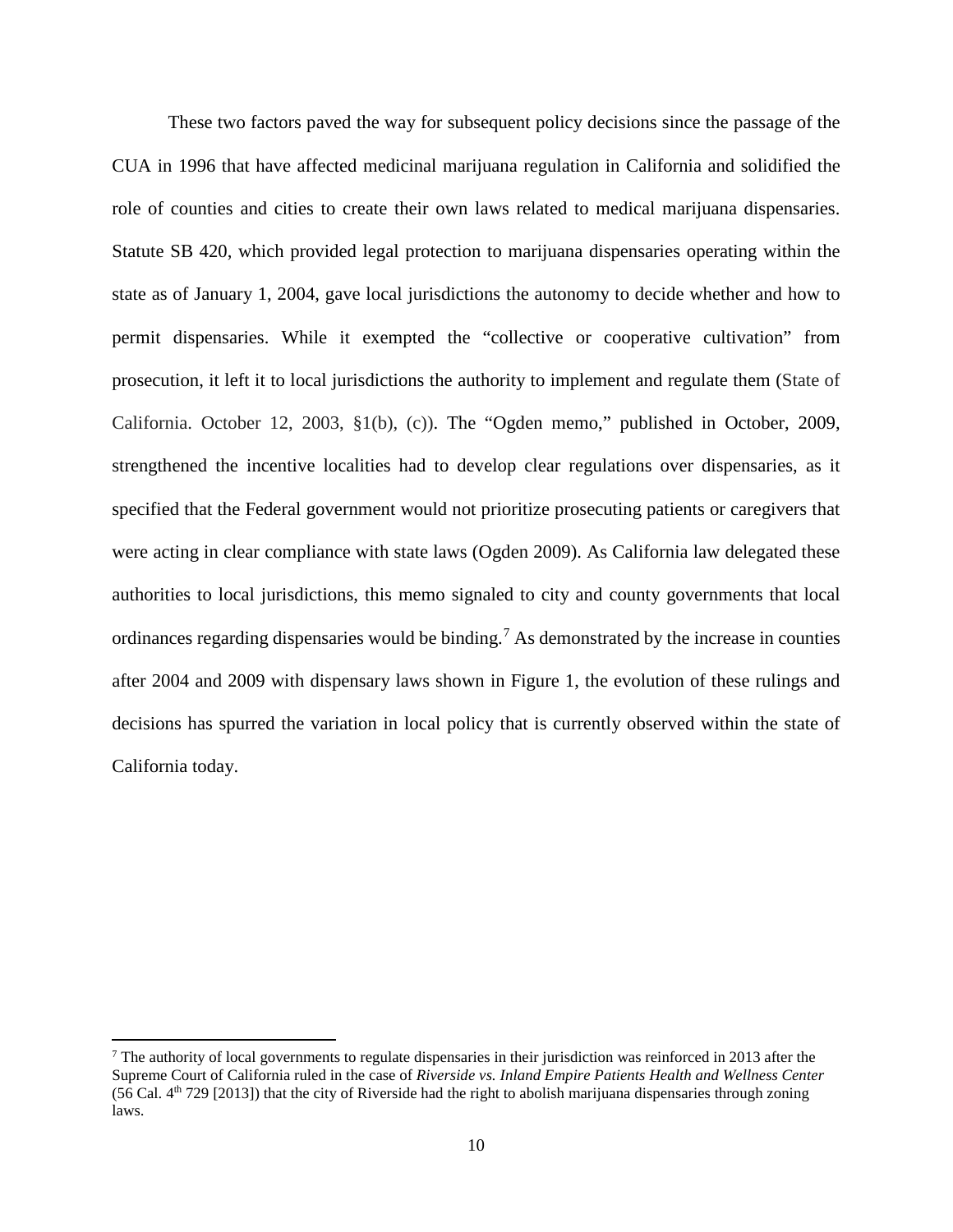#### **2. Data and Methods**

#### *3.1. Data*

l

#### *City and County Ordinance Data*

This study uses a database of medical marijuana legal provisions adopted across all 58 counties of California as well its most populous 14 cities (those with a population exceeding 200,000 residents). The database is based on legal analysis of the language in the public law versions of county ordinances that were adopted between the period January 1, 1997 through December 31, 2014. The year 1997 is used as a starting point because California's statewide policy passed in November of 1996.

The legal database includes jurisdictions' (dis)approval on provisions related to the distribution of cannabis supply-related products. By December 31, 2014, 28% (16 out 58) of jurisdictions had made legally effective a county ordinance permitting co-operatives or dispensaries.<sup>[8](#page-13-0)</sup> In order to limit the subjectivity of the database associated with subsequent implementation of the provisions and to ensure every jurisdiction's county ordinances were assessed along the same criteria, e.g. as written in public version, this study does not include successive interpretations of courts or policies established by regulatory bodies.

An indicator variable was created that is defined as "1" for counties that explicitly allow dispensaries in a given year and "0" otherwise. This is a reasonable definition because none of the state-level statutes or court rulings explicitly allow for dispensaries. Inevitably, some counties changed their policy throughout the year and we have created an annual dataset, so we use the law

<span id="page-13-0"></span><sup>&</sup>lt;sup>8</sup> The peak number of dispensaries open in one year is actually 18 during 2013, but two counties stopped allowing for dispensaries the following year.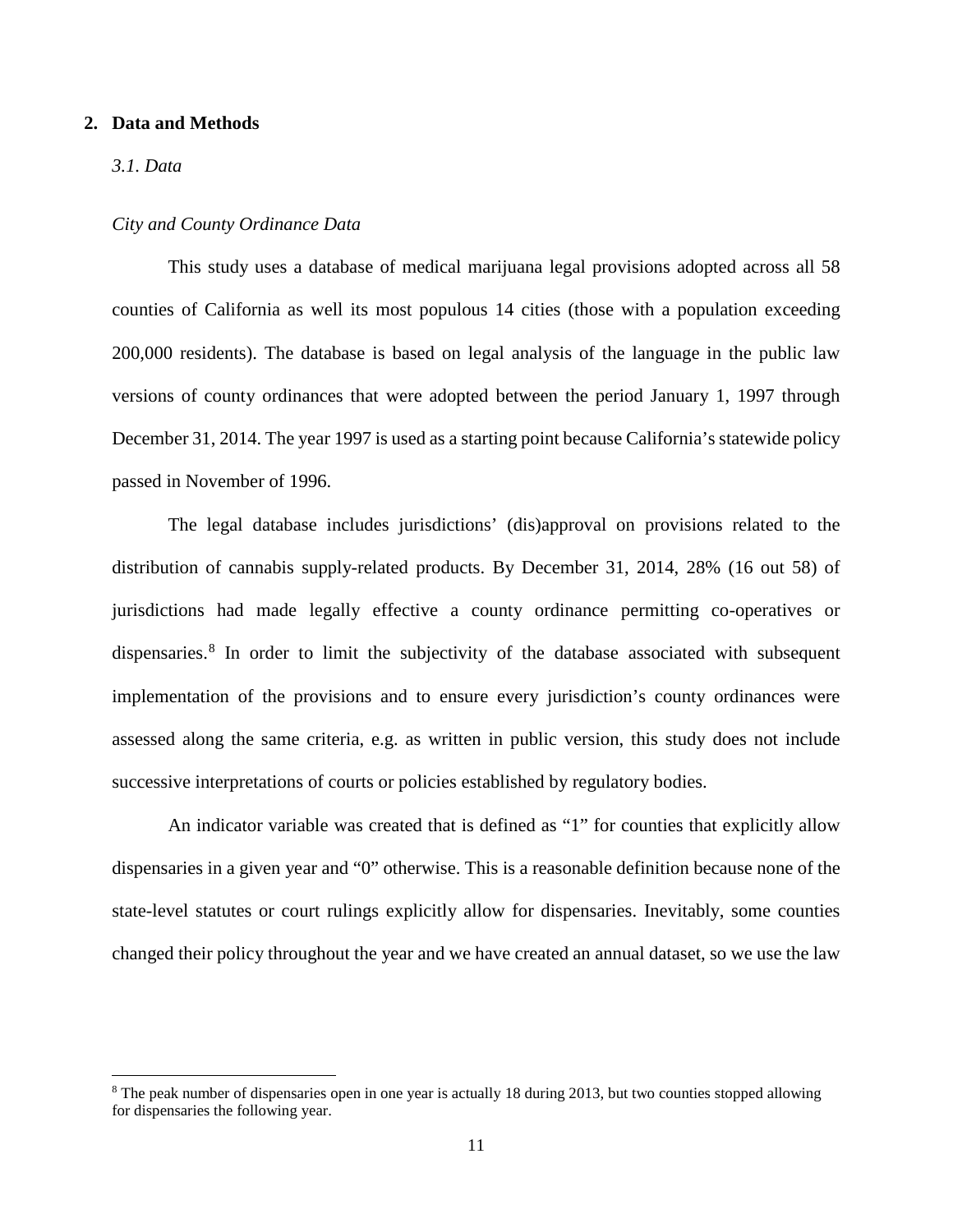in place for the majority of the year.<sup>[9](#page-14-0)</sup> Additionally, because home cultivation is allowed by the Compassionate Use Act, we assume that home cultivation is allowed with no limits unless explicitly stated. We create a variable that identifies whether the county has placed any limits<sup>[10](#page-14-1)</sup> on cultivation for the given year. To make it easier to interpret along with the dispensary variable, the indicator variable is defined as "1" when there are no limits placed by the county on home cultivation and "0" when the county either explicitly prohibits or places any sort of limit on home cultivation.

A significant complication to the analysis is that a county ordinance applies to the unincorporated part of a county, which is the area of a county that does not pertain to an incorporated city. Incorporated cities may create different laws than the county they are nested in, which apply to residents within the city limits. Estimation of impacts of just county ordinances ignoring the specific ordinances of the cities incorporated within them could therefore lead to biased results. This is why in addition to the county ordinances, the research team also completed the same categorization procedure of ordinances for the 14 incorporated cities in California with a population larger than 200,000. Doing so meant that in most counties we would capture the laws that applied to the greatest share of the county population in each county.

While crime offense data are available at the level of police agencies within counties, our main analysis will be conducted at the county level because it mitigates the problem of agency jurisdiction borders and because more control variables are available at the county level. The distinction between counties and cities, however, means we have to be careful to account for the

 $\overline{\phantom{a}}$ 

<span id="page-14-1"></span><span id="page-14-0"></span><sup>9</sup> The data on ordinances is at the monthly level, but because crime offense data should be interpreted at the annual level we collapse the ordinance data annually (very little variation is lost by collapsing the ordinance data to the annual level). We also show as a robustness check the results from estimating the treatment variable as the fraction of the year in which the policy was in place (for example, 0.5 if dispensaries were allowed for 6 months. <sup>10</sup> We categorize this variable as "any limits" because it is rare for counties to place limits on cultivation. Counties that place any limits, then, should be different than those that do not regulate cultivation.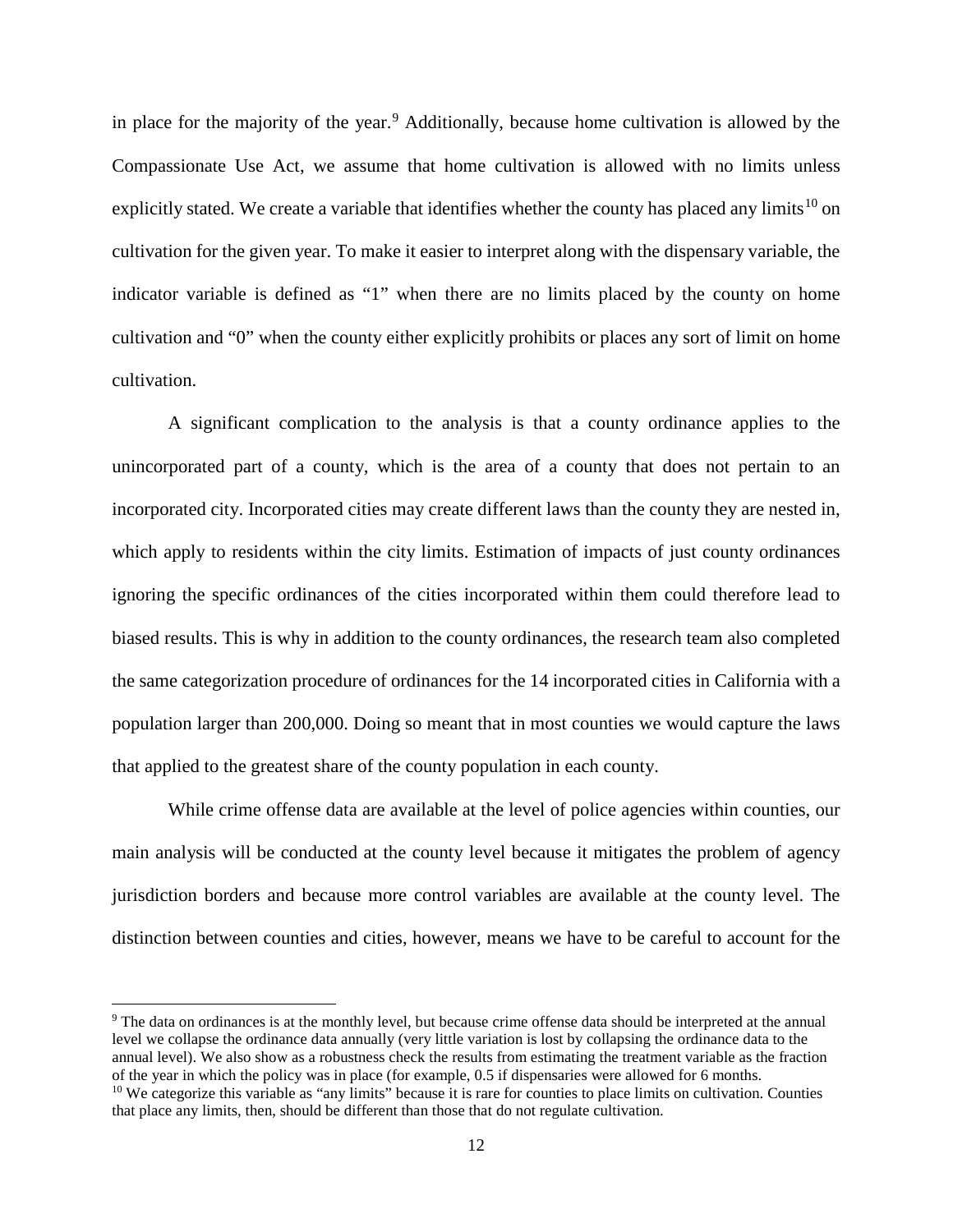treatment of cities that had laws different than that of the county (and for the possibility of differences for those cities in which we do not have information). Therefore, we construct a county-level policy indicator using the following rules: (1) the county unincorporated area policy is used if we don't have information on any city within a county, or if the city information is consistent with the county; (2) when information on a city within a county is available and contradicts that of the county policy, we use the county or city policy that applies to the larger share of the full county population.<sup>[11](#page-15-0)</sup> As a sensitivity analysis, we collect data on police agencylevel reported crime for the 14 cities and the unincorporated areas of each of the 58 counties; and run a similar analysis using ordinances for these 72 independent jurisdictions to ensure that our results are not driven by different laws within jurisdictions in a county. We also conduct robustness checks using other methods of classifying the treatment variable.

Figure 1 displays the distribution of counties in each year that have a policy that allows for dispensaries, using the policy definition described above. It shows that the change in this element of the MMLs was a gradual process that, with the exception of 2 counties (San Francisco and Santa Clara), starts in 2004 after SB420 passed. By 2010, 12 of the 58 counties allow dispensaries and in 2013 18 counties do so. Finally, by the end of our sample period in 2014, 16 of the 58 counties allow for dispensaries. One may note that the number of counties allowing for dispensaries can decrease, and this is a function of the fact that counties that allow dispensaries may either (a) include sunset provisions, or (b) subsequently pass ordinances that disallow them. Our indicator variable reflects these subsequent changes as well.<sup>[12](#page-15-1)</sup>

 $\overline{a}$ 

<span id="page-15-0"></span> $11$  There are 3 counties (Alameda, San Diego, and Los Angeles) that have 2 cities within its boundaries that fit the criteria of a population of 200,000 or more. In these cases, we use the city with the larger population.

<span id="page-15-1"></span> $12$  This is complicated in our event study analyses, but we account for it by adding a dummy variable to the model indicating years post-treatment when the county no longer allows for dispensaries.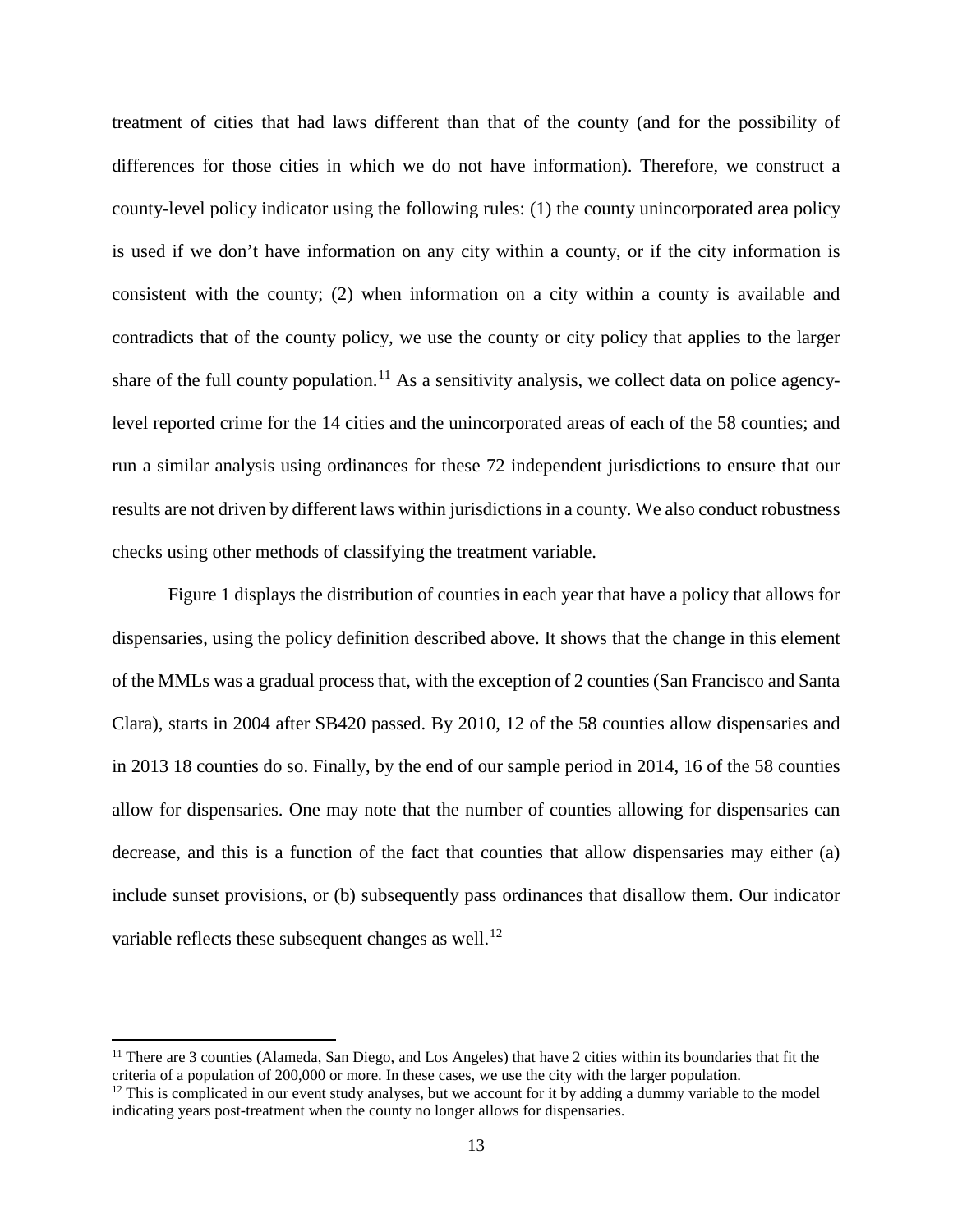#### *Crime Incident Data*

 $\overline{\phantom{a}}$ 

The second source of data we have compiled for use in this study are the number of total offenses reported to police by type of crime, for each county and each year in our sample period. The data on reported offenses for the seven types of index crimes are pulled from the State of California Department of Justice (Criminal Justice Statistics Center 1997-2014) website. The California DOJ publishes raw county-level data<sup>[13](#page-16-0)</sup> from the information it receives from each police agency. We also create a variable for violent offenses that corresponds to the Uniform Crime Report (UCR) Part I violent crimes: homicide, rape,  $14$  robbery, and aggravated assault; and property offenses refers to UCR Part I property crimes: burglary, larceny/theft, <sup>[15](#page-16-2)</sup> and motor vehicle theft.

Since the UCR is based on the Hierarchy Rule, only the most severe crime is counted per incident. The importance of this for our purposes is that if marijuana has an effect on the severity of crimes, we may observe this as a change in crime; although no change in the actual number of incidents. For example, where two offenses (e.g. aggravated assault and theft) occurred during an incident; this incident will be recorded as an aggravated assault. If marijuana results in a fall in pharmacological crime (such as aggravated assault), but still affects economic-crimes (theft), we would observe a decrease in aggravated assault and an increase in thefts. While in this scenario the former is true (there is indeed a fall in assault), the latter is not true; the offense of theft occurred in both incidents.

<span id="page-16-0"></span><sup>&</sup>lt;sup>13</sup> Raw data means that no imputation procedures are used to account for possible missing values. California does not conduct a state-wide version of the National Crime Victimization Survey, meaning that reported crime-offense reports is the only source for measuring the level of crime.

<span id="page-16-1"></span><sup>&</sup>lt;sup>14</sup> We don't show results for effects on rape because there is no reason to believe dispensaries would have an effect and agencies in California were allowed to start using the new expanded definition in January 2014.

<span id="page-16-2"></span><sup>&</sup>lt;sup>15</sup> Larceny/theft includes both felony and misdemeanor crimes. The classification for felony theft in California changed in 2011 and it was not possible to go back and re-classify all previous felony offenses into misdemeanors, so the state decided to include all larceny and theft crimes, regardless of monetary value, under felony property crime.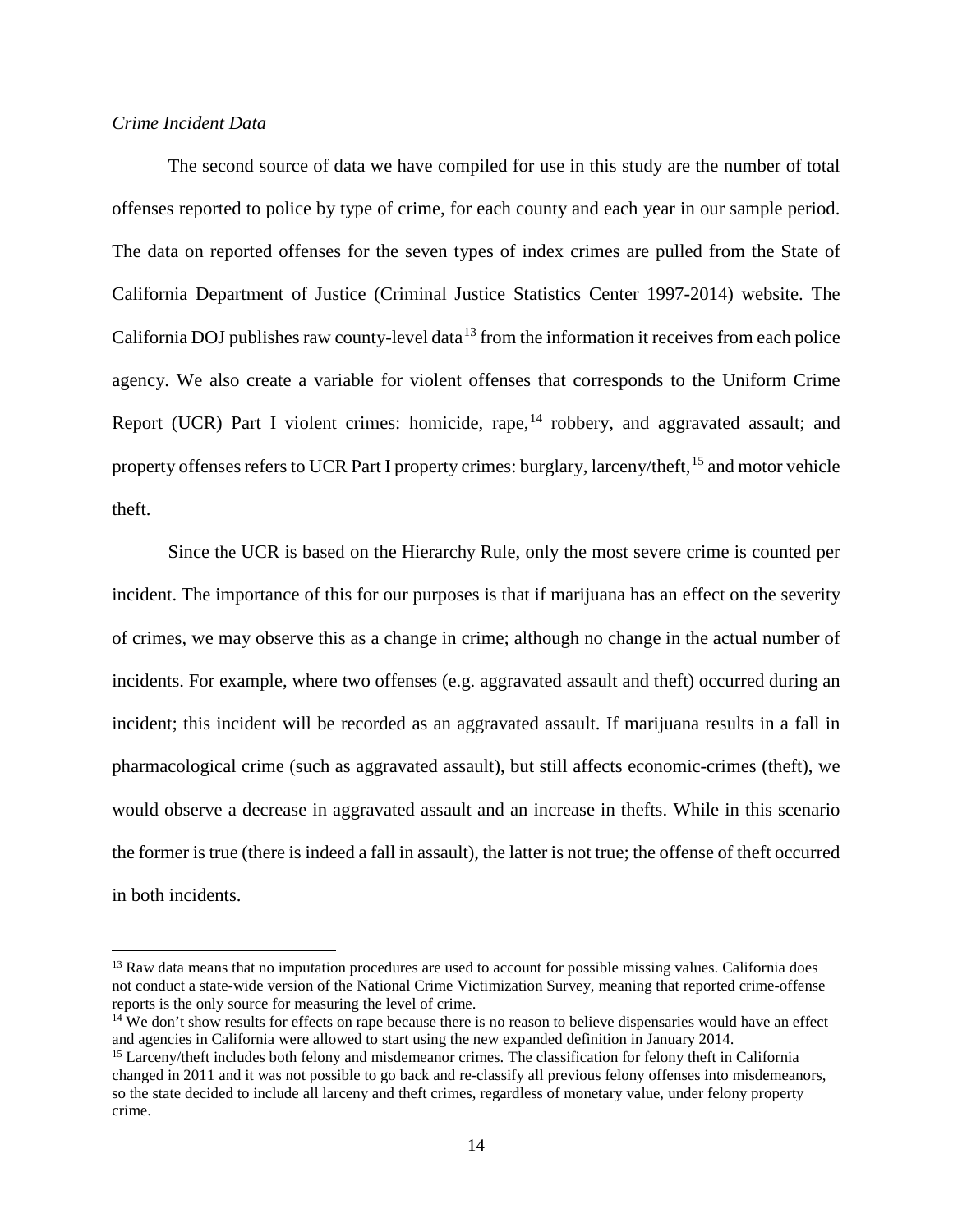#### *Final Dataset*

l

We have created a dataset of aggregate crime by year and county and merged it with the ordinance data to create a panel dataset from 1997 to 2014. Figure 2, Panels A, B, and C, track how reported violent offense, property offense, and DUI arrest rates, respectively, have changed over our sample time period for counties that started allowing dispensaries at any period between 1997 and 2014 and those that never allowed dispensaries during that same period. The vertical axes signify the two years (2004 and 2009) that begin an "episode" when more counties start entering the treatment group, as well as a year (2011) when various important state criminal justice policies are passed.<sup>[16](#page-17-0)</sup> The first important pattern to note is that crime has decreased in the state as a whole since 1997, regardless of whether dispensaries were allowed. This downward trend in crime per capita is consistent with the decline in crime that has been observed throughout the United States. Secondly, it appears that there are parallel trends throughout most of the pretreatment time period between the two groups of counties, with the exception that counties that never allowed dispensaries had a larger decline in violent and property offense rates between 1999 and 2001 than counties that allowed dispensaries at any point in time, and DUI arrests between the two groups start to converge around 2009. Nevertheless, because jurisdictions start allowing dispensaries at different times, it is difficult to draw conclusions about the relationship between dispensaries and crimes from these broad state trends.

We also collect data on variables at the county level that have been shown in the literature to influence the crime rate. These variables include the one-year lagged unemployment rate ([Raphael and Winter‐Ebmer 2001](#page-34-17)), the average per capita income, the density of alcohol outlets per capita [\(Gruenewald and Remer 2006\)](#page-33-14), and the county population density [\(Shepard and](#page-34-3) 

<span id="page-17-0"></span><sup>&</sup>lt;sup>16</sup> These include decriminalization of marijuana as well as AB 109, a major policy that led to a shift in resources among all law enforcement agencies.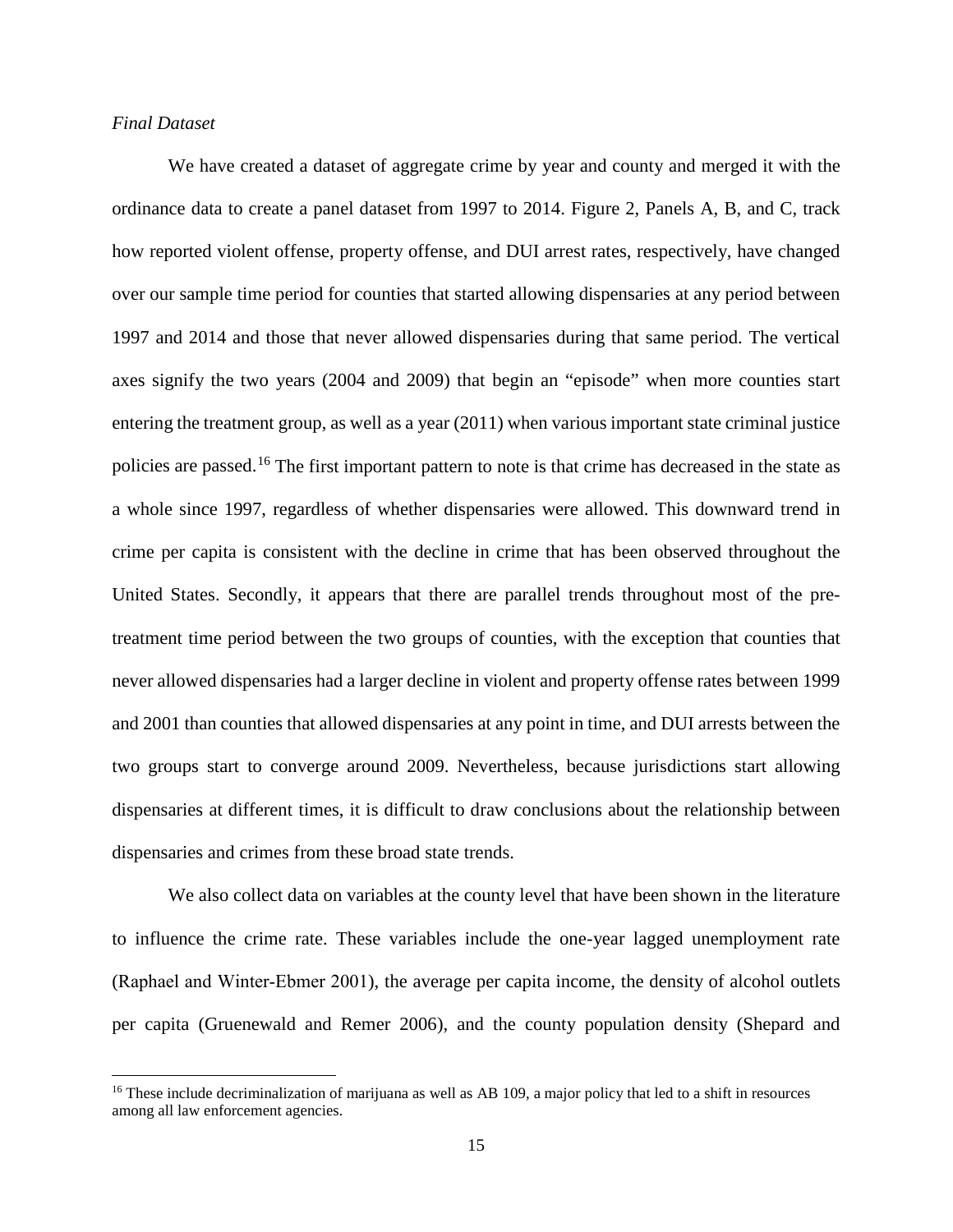[Blackley 2005\)](#page-34-3). Lastly, we include an indicator for 2011 and later, the year that California both decriminalized recreational marijuana use and substantially changed its criminal justice system through a process that has been termed "Public Safety Realignment." The unemployment rate comes from the Bureau of Labor Statistics, the per capita income from the Bureau of Economic Analysis, the alcohol outlets from the California Department of Alcohol and Beverage Control, and the land area and population from the United States Census Bureau.

Table 1 shows the summary statistics for the different types of crime we are analyzing and the independent variables used in our model. One will note that most of the total property crime is made up of larceny/thefts and most of the total violent crime is made up of aggravated assaults.

### *3.2 Empirical Strategy*

l

To test whether allowing dispensaries affects aggregated criminal activity, we analyze the impact of local dispensary laws on UCR reported violent and property crime rates as well as DUI and marijuana-related arrest rates.<sup>[17](#page-18-0)</sup> Using the county-year as our unit of analysis, we will capture the effect from a change in dispensary allowance through a staggered difference-in-difference approach. Counties become part of the treated group at different times as they adopt laws throughout our sample period, and the changes resulting from adoption are compared to a control group that never adopts. All our model specifications include county fixed effects, as we are confident that there are unique unobservable county characteristics, which may cause a spurious correlation between crime rates and policy adoption. To account for the fact that there are trends in crime and arrest rates that are common across counties, we also include in the model a continuous (annual) time variable and a second order term. We choose this specification, over the

<span id="page-18-0"></span> $17$  DUIs include driving under the influence of any substance that may impair driving, so driving under the influence of marijuana is included in these figures..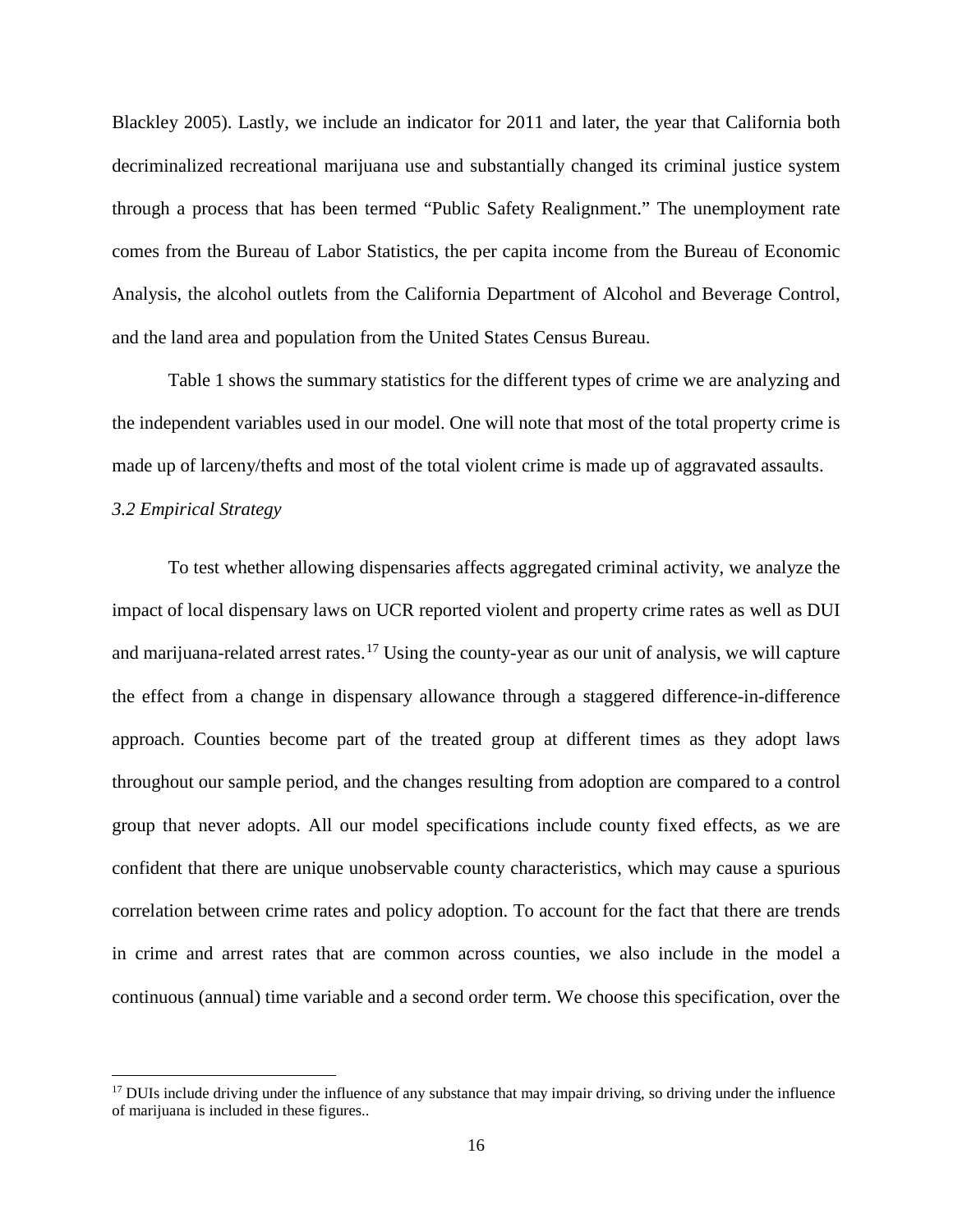more common method of including year dummy variables, to preserve more power after observing a clear quadratic trend in all crime.<sup>[18](#page-19-0)</sup> Finally, we control for various time-variant county characteristics, described in the previous section, that may be correlated with both changes in crime and a county's propensity to adopt an ordinance allowing for dispensaries.

Our preferred specification is one that also adds county-specific time trends to the model. If counties across the state had differing pre-treatment trends, this specification helps create a better fit of the data. Studies that examine crime as an outcome across states, including in the MML literature, have argued for the inclusion of these jurisdiction-specific trends [\(Chu and Townsend](#page-32-3)  [2017;](#page-32-3) [Gavrilova, Kamada, and Zoutman 2017;](#page-33-6) [Raphael and Wint](#page-34-17)er‐Ebmer 2001). California is very diverse with counties that differ in economic, political, and demographic characteristics; creating differences in crime trends one would usually associate with states. Moreover, there were differential impacts of the Great Recession and Public Safety Realignment across counties because of these different characteristics, resulting in differential crime trends that we can see when we look at counties individually.

The model specification is represented by the equation

 $\overline{a}$ 

 $\log(y_{ict}) = \alpha + \delta D_{ct} + \rho Cult_{ct} + \beta X_{ict} + \alpha_c + \omega Time_t + \tau Time_t^2 + f_{ct} + \varepsilon_{ict}$ 

where  $y_{ict}$  represents the logarithm of the reported crimes per 100,000 residents<sup>[19](#page-19-1)</sup> of crime type *i* for county  $c$  in year  $t$ . Our main treatment variable is represented by  $D_{ct}$ , an indicator for whether county  $c$  in year  $t$  allows for dispensaries.  $\alpha_c$  controls for the county-specific variation, *Time* and *Time*<sup>2</sup> control for state trends over the study's time-period, and  $f_{ct}$  accounts for the county-specific trend (we will show results based on different functional forms used to model the trend). *Cult*

<span id="page-19-0"></span><sup>&</sup>lt;sup>18</sup> We run all the models including year dummies as well to ensure that the coefficients are not affected by this choice.

<span id="page-19-1"></span><sup>&</sup>lt;sup>19</sup>We ran a variety of tests for model fit and found that this model best described the data generating process. Additional models were also tested and available upon request.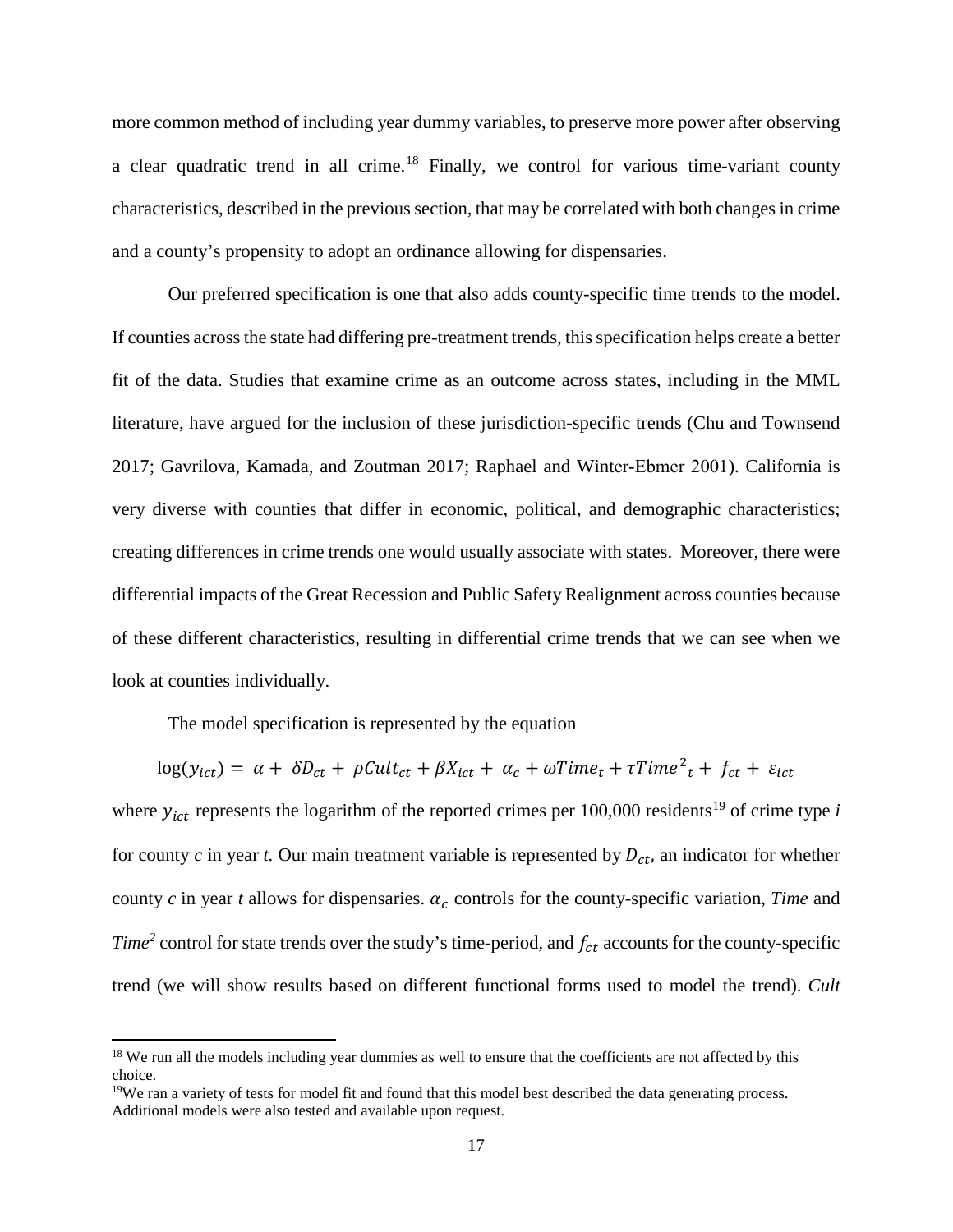controls for whether the county had a restriction in place on amount or location with regards to cultivation and  $X<sub>ict</sub>$  represents a vector of county time-varying covariates that have been shown to be associated with crime rates in the literature.<sup>[20](#page-20-0)</sup> The coefficient of interest,  $\delta$ , estimates the average effect in reported offenses for counties that allowed dispensaries compared to those that did not.[21](#page-20-1) Finally, our models are robust to clustered standard errors.

A primary assumption in the difference-in-difference methodology is that of pre-policy parallel trends in outcomes, or that there are no variables in the error term correlated to the outcome as well as the decision for a jurisdiction to adopt a dispensary policy. If this type of policy endogeneity were occurring or if pre-policy trends in crime between the treated and untreated groups differed for other reasons, we'd expect the trend for policy-adopting jurisdictions to change before the passage of an ordinance, leading to a biased coefficient of the treatment variable. One advantage from our technique is that the treatment is staggered over time, mitigating the probability that something happened at the state level that affected both crime and county-specific entry into treatment. Moreover, as ordinances are legislative processes, it is likely that many factors are attributable to the passage that have nothing to do with changes in crime [\(Williams and](#page-35-8)  [Bretteville-Jensen 2014\)](#page-35-8). Finally, dispensaries were adopted by large and small, urban and rural counties, which mitigates the concern that counties adopting dispensaries are inherently different.

As a check that the parallel trends assumption holds and to explore possible dynamic effects of treatment, we complement our average effect model with an event study. The event study

l

<span id="page-20-0"></span> $^{20}$  The covariates used are: An indicator for when California decriminalized marijuana starting in 2011, the density of alcohol outlets in the county, log of per capita income for the county, the lagged unemployment rate in the county, and the log of the population density in the county.

<span id="page-20-1"></span><sup>&</sup>lt;sup>21</sup> While there is a wide range in populations and urban density in counties across California, which could lead to variance in the error term that is not constant across observations, we decided not to incorporate a weighted least squares regression. Models incorporating a WLS regression, testing various weights, did not improve estimates for homoskedasticity, so we did not feel that we fully understood the structure of the variance component to properly adjust for it. Results from these tests are available upon request.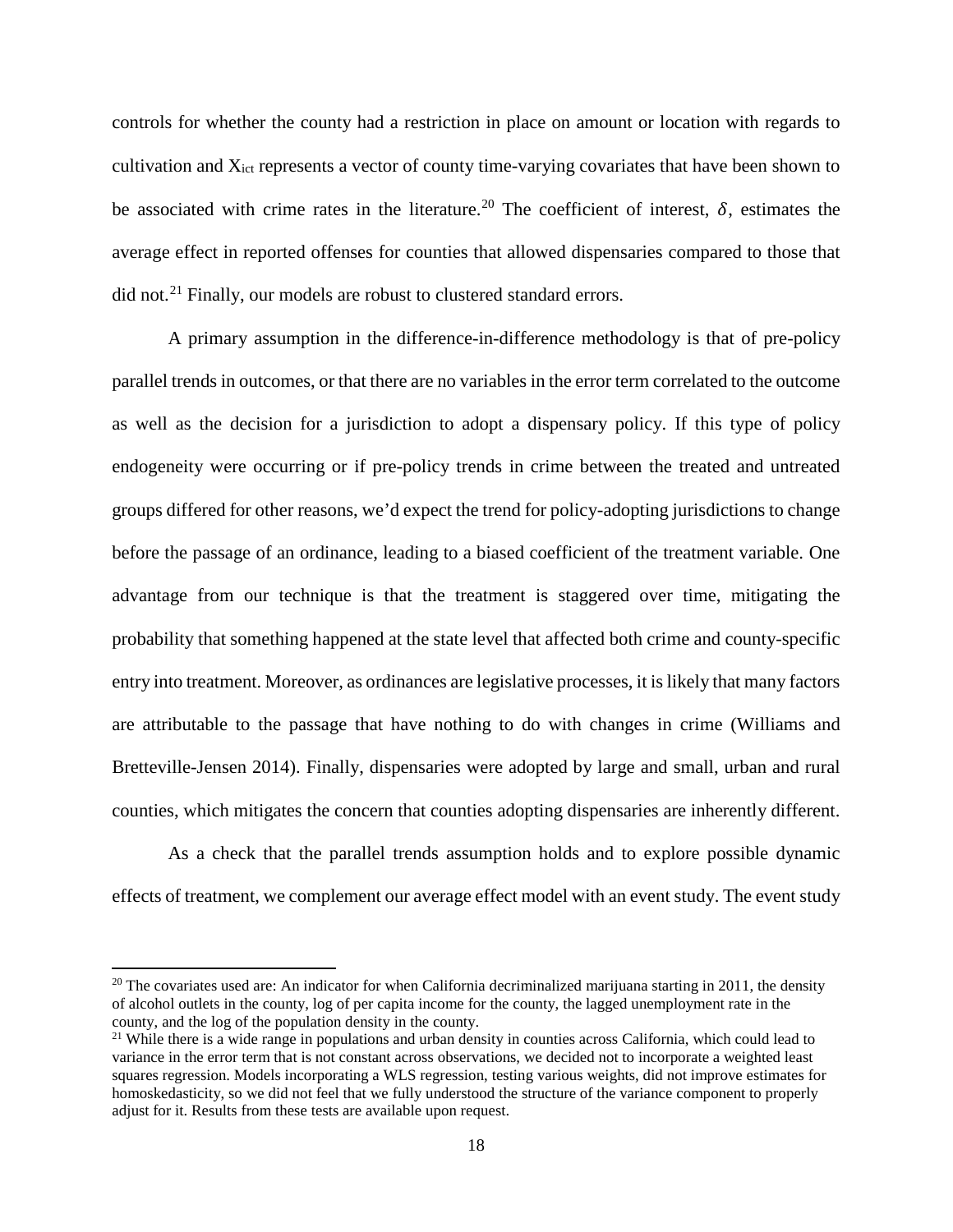disaggregates D*it* into a set of dummy variables indicating whether a county-year observation represents a certain number of years before or after treatment. The model specification will be the same as that shown above, to account for other state and county characteristics and trends that affect county-specific crime rates.

The event study allows for identifying potential endogeneity if there are significant effects in the years leading up to policy adoption. For example, it picks up effects from the years preceding the passage of the law if suppliers sense that the county legislature or law enforcement are amenable to dispensaries and start to operate before an ordinance is officially put in place. The event study model also addresses a limitation from our model in which the average effect may mask differences in the development stage of dispensary operations after implementation [\(Meer](#page-34-18)  [and West 2015\)](#page-34-18). It may be the case that there is a lag in observed effects as development of dispensaries takes place in the first few years.

#### *3.3 Local Jurisdictions and Sensitivity Checks*

As mentioned in the section describing the data, the analysis incorporates a measure of crime and arrests at the county level even though it is not always the case that a dispensary ordinance applies throughout the entire county. We address this issue by also running our difference-in-difference model at the ecological level of police-agency jurisdictions, where the reported crime rates should reflect 100% of the geographical area defined by our treatment variable. We collected agency-level data on the reported offenses by crime type from the UCR database for each of the 14 cities for which we have ordinance information and for the unincorporated areas of each of the 58 counties. For the cities, we use offense data that are reported by the police department of the city (e.g. reported offenses according to the Los Angeles Police Department to measure crime in Los Angeles City). For the unincorporated parts of each county,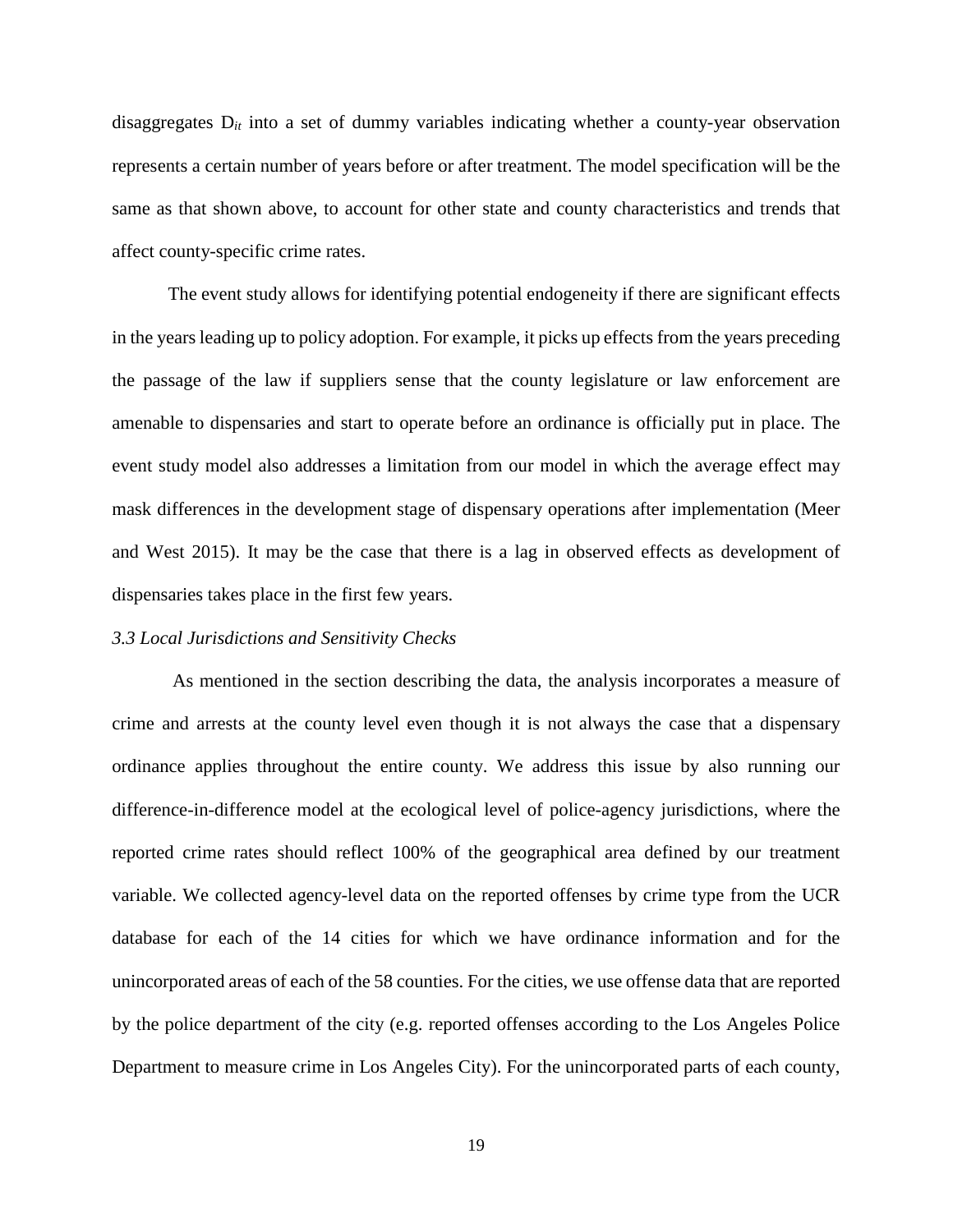we use offense data reported by the Sheriff's department of the county. This leaves us with crime rates from a total of 72 independent jurisdictions, which match the 72 jurisdictions for which we have information on ordinances regarding allowance for dispensaries.

We follow the same empirical model from the main analysis, where the explanatory variable of interest is now an indicator for whether dispensaries are allowed in each jurisdiction, for the 72 independent jurisdictions over the 18-year sample period. One complication of running the analysis at the level of individual police-agency jurisdictions is that the covariates used in the regressions from the previous section are not available at this geographic level. Nevertheless, this should not affect the results because the variations across years within jurisdictions for variables that affect crime rates are minimal and are mostly absorbed by the controls that exploit the panel data structure. In the current model, we incorporate dummies indicating the independent jurisdictions to control for unobserved heterogeneity across individual jurisdictions and the same continuous time variables as above to control for state-level changes. Lastly, we estimate standard errors robust to clustering at the county-level, as even across two independent agencies, there may be correlation within the same county.

We also apply other sensitivity checks that address less serious, but important, concerns. First, we present results removing certain counties that may be different than the rest because they adopted a dispensary policy very early, even before the passage of SB 420. Second, we conduct robustness checks related to the issue of differential city ordinances contained within a county by estimating the model using other methods to choose the applicable ordinance for the jurisdiction. Third, we address the difficulty in properly identifying the amount of time during a year in which the policy was active by presenting results of a model measuring the main treatment variable using fractional years based on the month that the policy went into effect. Finally, we estimate a model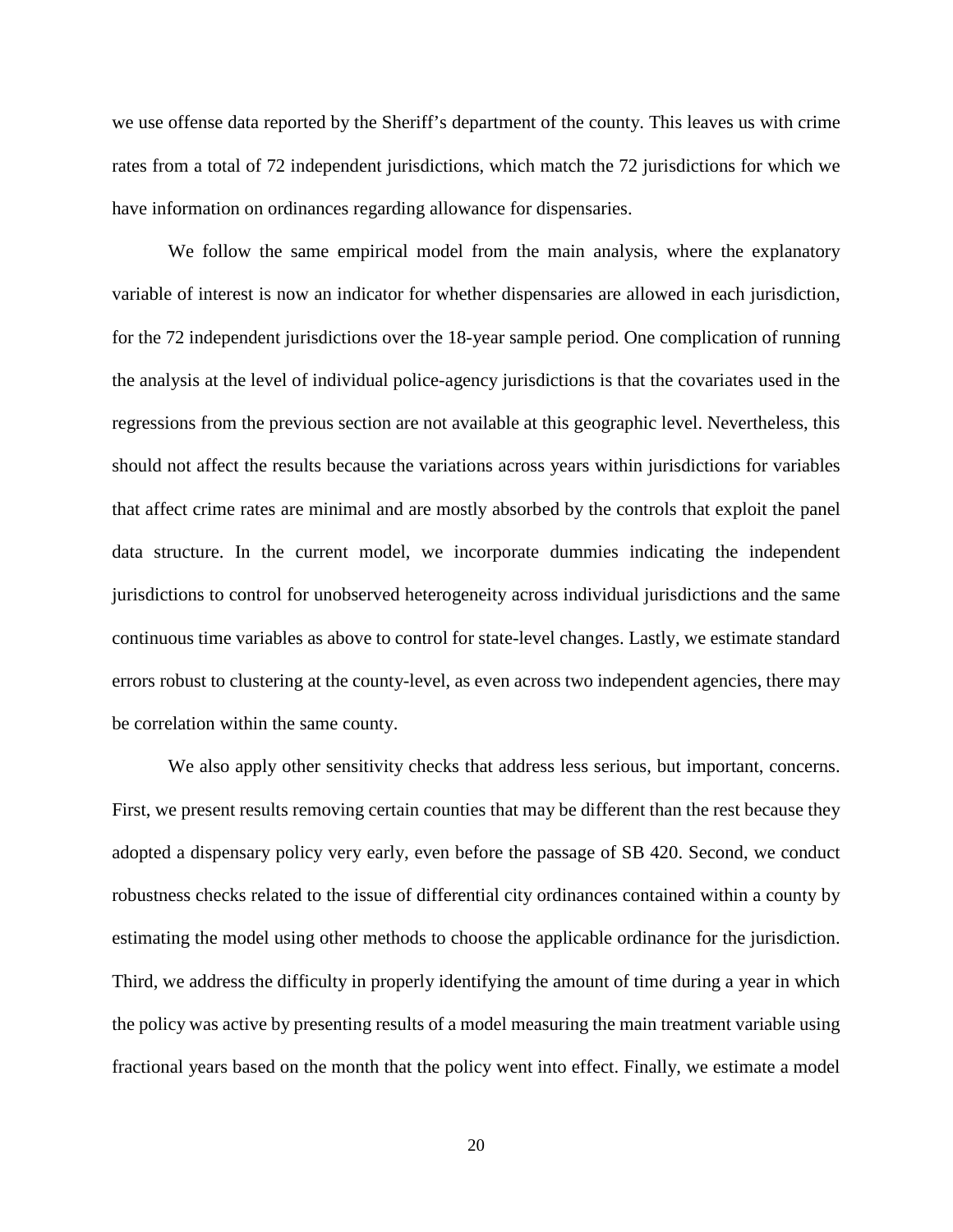with a sample consisting of only control counties and treated counties with a policy in place five or more years. Similar results to the main analysis would point to consistent effects on crime over the treatment period.

#### **3. Results**

l

#### *4.1 County Level Crime and Arrests*

We present in Table 2 the results of the average effect on overall violent and property crime based on specifications with no county-specific time trend (columns (1) and (4)), as well as with county-specific trends using linear (columns (2) and (5)) and quadratic functional forms (columns (3) and (6)).<sup>[22](#page-23-0)</sup> The first important result to observe is that our estimates are sensitive to an inclusion of the county-specific time trend, as it leads to an increase in the magnitude of the coefficients for both overall violent and property crimes. For property crimes, it changes a roughly zero effect size to at least a partially significant coefficient. The choice of functional form for the county-specific trends is less important, with coefficients that are roughly similar across the different specifications. As we found differential property crime trends in some counties in supplemental analyses (not reported here), we have greater confidence in models that adjust these series for the county-specific time trend.

We find no significant impact of dispensaries on violent crime in any of our models. Table 3 shows that even when we disaggregate by crime type, none of the violent crimes (columns 1-3) are affected by dispensary laws. The consistency of findings regardless of inclusion or exclusion

<span id="page-23-0"></span><sup>&</sup>lt;sup>22</sup> We also ran the model using a cubic functional form for the county-specific time trend, but don't show the results for simplicity, as they are very similar to the quadratic functional form model.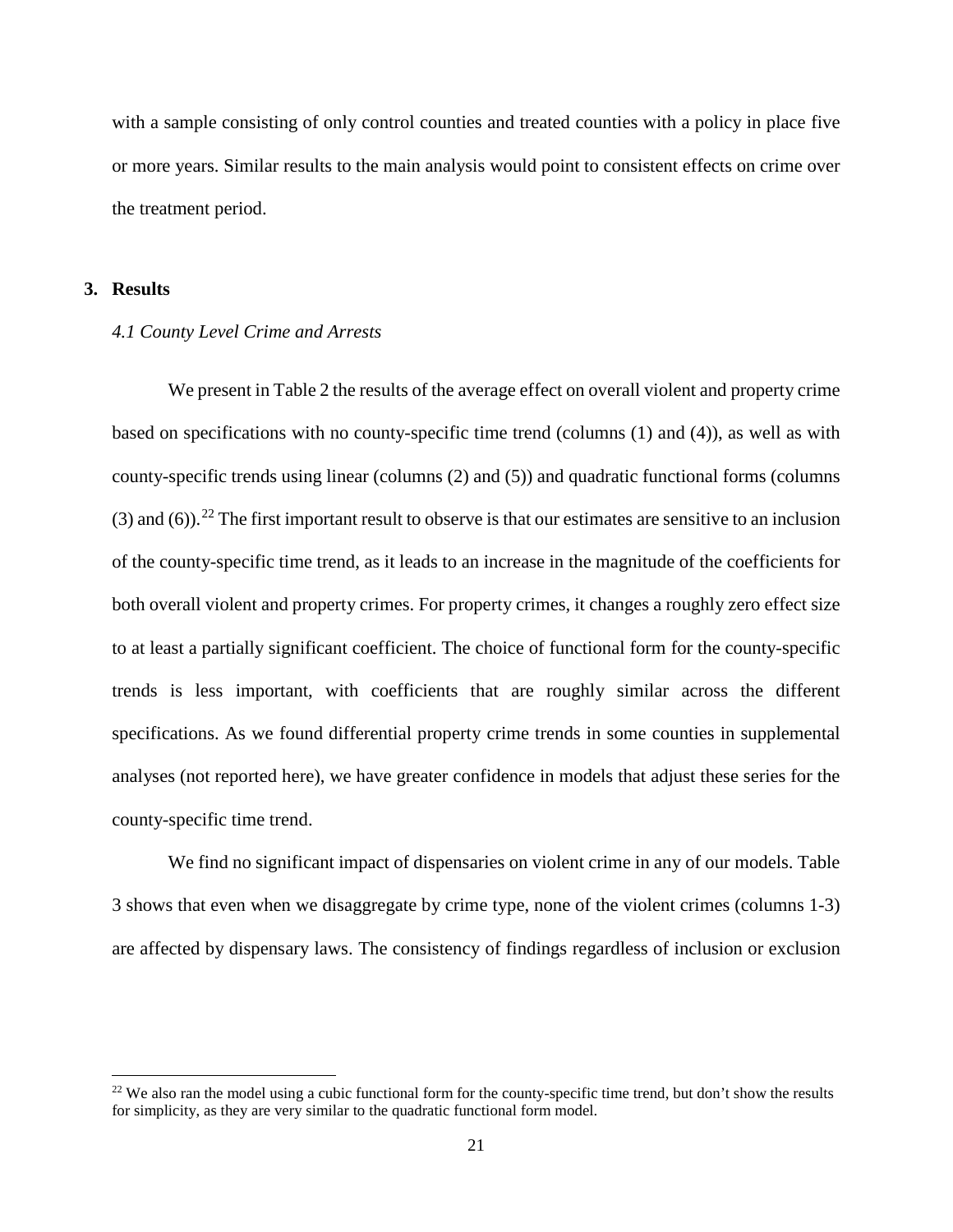of the county-specific time trend is reassuring, but not surprising in light of the more consistent trends observed across counties in these measures.

For property crimes, we see no effect from adopting dispensaries in the model excluding county-specific time trends. However, the model incorporating a linear trend shows a 5.1% statistically significant drop in reported property offenses during the years in which counties allowed for dispensaries, while the quadratic specifications shows a 6.3% decrease that is statistically significant. Further decomposing these results, Table 3 shows that the effect on property crime appears to be driven by a decrease in thefts.

Only a brief discussion of the other covariates is warranted. As previously mentioned, due to very lax regulations on cultivation, the variable for cultivation regulations only measures whether there were any explicit limits set by a county. While Table 2 does show a sharp drop in violent crime of almost 10% in counties that didn't restrict cultivation, when county-specific trends are not included, this relationship becomes insignificant with the inclusion of time trends. The effects from the other covariates included in the model are difficult to interpret due to limited variation once the fixed effects and time trends are controlled for.<sup>[23](#page-24-0)</sup>

Table 4 shows results for the effects on variables that may be informative with regards to marijuana (mis)use. We see a very strong and robust effect on DUI arrests, as adopting dispensary laws was associated with at least a statistically significant 7.7% increase in DUI arrests. <sup>[24](#page-24-1)</sup> This effect increases when county-specific time trends are included in the model, with the preferred specification indicating a significant increase in DUIs of 9.1%. As DUIs in California (at least

 $\overline{a}$ 

<span id="page-24-0"></span><sup>&</sup>lt;sup>23</sup> Supplemental analyses not shown here reveal that nearly all of the variation in our other descriptors (more than 90%), with the notable exception of unemployment, can be captured by fixed effects and county-specific time trends.

<span id="page-24-1"></span><sup>&</sup>lt;sup>24</sup> While the increase in DUIs may be a result of changes in enforcement in counties that allowed for dispensaries, it is unlikely that there is a high correlation between the timing of dispensary laws and changes in DUI enforcement. Many factors impact enforcement, and cultivation of marijuana was allowed in almost all counties well before dispensaries opened [\(Williams and Bretteville-Jensen 2014\)](#page-35-8).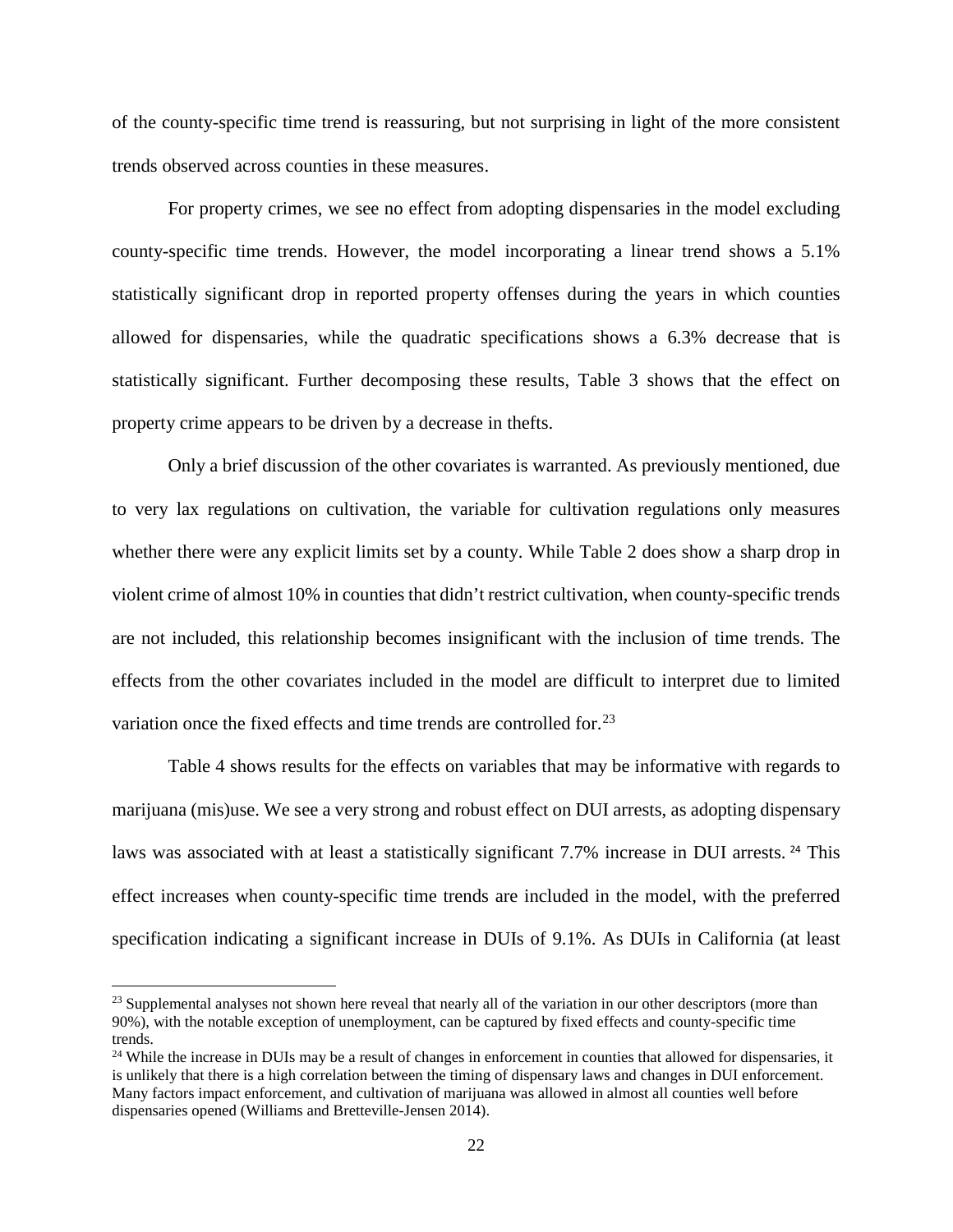during the study period) apply to any substance use, this increase may have been a result of more marijuana-impaired driving arrests. This is equivalent to 65 more DUI arrests per 100,000 residents on average per year,  $25$  as a result of dispensaries. Arrests for felony and misdemeanor marijuana arrests are noisy due to important changes across the state that led to an overall large drop in both types of arrests statewide. Our results demonstrate a significant increase in misdemeanor arrests with our preferred specification, though, which does reinforce the evidence of possible increases in marijuana misuse.

The event study analysis results, demonstrated in the panels in Figure 3 where the graphs show the effect of each individual year relative to the passage of a law, can help in interpreting the results described above. Note that the sample is not perfectly balanced; many counties adopted dispensary laws later in the sample period so they did not have as many years of post-treatment observations. The tails in the figures below, the values -3 and 4 on the x-axis, represent dummy variables that incorporate all the years before or after, respectively, relative to the year of adoption (0 value on the x-axis).

Panels A of Figure 3 show that for overall violent crime, the failure to observe an effect is not due to a violation of the parallel trends assumption. The effect sizes of for violent crime consistently include 0 in both the pre- and post-policy periods and do not demonstrate any clear trends. Panels B, C, and D, on the other hand, demonstrate pre-existing trends for property crime and DUI and misdemeanor marijuana arrests. Moreover, it appears from the left tail of the figures that, historically, counties that adopt dispensary laws have higher property crime rates and lower DUI and misdemeanor arrests than non-adopting counties, and that regression towards the mean was occurring before dispensaries were allowed. Possible policy endogeneity makes it difficult to

l

<span id="page-25-0"></span> $25$  We took the average across non-adopting years for counties that would eventually adopt dispensaries for this calculation because counties that adopted dispensary laws had lower DUIs on average (see Figure 2).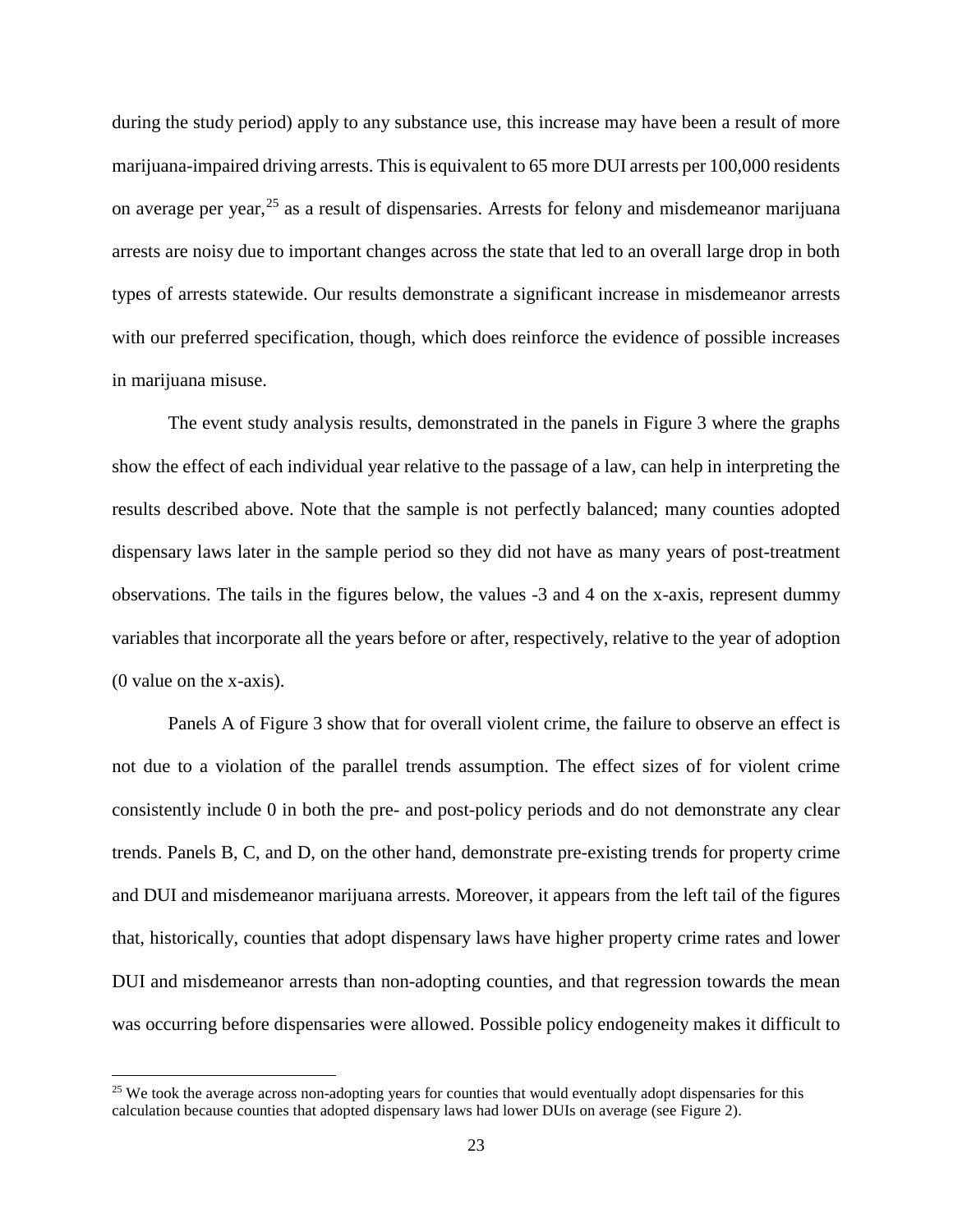measure the magnitude of any possible overall and dynamic effects, though the trends continuing past zero, even if not significant, point to the significant effects shown in Table 2.

#### *4.2 Sensitivity Checks*

 $\overline{\phantom{a}}$ 

In this section, we show the results from a variety of sensitivity checks that account for limitations to our main analysis. Each row in Table 5 shows the coefficient for the "allows dispensary" variable of a different analysis, with regressions run for property and violent crime, as well as DUIs, presented in the columns. We show these three outcomes because our main analysis has not demonstrated any significant effects on specific types of these crimes, with the exception of theft, which seems to track the property crime variable.<sup>[26](#page-26-0)[27](#page-26-1)</sup>

The results for our first sensitivity check, shown in the first row of Table 5, represent the average effect of allowing dispensaries when variables are measured at the police-agency jurisdiction level. We see that the coefficient magnitudes are similar to those of the main analysis, even though the DUI arrests and property crime variables are no longer significant. This may occur because our new unit of analysis is smaller, leading to more variation from year to year and noisier data. Overall, these results do not contradict those of the main analysis.

In the next two rows, we check for whether how we define the treatment variable changes our findings. "Unincorporated County" means that we identify the treatment based only on the county (i.e unincorporated part of the county) law even if a city exists within the county with a different law, and "City Always" defines a variable that uses the city law (if available) to identify treatment regardless of whether the unincorporated population is larger. The following row shows the results of a model allowing for the treatment variable to be a fraction if an ordinance was passed

<span id="page-26-0"></span><sup>&</sup>lt;sup>26</sup> We also ran these models on theft crimes and find similar results to those shown for property crime.

<span id="page-26-1"></span><sup>27</sup> We use county-specific time trends instead of agency-specific because county rates should have smoother trends. This decision has no impact on the results shown.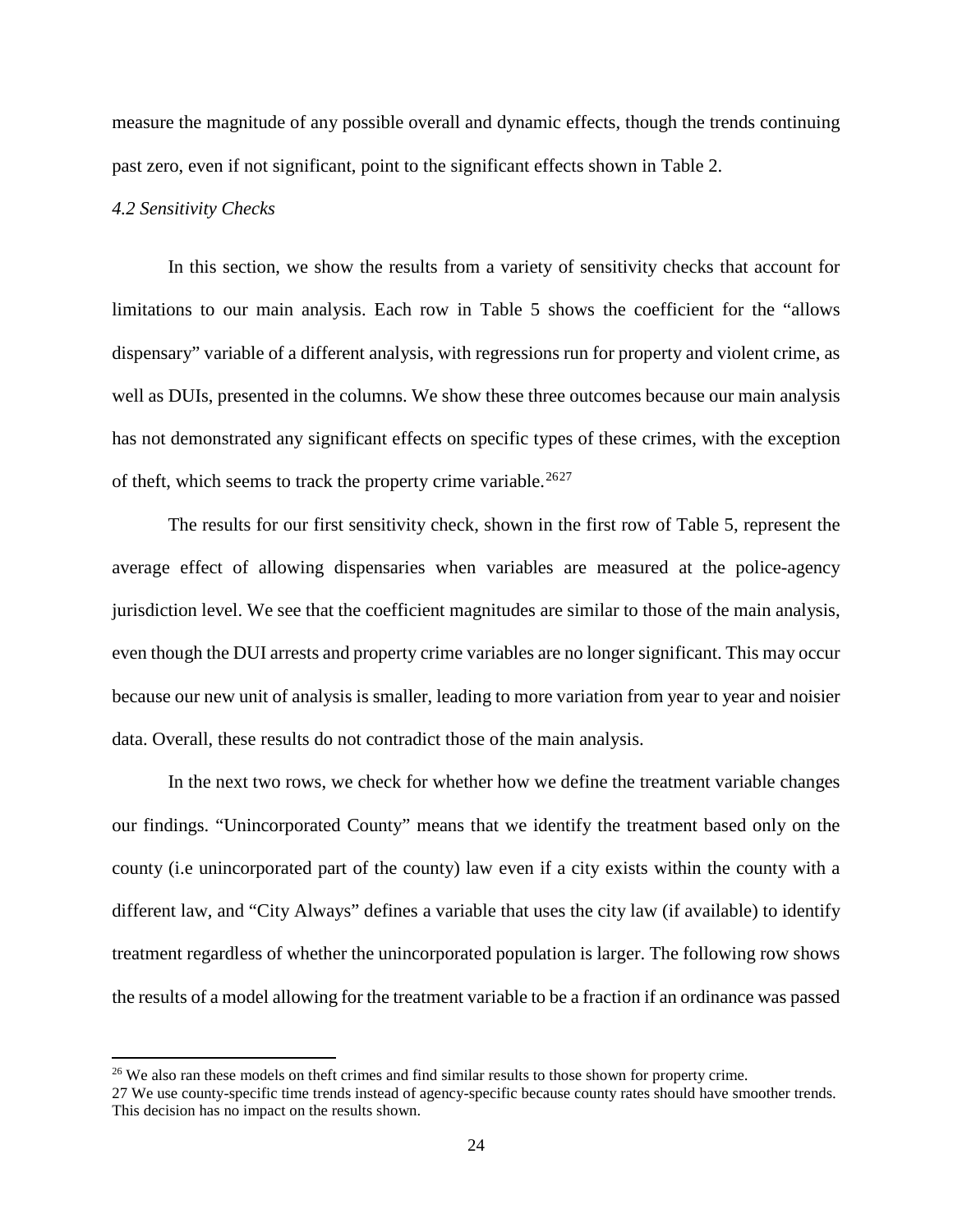after January of that year. The two rows labelled "No San Francisco" and "No Santa Clara" show the results of analyses that exclude each of these counties. These two counties adopted dispensaries very early on, even before the enactment of SB 420, which might indicate something unique about them.[28](#page-27-0) Moreover, given the changing trend in crime over our sample period, the timing of their "post-intervention" may impact the results (even after adjusting for county-specific linear trends) in addition to the higher leverage demonstrated by San Francisco due to it experiencing more years of treatment. Finally, the last row presents the effects of dispensary laws when we restrict the treatment sample to counties with laws for five or more years. All of these sensitivity checks point to the same findings as our main analysis, indicating a significant increase in DUI arrests and decrease in reported property crime offenses. While the analysis excluding San Francisco leads to an insignificant coefficient for property crime, it is still negative and similar in magnitude to the other models.

#### **4. Discussion**

l

California is experimenting with opening recreational marijuana retail stores, which will make it the largest state (in population and size) to do so. Again, localities will get to decide where and how many stores are allowed to open in each of their jurisdictions. Insights from the opening of medical marijuana dispensaries may be useful for better understanding the likely impacts of opening these recreational stores, and could serve to help police agencies and the courts and correctional systems prepare.

This study improves upon the work conducted thus far evaluating the impact of retail medical marijuana stores on crime. We use a novel longitudinal local ordinance database that allows us to assess the extent to which types of violent, property, and substance abuse crime rates

<span id="page-27-0"></span><sup>&</sup>lt;sup>28</sup> In fact, Santa Clara County is unique in that it stops allowing dispensaries to operate after  $\frac{3}{1}$  years and then adopts a new ordinance allowing for dispensaries in 2011.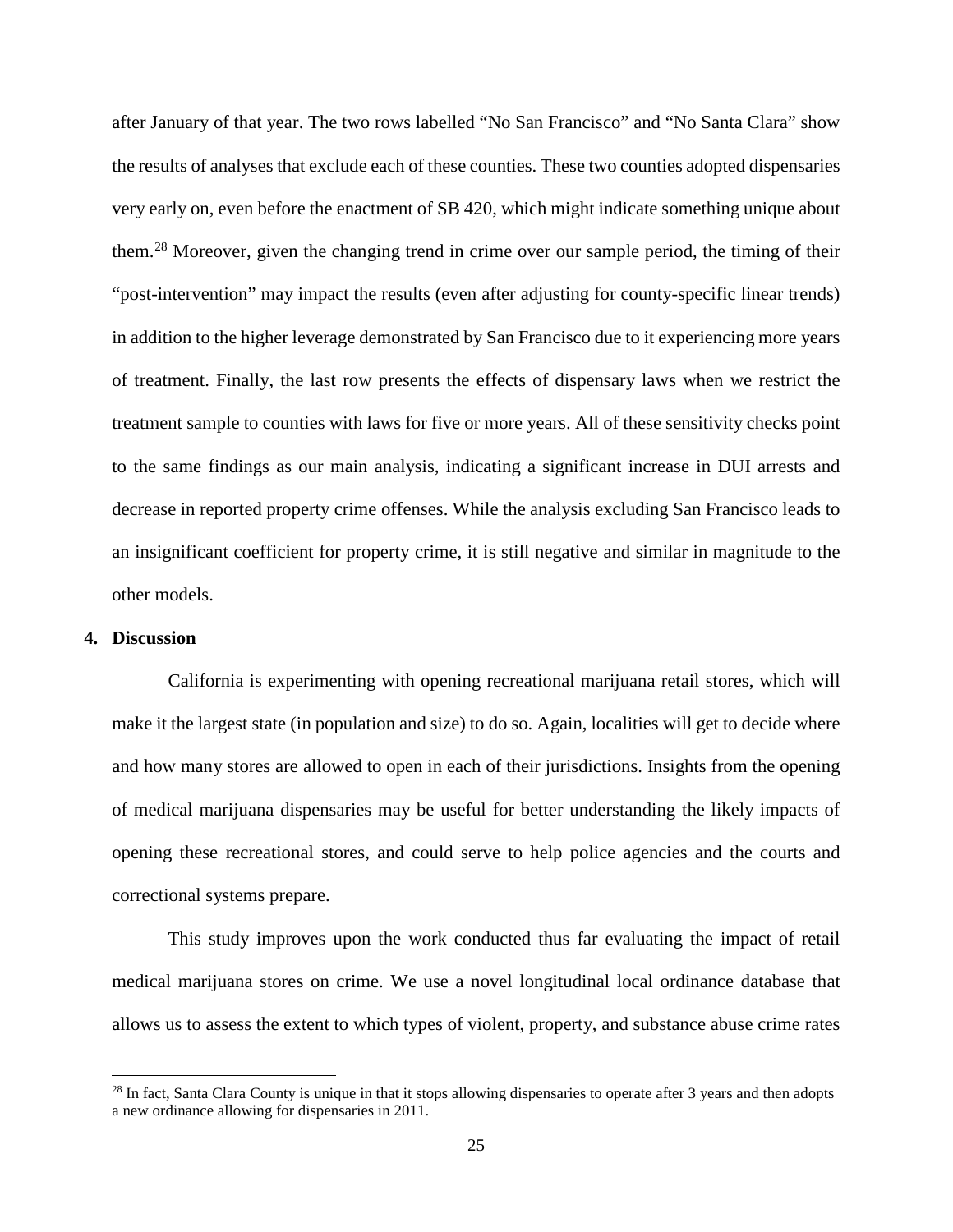are impacted over time with the decision by local jurisdictions to allow dispensaries to open. Consideration of local variation within a state where substantial differences exist in allowances is crucial but had been previously ignored in the literature. Moreover, by examining variation within a single state, we can account for important statewide changes that are also important for driving marijuana use and potentially crime, including rules related to cultivation and decriminalization.

Evidence from our statistical analysis of a quasi-experimental setting finds no impacts on any type of violent crime, although counties adopting local ordinances did potentially experience a small decrease in property crime and increase in DUI arrests. Due to evidence of pre-existing trends, it is not possible to make a conclusive statement about the magnitude of these effects.

Our study is not without its own limitations, however. A clear problem is that our policy indicator is not capturing the actual exposure to the law for the residents in a county, since cities within counties can adopt conflicting ordinances. Our analysis at the police-agency level suggests that, at the very least, we are not missing increases to reported crime due to incongruence in treatment exposure. It also does not provide enough evidence to refute our findings of increases in DUI arrests. Moreover, when we measure our treatment variable using two alternative methods, we find similar results.

Second and relatedly, our study does not empirically assess the impact of having many versus few dispensaries within a jurisdiction (i.e. the "intensive margin"). Studies focusing on dispensary density and crime in the immediate vicinity, though, have not been much more definitive, finding no effect on any crime [\(Kepple and Freisthler 2012\)](#page-33-15), a negative relationship with property crimes [\(Chang and Jacobson 2017\)](#page-32-15), and small increases on property and violent crimes in adjacent areas [\(Freisthler et al. 2016\)](#page-33-13). We do know that within California, counties differed substantially in their approach to dispensary allowances, with some jurisdictions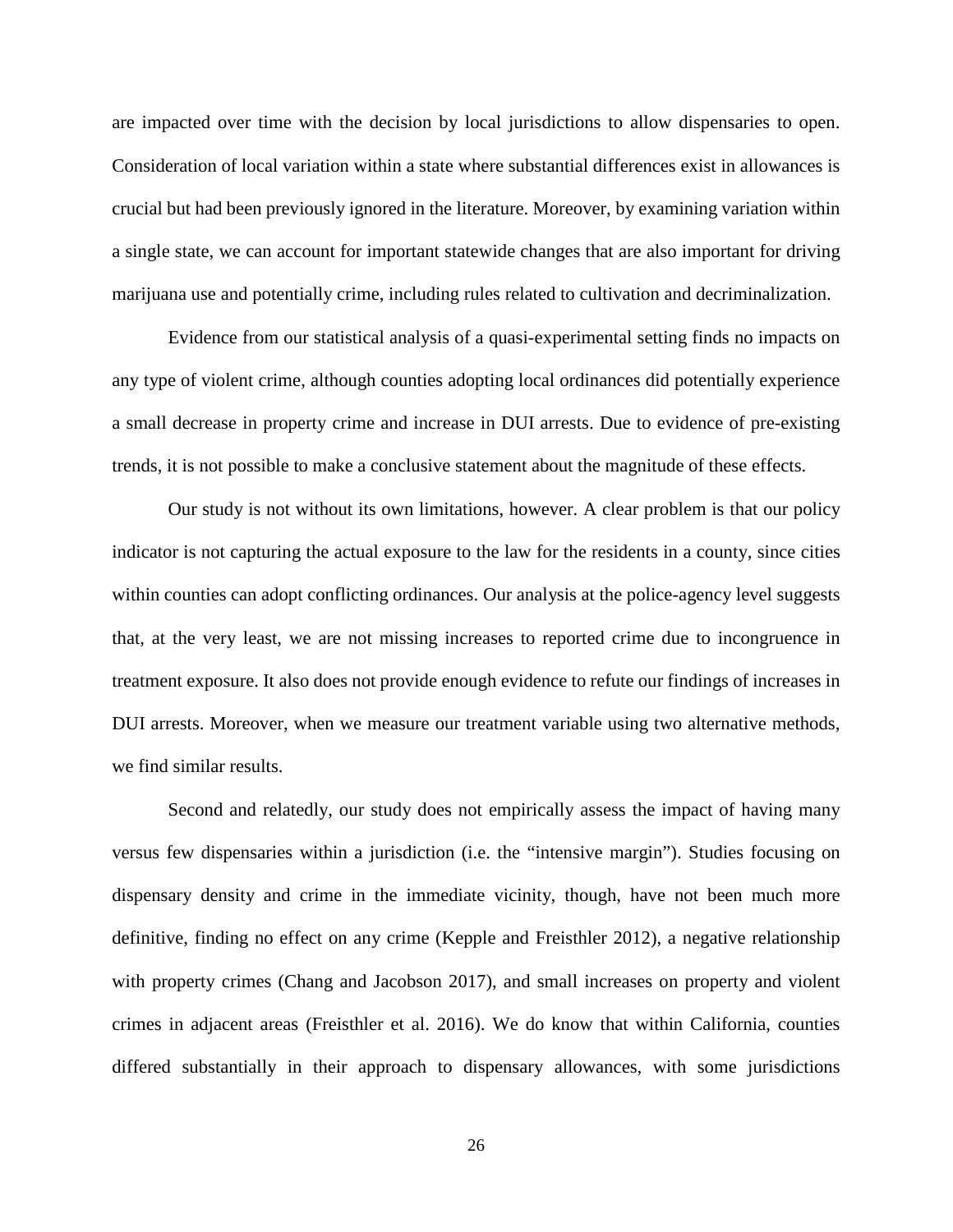significantly limiting the total number of dispensaries allowed from the beginning and others not imposing any thresholds until much, much later. The lack of annual store-front data (pertaining to density) makes it more difficult to interpret dynamic effects, as there is scant research on the length of time we should expect for dispensary laws to be fully implemented within a jurisdiction and whether there are threshold effects in terms of total number of open dispensaries. There is also little to no information about delivery services, and laws associated with delivery services. The impact of delivery services may cause property crimes to rise in areas outside of the immediate vicinity of the dispensaries, thereby influencing property theft crimes in jurisdictions outside of those choosing to adopt the policy.

Third, a significant limitation in all difference-in-difference analyses is that there is no direct mechanism to test whether the treatment variable is correlated to an unobserved variable that affects the outcome, leading to a violation of the parallel trends assumption. We performed an event study analysis that did not refute our conclusions in the case of violent crimes, although there was evidence of policy endogeneity for property crime and DUI arrests. Until the policy endogeneity is explicitly addressed, the magnitude of the true effect on these outcomes cannot be easily determined.

Our study appears to reinforce the conclusions from other studies that fail to find an increase in the type of crime predicted by law enforcement. We find no effects on burglary, robberies, or assaults, which are the types of crimes one would expect if dispensaries were prime targets as a result of their holding large amounts of cash. It is important to note, though, that it may merely be the case that crime is such a localized effect that there is too much variation even within our treatment exposure aggregated to the city or county level [\(Hipp 2007\)](#page-33-9). Pertaining to our findings of potentially decreasing property crime rates, there is a theoretical reason for why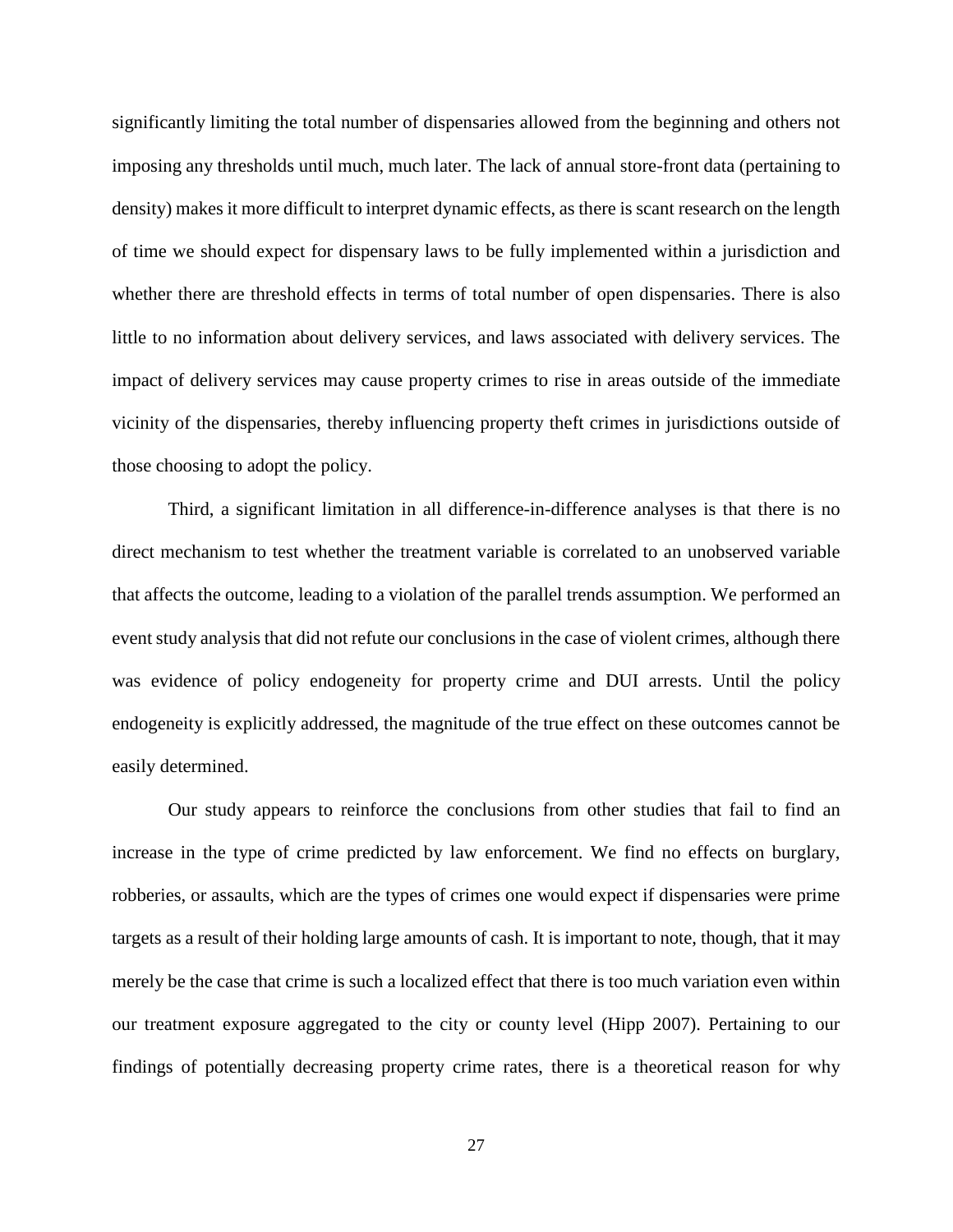dispensary store-fronts may decrease crime. Dispensaries may open in otherwise desolate areas, creating foot traffic, or "eyes on the street," that makes these areas safer [\(Chang and Jacobson](#page-32-15)  [2017\)](#page-32-15).

We do find some interesting preliminary results with respect to the relationship between dispensaries and DUIs. Anderson, Hanson, and Rees (2013) find that MMLs in Colorado led to a substitution away from alcohol use, but the potential positive relationship between dispensaries and DUI arrests we find in our analysis suggests that either increases in marijuana-impaired driving exceeded reductions in alcohol impaired driving (a hypothesis we find highly unlikely) or that the opening of dispensaries induced use of both substances among those who were willing to drive impaired (more likely). The latter interpretation would have important ramifications for crime rates, given the known association between using alcohol together with other illicit substances and violent behavior (Office of National Drug Control Policy 2013). It is possible that our null results mask an increase in violent crime due to concurrent use of marijuana and alcohol, which is being offset by other mechanisms such as a decrease in pharmacological crimes due to an increase in marijuana use alone.

As we can only measure an aggregate effect, future research should attempt to tease out the effects on crime due to different mechanisms and actions of local actors. While some attributes of dispensaries may have led to a reduction in crime compared to the status quo, other aspects may have promoted crime. Moreover, the effect on crime rates will depend on other actions taken on by the local policymakers, dispensary owners, and law enforcement. For example, dispensaries may have adopted home delivery methods, which would reduce the potential number of victims near dispensaries. There may have also been specific actions taken by police that prevented an increase in crime rates, and these should be identified. Further research that identifies elements of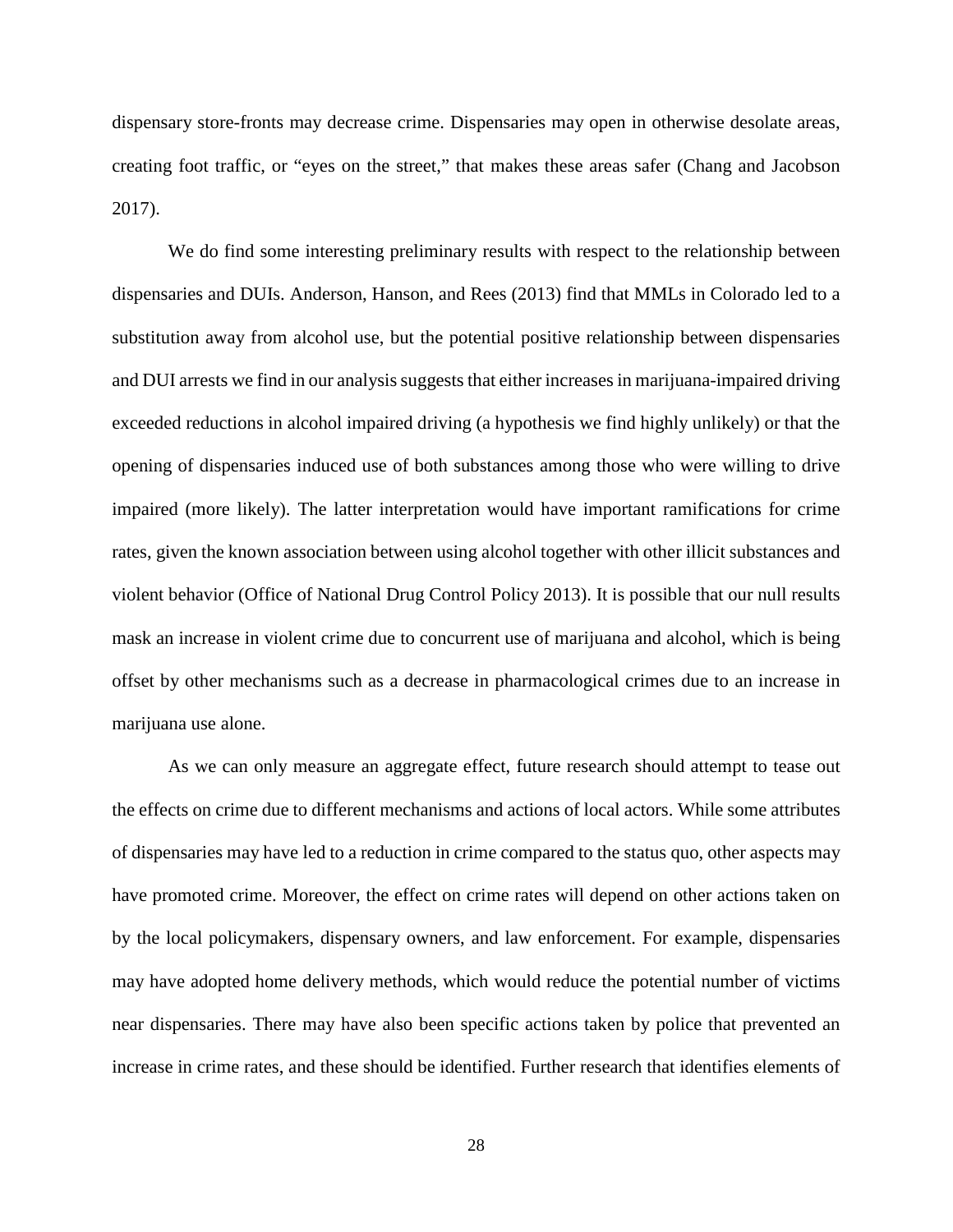MMLs along with more specific aspects of implementation can help policymakers respond with actions that address crime-promoting aspects of allowing for retail dispensaries.

Our findings indicate that policymakers should be careful in how they regulate the presence of dispensaries, while not jumping to the conclusion that dispensaries are clearly crime generating hot-spots. Similarly, while police are right to be wary about potential crime effects from the introduction of cash-dependent businesses, our results demonstrate that current policy has not led to a wave in crime (even if this may be due to actual police practices). Our findings suggest that it is possible to regulate these markets and find a common ground between safety and access to medical marijuana. Natural experiments like the one being undertaken in California will only further help researchers better understand exactly how to find this ideal common ground.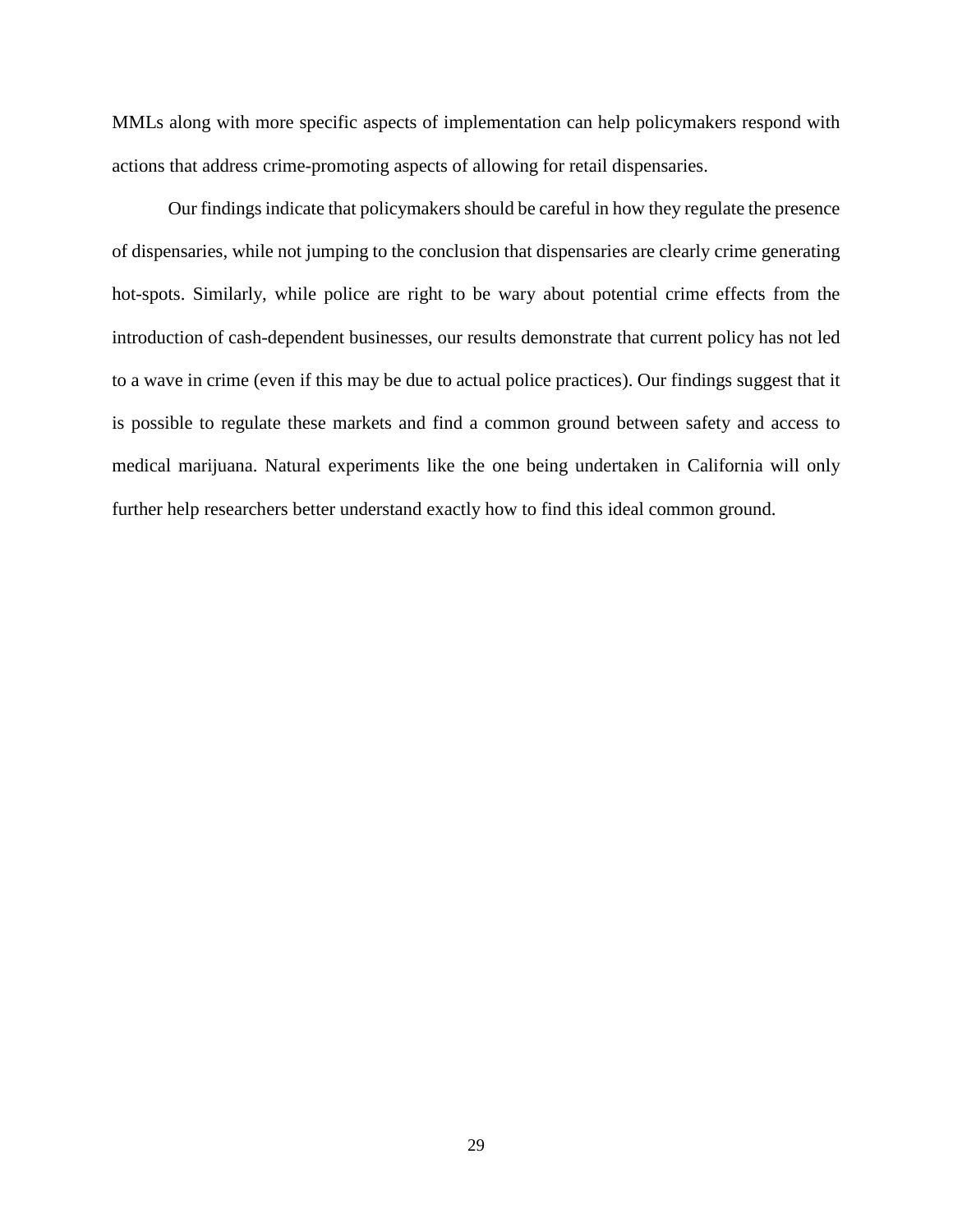#### **5. References**

- <span id="page-32-13"></span>Anderson, D. Mark, Benjamin Hansen, and Daniel I. Rees. 2013. "Medical Marijuana Laws, Traffic Fatalities, and Alcohol Consumption." *Journal of Law and Economics* 56 (2):333- 369. doi: 10.1086/668812.
- <span id="page-32-4"></span>Anderson, D. Mark, Daniel I. Rees, and Joseph J. Sabia. 2014. "Medical Marijuana Laws and Suicides by Gender and Age." *American Journal of Public Health* 104 (12):2369-2376. doi: 10.2105/AJPH.2013.301612.
- <span id="page-32-9"></span>Anderson, Mark D., Benjamin Hansen, and Daniel I. Rees. 2015. "Medical Marijuana Laws and Teen Marijuana Use." *American Law and Economics Review* 17 (2):495-528. doi: 10.1093/aler/ahv002.
- <span id="page-32-0"></span>Arseneault, L., T. E. Moffitt, A. Caspi, P. J. Taylor, and P. A. Silva. 2000. "Mental disorders and violence in a total birth cohort: Results from the dunedin study." *Archives of General Psychiatry* 57 (10):979-986. doi: 10.1001/archpsyc.57.10.979.
- <span id="page-32-1"></span>California Police Chiefs Association. 2009. White Paper on Marijuana Dispensaries.
- <span id="page-32-11"></span>Carpenter, Christopher, and Carlos Dobkin. 2010. "Alcohol regulation and crime." In *Controlling crime: Strategies and tradeoffs*, 291-329. University of Chicago Press.
- <span id="page-32-12"></span>Carpenter, Christopher 2007. "Heavy Alcohol Use and Crime: Evidence from Underage Drunk‐ Driving Laws." *The Journal of Law and Economics* 50 (3):539-557. doi: 10.1086/519809.
- <span id="page-32-15"></span>Chang, Tom Y., and Mireille Jacobson. 2017. "Going to pot? The impact of dispensary closures on crime." *Journal of Urban Economics* 100:120-136. doi: [http://dx.doi.org/10.1016/j.jue.2017.04.001.](http://dx.doi.org/10.1016/j.jue.2017.04.001)
- <span id="page-32-8"></span>Choo, Esther K., Madeline Benz, Nikolas Zaller, Otis Warren, Kristin L. Rising, and K. John McConnell. 2014. "The Impact of State Medical Marijuana Legislation on Adolescent Marijuana Use." *Journal of Adolescent Health* 55 (2):160-166. doi: [https://doi.org/10.1016/j.jadohealth.2014.02.018.](https://doi.org/10.1016/j.jadohealth.2014.02.018)
- <span id="page-32-2"></span>Chu, Yu-Wei Luke. 2014. "The effects of medical marijuana laws on illegal marijuana use." *Journal of Health Economics* 38:43-61. doi: [http://dx.doi.org/10.1016/j.jhealeco.2014.07.003.](http://dx.doi.org/10.1016/j.jhealeco.2014.07.003)
- <span id="page-32-5"></span>Chu, Yu-Wei Luke. 2015. "Do Medical Marijuana Laws Increase Hard-Drug Use?" *The Journal of Law and Economics* 58 (2):481-517. doi: doi:10.1086/684043.
- <span id="page-32-3"></span>Chu, Yu-Wei Luke, and Wilbur Townsend. 2017. Joint Culpability: The Effects of Medical Marijuana Laws on Crime. SSRN.
- <span id="page-32-7"></span>Colorado Department of Revenue. 2016. Annual Report 2016. edited by Colorado Department of Revenue.
- <span id="page-32-14"></span>Contreras, Christopher. 2016. "A Block-Level Analysis of Medical Marijuana Dispensaries and Crime in the City of Los Angeles." *Justice Quarterly*:1-27. doi: 10.1080/07418825.2016.1270346.
- <span id="page-32-10"></span>D'Amico, Elizabeth J., Jon M. Houck, Sarah B. Hunter, Jeremy N. V. Miles, Karen Chan Osilla, and Brett A. Ewing. 2015. "Group motivational interviewing for adolescents: Change talk and alcohol and marijuana outcomes." *Journal of Consulting and Clinical Psychology* 83 (1):68-80. doi: 10.1037/a0038155.
- <span id="page-32-6"></span>Dilley, Julia A., Laura Hitchcock, Nancy McGroder, Lindsey A. Greto, and Susan M. Richardson. 2017. "Community-level policy responses to state marijuana legalization in Washington State." *International Journal of Drug Policy* 42:102-108. doi: 10.1016/j.drugpo.2017.02.010.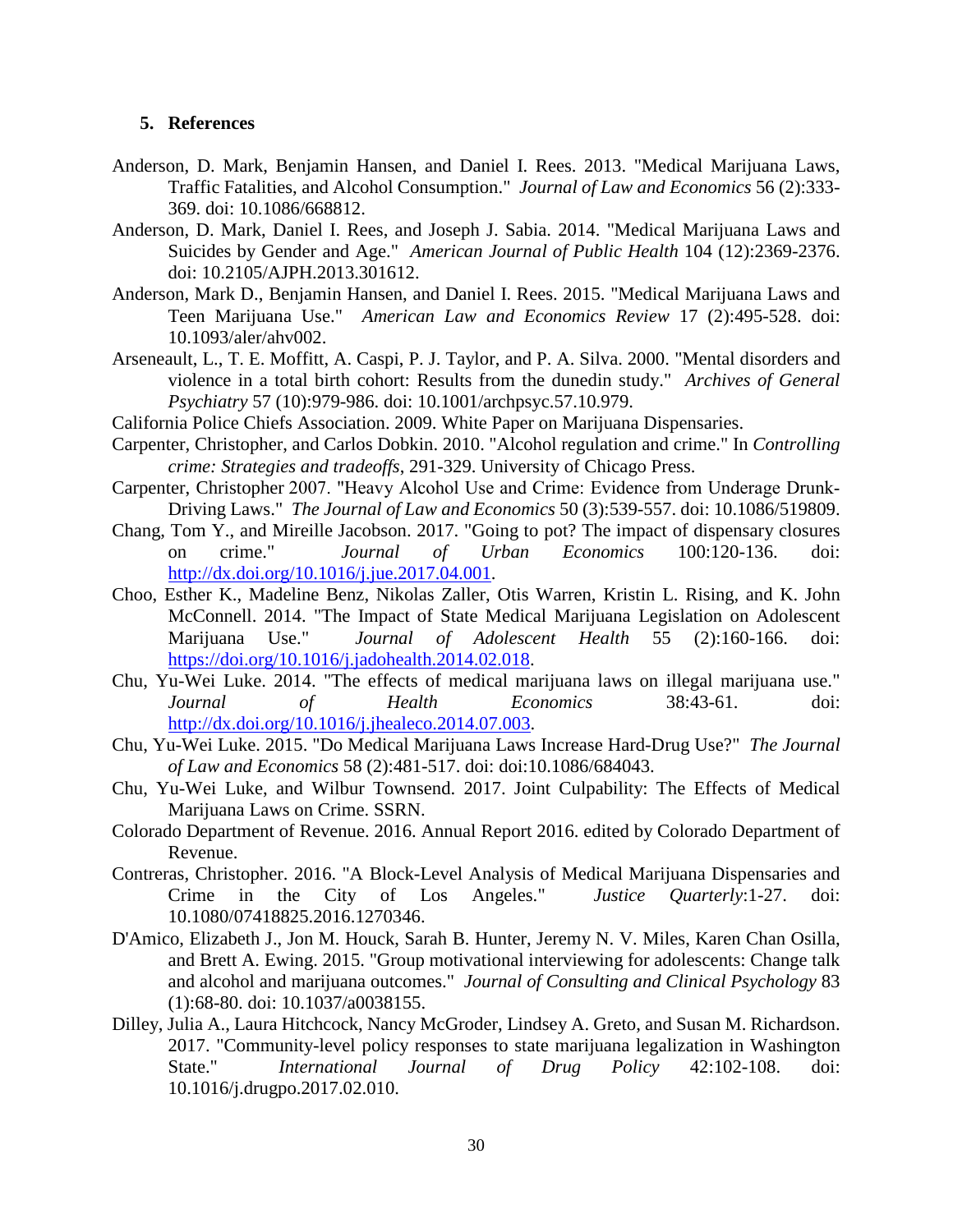- <span id="page-33-8"></span>Freeman, Scott, Jeffrey Grogger, and Jon Sonstelie. 1996. "The Spatial Concentration of Crime." *Journal of Urban Economics* 40 (2):216-231. doi: [https://doi.org/10.1006/juec.1996.0030.](https://doi.org/10.1006/juec.1996.0030)
- <span id="page-33-7"></span>Freisthler, Bridget, Nancy J Kepple, Revel Sims, and Scott E Martin. 2013. "Evaluating medical marijuana dispensary policies: Spatial methods for the study of environmentally-based interventions." *American journal of community psychology* 51 (1-2):278-288.
- <span id="page-33-13"></span>Freisthler, Bridget, William R. Ponicki, Andrew Gaidus, and Paul J. Gruenewald. 2016. "A microtemporal geospatial analysis of medical marijuana dispensaries and crime in long beach California." *Addiction*:n/a-n/a. doi: 10.1111/add.13301.
- <span id="page-33-6"></span>Gavrilova, Evelina, Takuma Kamada, and Floris Zoutman. 2017. "Is Legal Pot Crippling Mexican Drug Trafficking Organisations? The Effect of Medical Marijuana Laws on US Crime." *The Economic Journal*. doi: 10.1111/ecoj.12521.
- <span id="page-33-11"></span>Goldstein, Paul J. 1985. "The Drugs/Violence Nexus: A Tripartite Conceptual Framework." *Journal of Drug Issues* 15 (4):493-506. doi: 10.1177/002204268501500406.
- <span id="page-33-2"></span>Green, Kerry M., Elaine E. Doherty, Elizabeth A. Stuart, and Margaret E. Ensminger. 2010. "Does heavy adolescent marijuana use lead to criminal involvement in adulthood? Evidence from a multiwave longitudinal study of urban African Americans." *Drug and Alcohol Dependence* 112 (1–2):117-125. doi: [http://dx.doi.org/10.1016/j.drugalcdep.2010.05.018.](http://dx.doi.org/10.1016/j.drugalcdep.2010.05.018)
- <span id="page-33-14"></span>Gruenewald, Paul J, and Lillian Remer. 2006. "Changes in outlet densities affect violence rates." *Alcoholism: Clinical and Experimental Research* 30 (7):1184-1193.
- <span id="page-33-12"></span>Hall, Wayne, and Louisa Degenhardt. 2008. "Cannabis use and the risk of developing a psychotic disorder." *World Psychiatry* 7 (2):68-71. doi: 10.1002/j.2051-5545.2008.tb00158.x.
- <span id="page-33-3"></span>Harper, Sam, Erin C Strumpf, and Jay S Kaufman. 2012. "Do medical marijuana laws increase marijuana use? Replication study and extension." *Annals of Epidemiology* 22 (3):207-212.
- <span id="page-33-10"></span>Hasin, D. S., A. L. Sarvet, M. Cerdá, and et al. 2017. "Us adult illicit cannabis use, cannabis use disorder, and medical marijuana laws: 1991-1992 to 2012-2013." *JAMA Psychiatry* 74 (6):579-588. doi: 10.1001/jamapsychiatry.2017.0724.
- <span id="page-33-4"></span>Hasin, Deborah S., Melanie Wall, Katherine M. Keyes, Magdalena Cerdá, John Schulenberg, Patrick M. O'Malley, Sandro Galea, Rosalie Pacula, and Tianshu Feng. 2015. "Medical marijuana laws and adolescent marijuana use in the USA from 1991 to 2014: results from annual, repeated cross-sectional surveys." *The Lancet Psychiatry* 2 (7):601-608. doi: [http://dx.doi.org/10.1016/S2215-0366\(15\)00217-5.](http://dx.doi.org/10.1016/S2215-0366(15)00217-5)
- <span id="page-33-9"></span>Hipp, John R. 2007. "Block, Tract, and Levels of Aggregation: Neighborhood Structure and Crime and Disorder as a Case in Point." *American Sociological Review* 72 (5):659-680. doi: 10.1177/000312240707200501.
- <span id="page-33-1"></span>Huber, Arthur, Rebecca Newman, and Daniel LaFave. 2016. "Cannabis Control and Crime: Medicinal Use, Depenalization and the War on Drugs." *The BE Journal of Economic Analysis & Policy* 16 (4).
- <span id="page-33-0"></span>Ingold, John , and Nancy Lofholm. 2016. "Medical-marijuana dispensaries' effect on crime unclear." *The Denver Post*, March 12. [http://www.denverpost.com/ci\\_17178820.](http://www.denverpost.com/ci_17178820)
- <span id="page-33-15"></span>Kepple, Nancy J., and Bridget Freisthler. 2012. "Exploring the Ecological Association Between Crime and Medical Marijuana Dispensaries." *Journal of Studies on Alcohol and Drugs* 73 (4):523-530.
- <span id="page-33-5"></span>Lynne-Landsman, Sarah D, Melvin D Livingston, and Alexander C Wagenaar. 2013. "Effects of state medical marijuana laws on adolescent marijuana use." *American Journal of Public Health* 103 (8):1500-1506.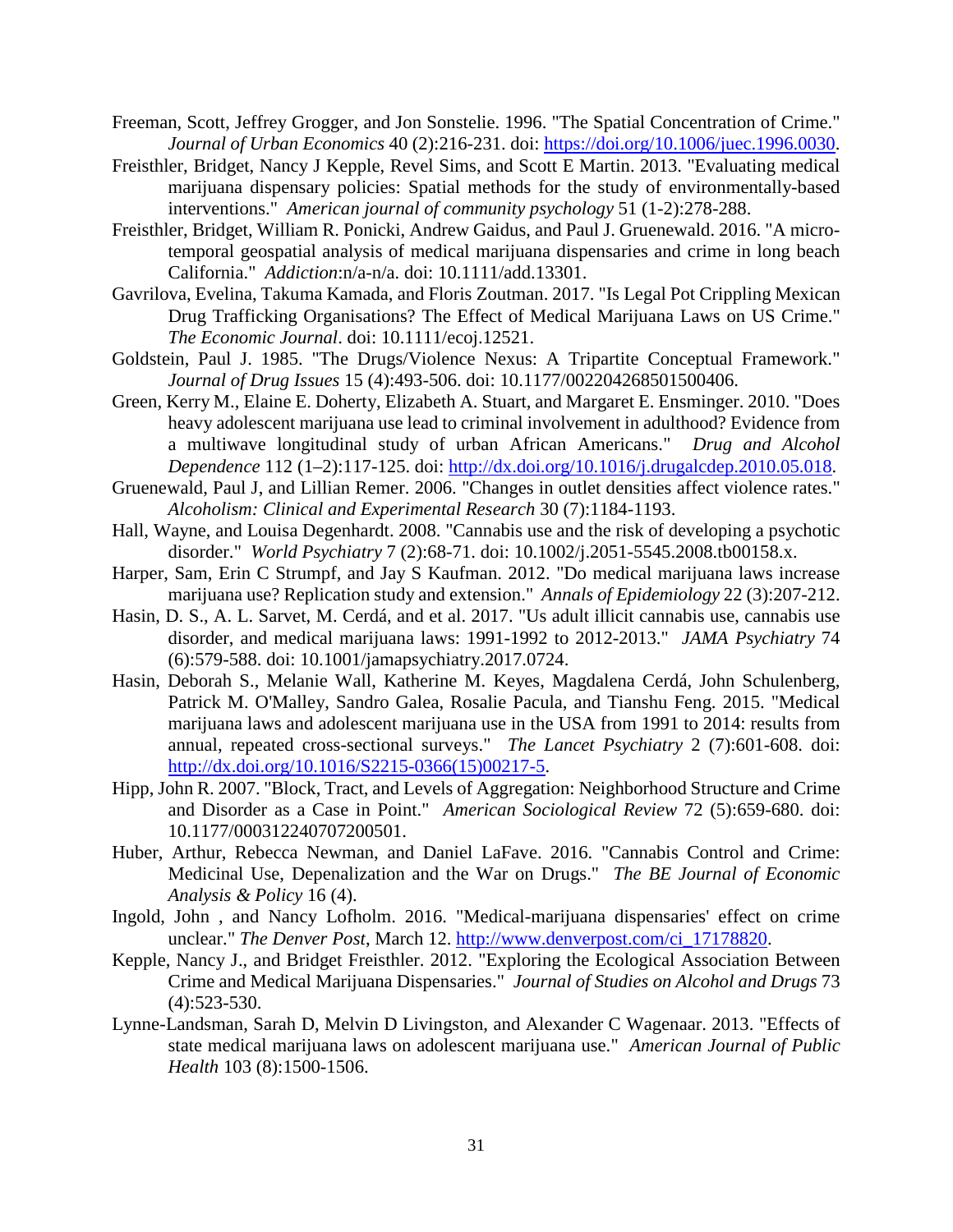- <span id="page-34-7"></span>Markowitz, Sara. 2005. "Alcohol, Drugs and Violent Crime." *International Review of Law and Economics* 25 (1):20-44. doi: [https://doi.org/10.1016/j.irle.2005.05.003.](https://doi.org/10.1016/j.irle.2005.05.003)
- <span id="page-34-15"></span>McDonald, Patrick R., and Christine Pelisek. 2009. "L.A.'s Medical-Weed Wars." LA Weekly.
- <span id="page-34-18"></span>Meer, Jonathan, and Jeremy West. 2015. "Effects of the Minimum Wage on Employment Dynamics." *Journal of Human Resources*. doi: 10.3368/jhr.51.2.0414-6298R1.
- <span id="page-34-2"></span>Miron, Jeffrey A., and Jeffrey Zwiebel. 1995. "The Economic Case Against Drug Prohibition." *The Journal of Economic Perspectives* 9 (4):175-192. doi: 10.2307/2138396.
- <span id="page-34-10"></span>Moore, Todd M., and Gregory L. Stuart. 2005. "A review of the literature on marijuana and interpersonal violence." *Aggression and Violent Behavior* 10 (2):171-192. doi: [https://doi.org/10.1016/j.avb.2003.10.002.](https://doi.org/10.1016/j.avb.2003.10.002)
- <span id="page-34-6"></span>Morris, Robert G., Michael TenEyck, J. C. Barnes, and Tomislav V. Kovandzic. 2014. "The Effect of Medical Marijuana Laws on Crime: Evidence from State Panel Data, 1990-2006." *PLoS ONE* 9 (3):e92816. doi: 10.1371/journal.pone.0092816.
- <span id="page-34-0"></span>Mulvey, Edward P, Candice Odgers, Jennifer Skeem, William Gardner, Carol Schubert, and Charles Lidz. 2006. "Substance use and community violence: a test of the relation at the daily level." *Journal of consulting and clinical psychology* 74 (4):743.
- <span id="page-34-8"></span>Office of National Drug Control Policy. 2013. Improving the Measurement of Drug-Related Crime. Wishington, DC: Executive Office of the President.
- <span id="page-34-16"></span>Ogden, David W. 2009. Memorandum for Selected United States Attorneys. edited by Office of the Attorney General U.S. Department of Justice.
- <span id="page-34-11"></span>Ostrowsky, Michael K. 2011. "Does Marijuana Use Lead to Aggression and Violent Behavior?" *Journal of Drug Education* 41 (4):369-389. doi: 10.2190/DE.41.4.c.
- <span id="page-34-9"></span>Pacula, Rosalie L., Anne E. Boustead, and Priscillia Hunt. 2014. Words Can Be Deceiving: A Review of Variation among Legally Effective Medical Marijuana Laws in the United States. In *Journal of Drug Policy Analysis*.
- <span id="page-34-4"></span>Pacula, Rosalie L., and Beau Kilmer. 2003. Marijuana and crime: Is there a connection beyond prohibition? : National Bureau of Economic Research.
- <span id="page-34-5"></span>Pacula, Rosalie L., David Powell, Paul Heaton, and Eric L. Sevigny. 2015. "Assessing the Effects of Medical Marijuana Laws on Marijuana Use: The Devil is in the Details." *Journal of Policy Analysis and Management* 34 (1):7-31. doi: 10.1002/pam.21804.
- <span id="page-34-12"></span>Pacula, Rosalie Liccardo. 1998. "Does increasing the beer tax reduce marijuana consumption?" *Journal of Health Economics* 17 (5):557-585. doi: [https://doi.org/10.1016/S0167-](https://doi.org/10.1016/S0167-6296(97)00039-8) [6296\(97\)00039-8.](https://doi.org/10.1016/S0167-6296(97)00039-8)
- <span id="page-34-1"></span>Powers, Scott. 2014. "Sheriffs take lead against legalizing medical pot." *Orlando Sentinel*, May 1. [http://articles.orlandosentinel.com/2014-05-01/news/os-medical-marijuana-opponents](http://articles.orlandosentinel.com/2014-05-01/news/os-medical-marijuana-opponents-emerge-20140423_1_amendment-2-florida-sheriffs-association-law-enforcement)[emerge-20140423\\_1\\_amendment-2-florida-sheriffs-association-law-enforcement.](http://articles.orlandosentinel.com/2014-05-01/news/os-medical-marijuana-opponents-emerge-20140423_1_amendment-2-florida-sheriffs-association-law-enforcement)
- <span id="page-34-17"></span>Raphael, Steven, and Rudolf Winter‐Ebmer. 2001. "Identifying the effect of unemployment on crime\*." *Journal of Law and Economics* 44 (1):259-283.
- <span id="page-34-14"></span>Reuter, Peter. 2009. "Systemic Violence in Drug Markets." *Crime Law and Social Change* 52 (3):275-284. doi: 10.1007/s10611-009-9197-x.
- <span id="page-34-13"></span>Sevigny, Eric L., Rosalie Liccardo Pacula, and Paul Heaton. 2014. "The effects of medical marijuana laws on potency." *International Journal of Drug Policy* 25 (2):308-319. doi: [http://dx.doi.org/10.1016/j.drugpo.2014.01.003.](http://dx.doi.org/10.1016/j.drugpo.2014.01.003)
- <span id="page-34-3"></span>Shepard, Edward M, and Paul R Blackley. 2005. "Drug Enforcement and Crime: Recent Evidence from New York State\*." *Social Science Quarterly* 86 (2):323-342.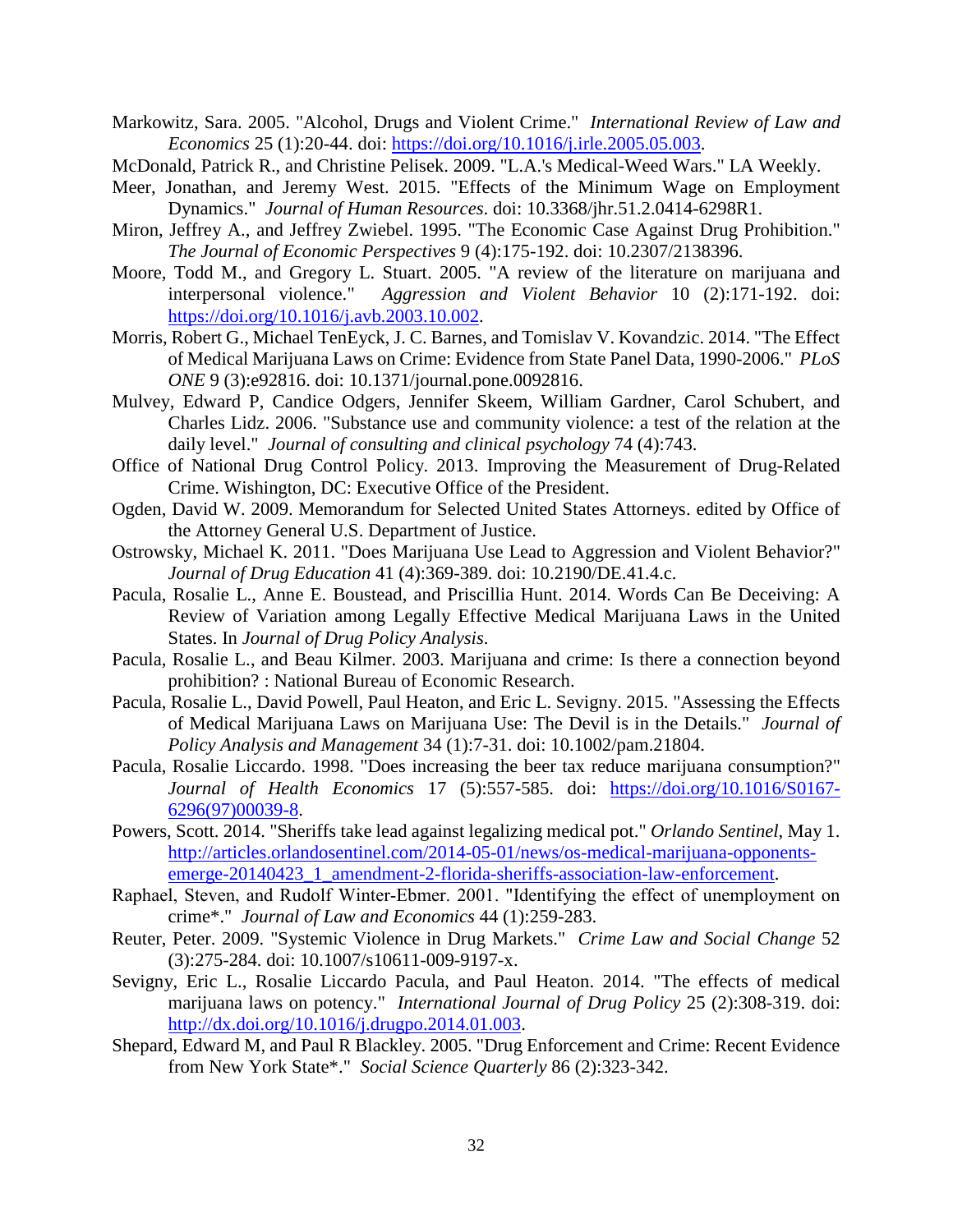- <span id="page-35-2"></span>Shepard, Edward M., and Paul R. Blackley. 2016. "Medical Marijuana and Crime: Further Evidence From the Western States." *Journal of Drug Issues* 46 (2):122-134. doi: 10.1177/0022042615623983.
- <span id="page-35-4"></span>Shu-Acquaye, Florence. 2016. "The Role of States in Shaping the Legal Debate on Medical Marijuana." *Mitchell Hamline Law Review* 42:697-755.
- <span id="page-35-3"></span>Smart, Rosanna. 2015. "The Kids Aren't Alright, But Older Adults Are: How Medical Marijuana Market Growth Impacts Adult and Adolescent Substance-Related Outcomes." doi: [http://dx.doi.org/10.2139/ssrn.2574915.](http://dx.doi.org/10.2139/ssrn.2574915)
- <span id="page-35-7"></span>Smart, Rosanna, Jonathan P. Caulkins, Beau Kilmer, Steven Davenport, and Greg Midgette. 2017. "Variation in cannabis potency and prices in a newly legal market: evidence from 30 million cannabis sales in Washington state." *Addiction* 112 (12):2167-2177. doi: 10.1111/add.13886.
- <span id="page-35-0"></span>Wall, Melanie M, Ernest Poh, Magdalena Cerdá, Katherine M Keyes, Sandro Galea, and Deborah S Hasin. 2011. "Adolescent marijuana use from 2002 to 2008: higher in states with medical marijuana laws, cause still unclear." *Annals of epidemiology* 21 (9):714-716.
- <span id="page-35-1"></span>Wen, Hefei, Jason M. Hockenberry, and Janet R. Cummings. 2015. "The effect of medical marijuana laws on adolescent and adult use of marijuana, alcohol, and other substances." *Journal of Health Economics* 42:64-80. doi: [http://dx.doi.org/10.1016/j.jhealeco.2015.03.007.](http://dx.doi.org/10.1016/j.jhealeco.2015.03.007)
- <span id="page-35-5"></span>White, Helene Raskin, and Stephen Hansell. 1998. "Acute and long-term effects of drug use on aggression from adolescence into adulthood." *Journal of Drug Issues* 28 (4):837-858.
- <span id="page-35-6"></span>Williams, J., Rosalie Liccardo Pacula, Frank J. Chaloupka, and Henry Wechsler. 2004. "Alcohol and marijuana use among college students: economic complements or substitutes?" *Health Economics* 13 (9):825-843. doi: 10.1002/hec.859.
- <span id="page-35-8"></span>Williams, Jenny, and Anne Line Bretteville-Jensen. 2014. "Does liberalizing cannabis laws increase cannabis use?" *Journal of Health Economics* 36:20-32. doi: [http://dx.doi.org/10.1016/j.jhealeco.2014.03.006.](http://dx.doi.org/10.1016/j.jhealeco.2014.03.006)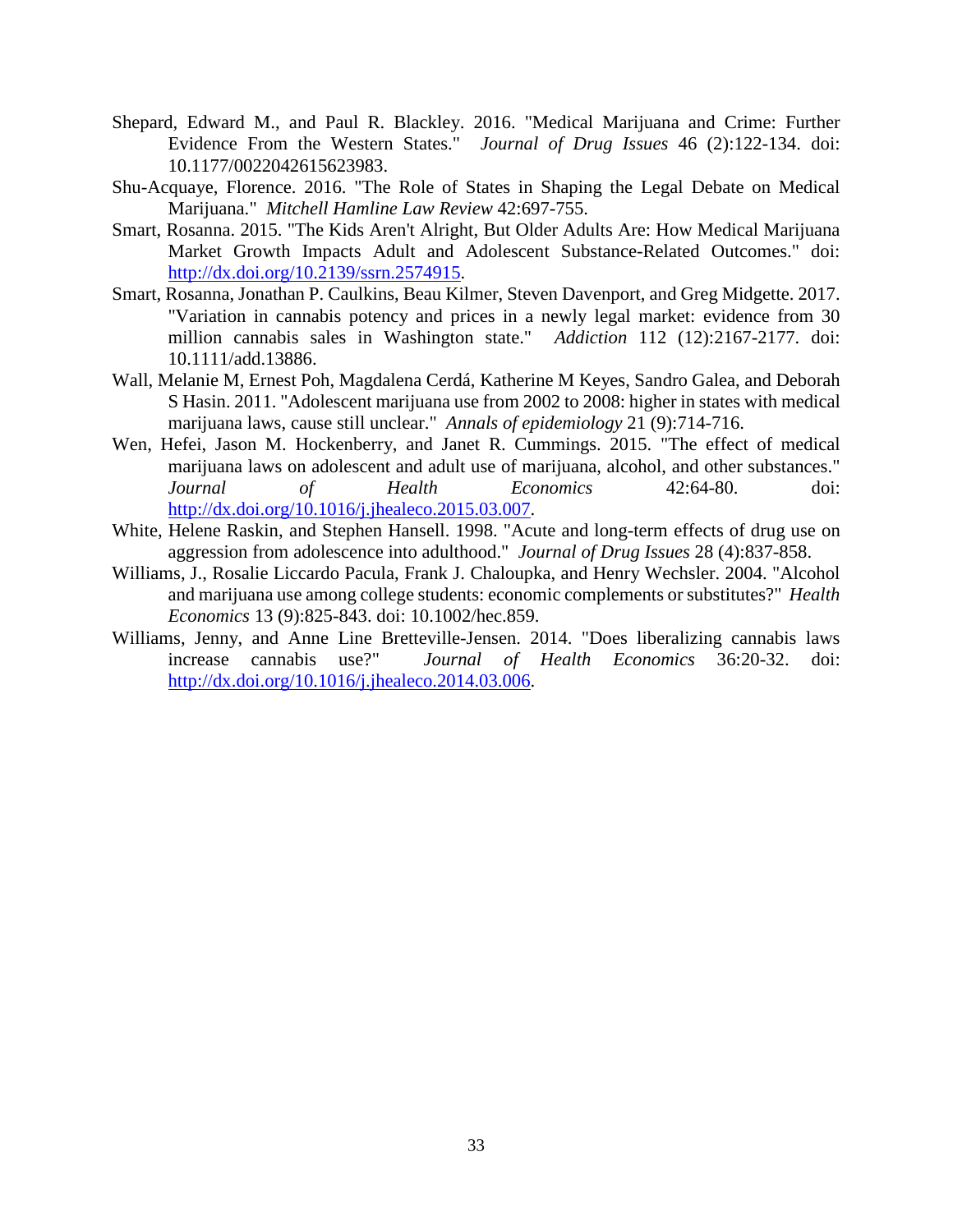### **6. Figures**



Figure 1: Number of Counties that Allow Medical Marijuana Dispensaries, by Year

Note: This figure represents the method of using a county's ordinance unless there is a city in the county that has the largest share of the population in the county.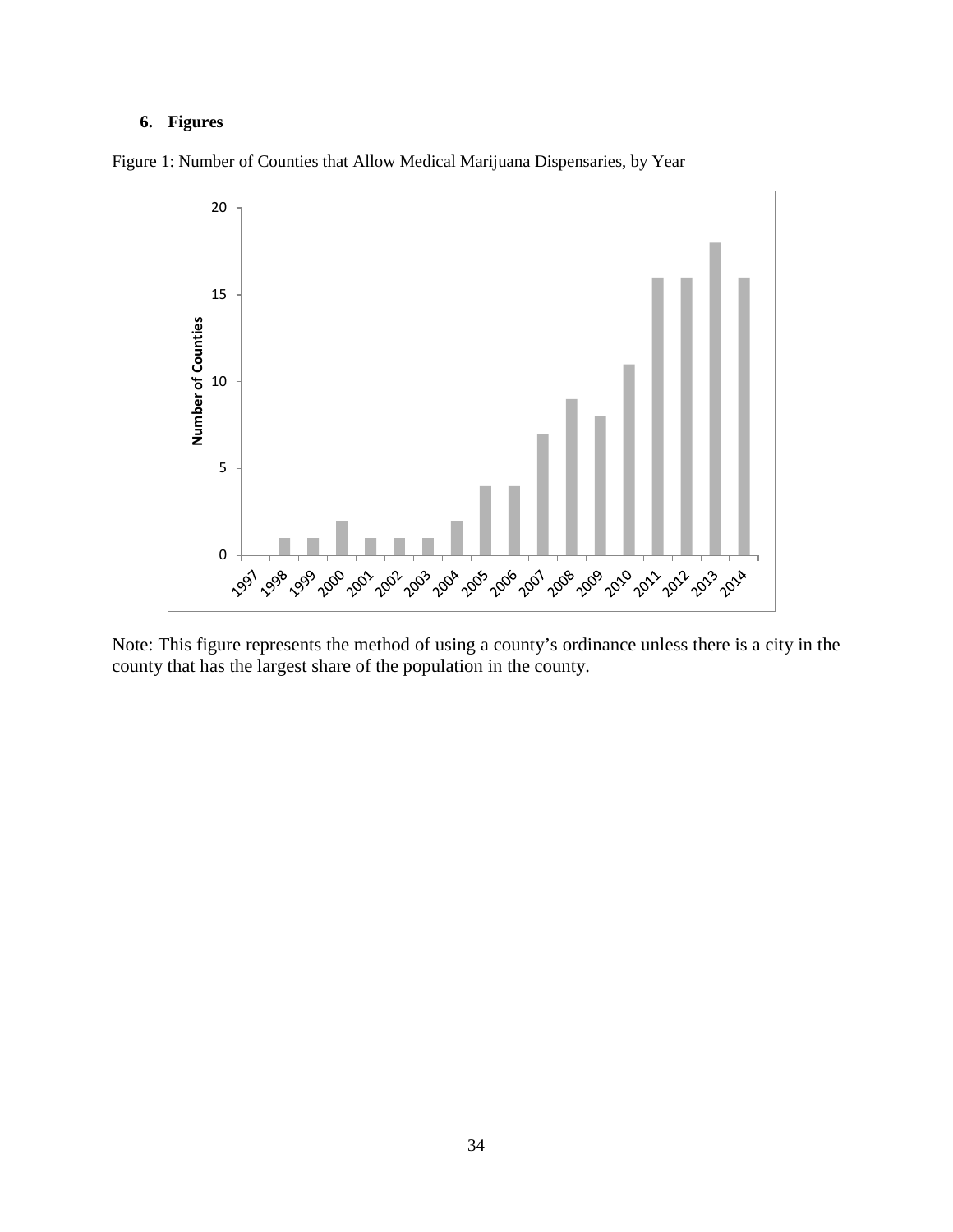Figure 2: Crime Rates per 100,000 residents, by Whether County Ever Allows Dispensaries Panel A: Total Violent



Panel B: Total Property

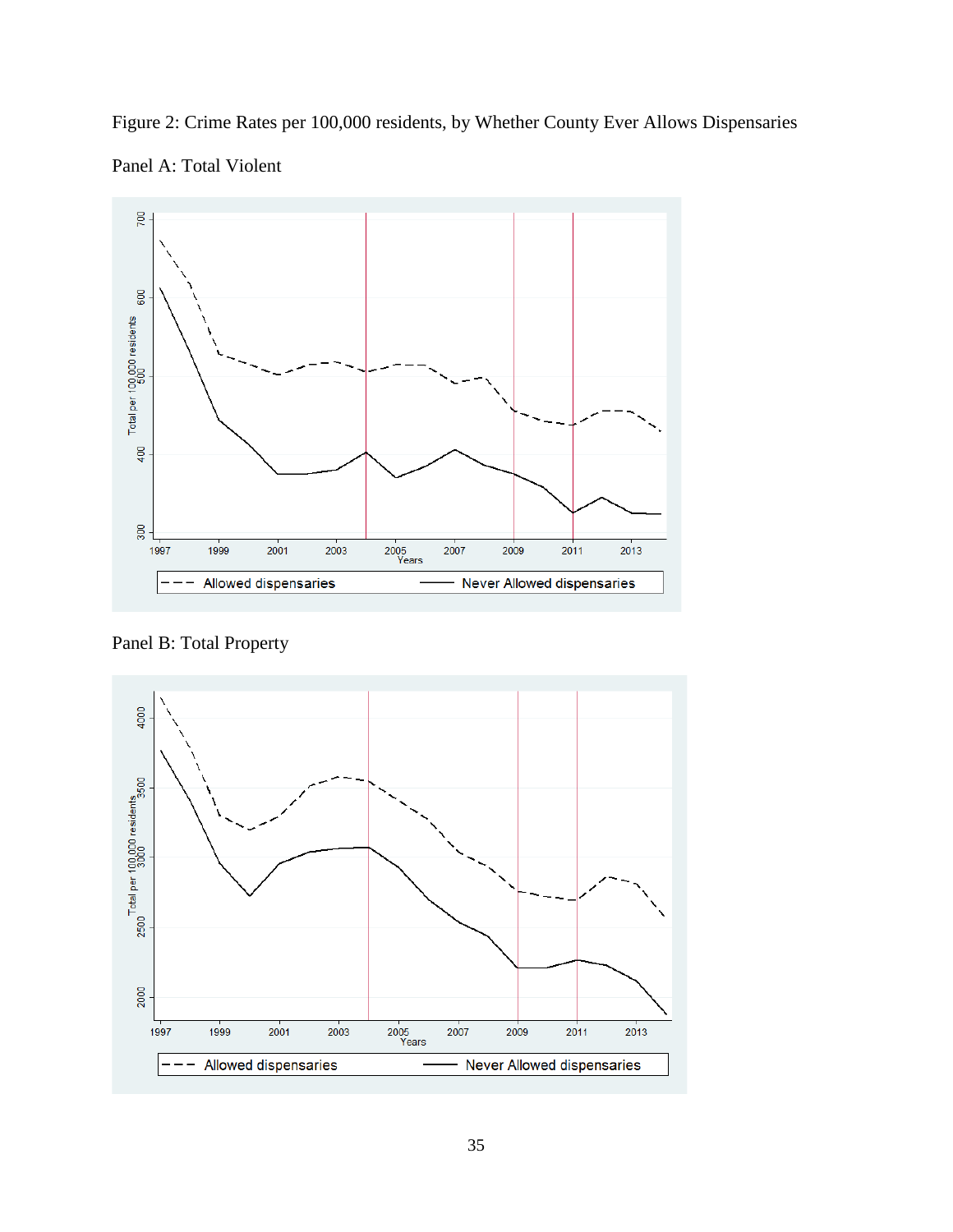



Notes: The dashed line represents the counties that ever allow dispensaries in the sample period. The solid line represents counties that up until the end of the sample period, had never allowed dispensaries. The vertical lines represent the years 2004 and 2009 because these were important transition years.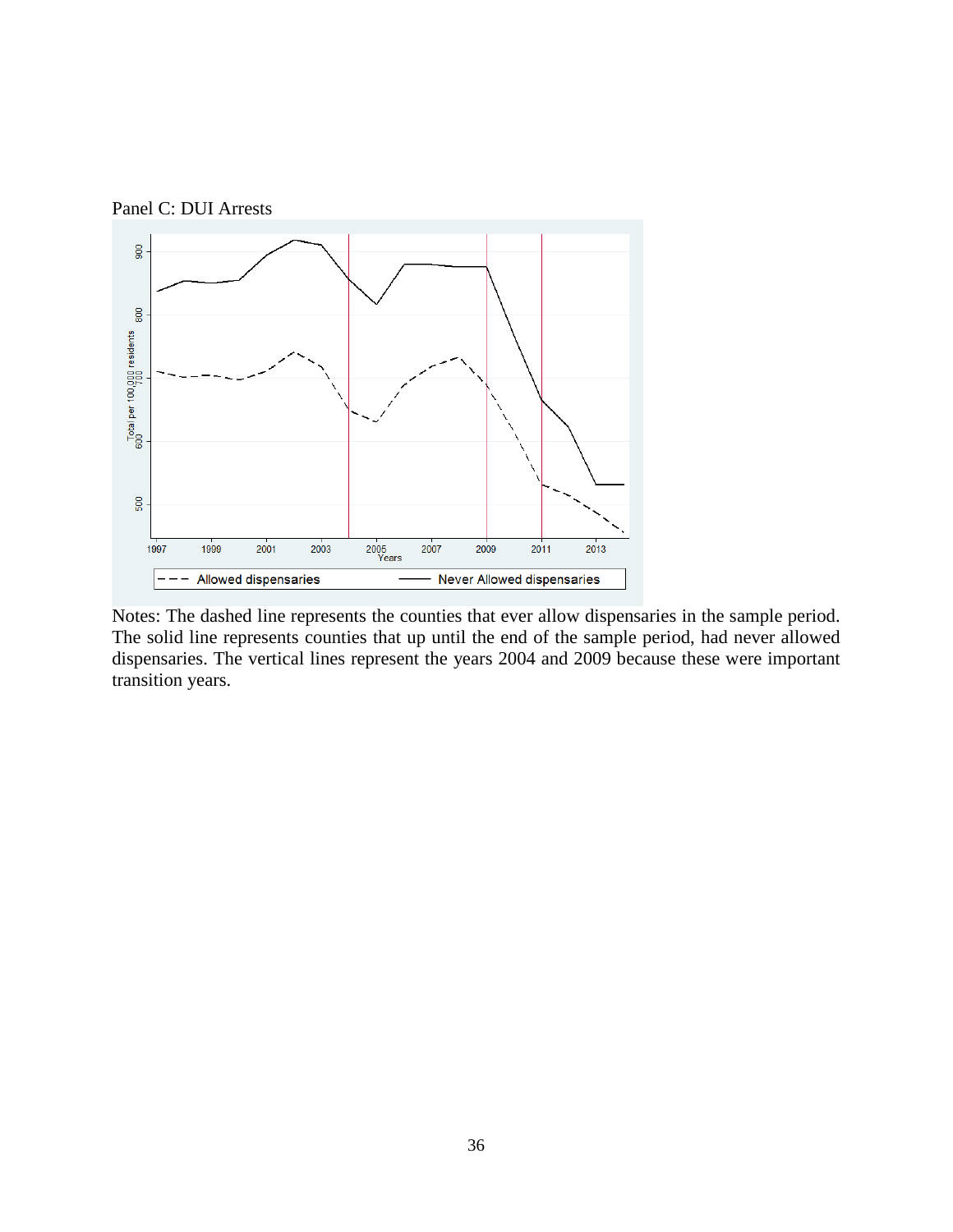Figure 3: Event Study



Notes: "Year 0," indicating year when policy adopted, is omitted from the regression to provide an excluded category. Counties never adopting a law have a 0 for all indicator variables. Dummy variables for 3+ years pre- and 4+ years post-intervention are represented by -3 and 4, respectively. Regressions also include the covariates from the model described in Section 3.2. An indicator variable in the model controls for county-year observations for periods after an adopting county no longer allows for dispensaries.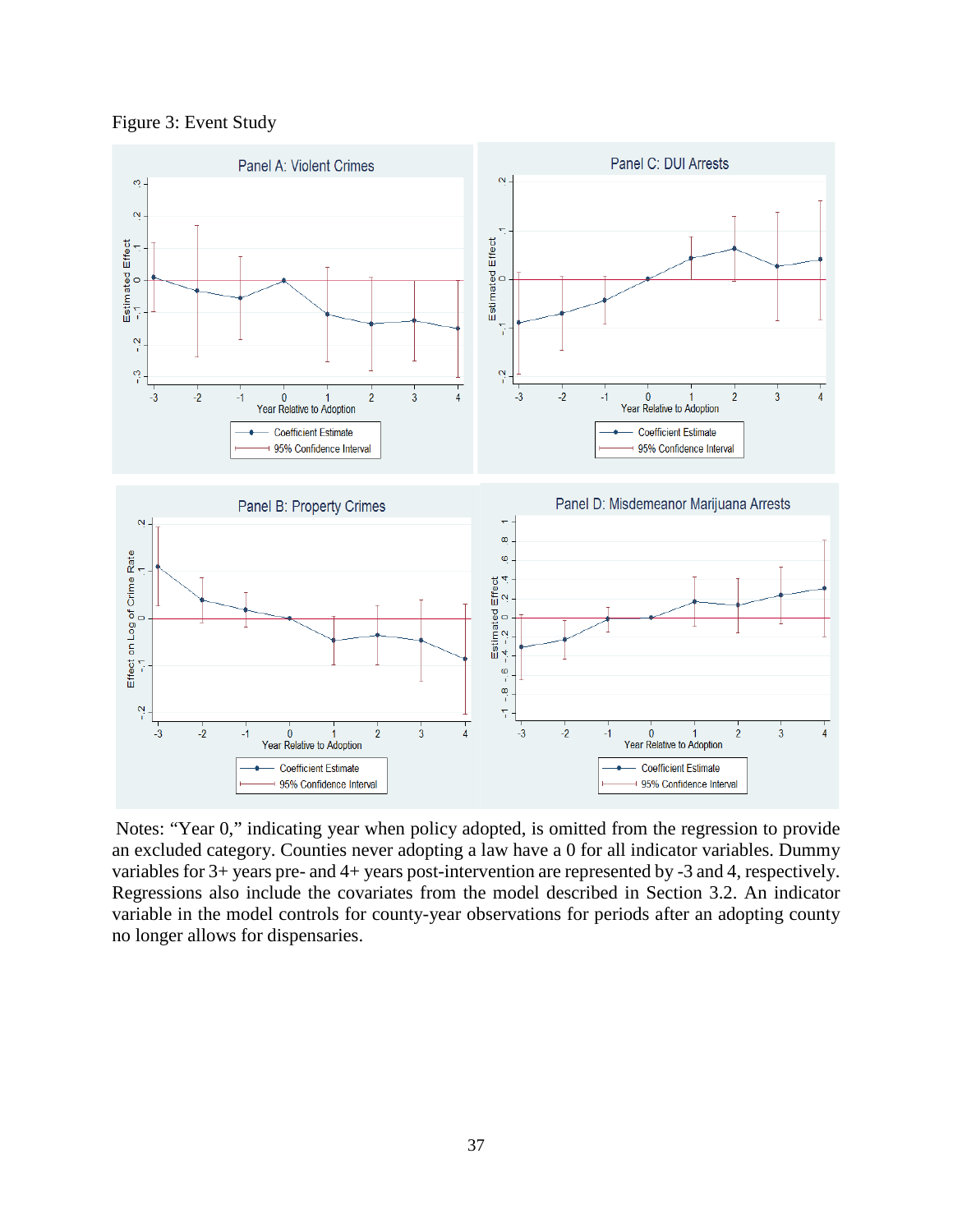### **7. Tables**

Table 1: Summary Statistics

|                                | Mean     | <b>Standard Deviation</b> |
|--------------------------------|----------|---------------------------|
| All Violent Crime Rate         | 433.3    | 156.3                     |
| Homicide Crime Rate            | 4.3      | 2.2                       |
| <b>Robbery Crime Rate</b>      | 85.7     | 82.7                      |
| <b>Assault Crime Rate</b>      | 312.7    | 109.3                     |
| All Property Crime Rate        | 2,866.1  | 980.0                     |
| <b>Burglary Crime Rate</b>     | 735.8    | 225.8                     |
| <b>Theft Crime Rate</b>        | 1,768.1  | 695.8                     |
| Motor Vehicle Theft Crime Rate | 362.3    | 219.1                     |
| <b>DUI</b> Arrests             | 749.4    | 346.1                     |
| Felony Marijuana Arrests       | 59.5     | 61.0                      |
| Misdemeanor Marijuana Arrests  | 140.6    | 110.7                     |
| <b>Alcohol Outlet Density</b>  | 32.4     | 27.6                      |
| Per Capita Income              | 34,852.5 | 11,069.5                  |
| <b>Unemployment Rate</b>       | 9.0      | 3.1                       |
| <b>Population Density</b>      | 659.1    | 2,298.9                   |

All rates are calculated per 100,000 residents. Alcohol outlet density is calculated as the number of outlets per 10,000 people in the county. Population density is calculated as the number of people per square mile of land area in the county. All violent crime rate includes rape crimes even though we do not study the effect on rape crimes alone.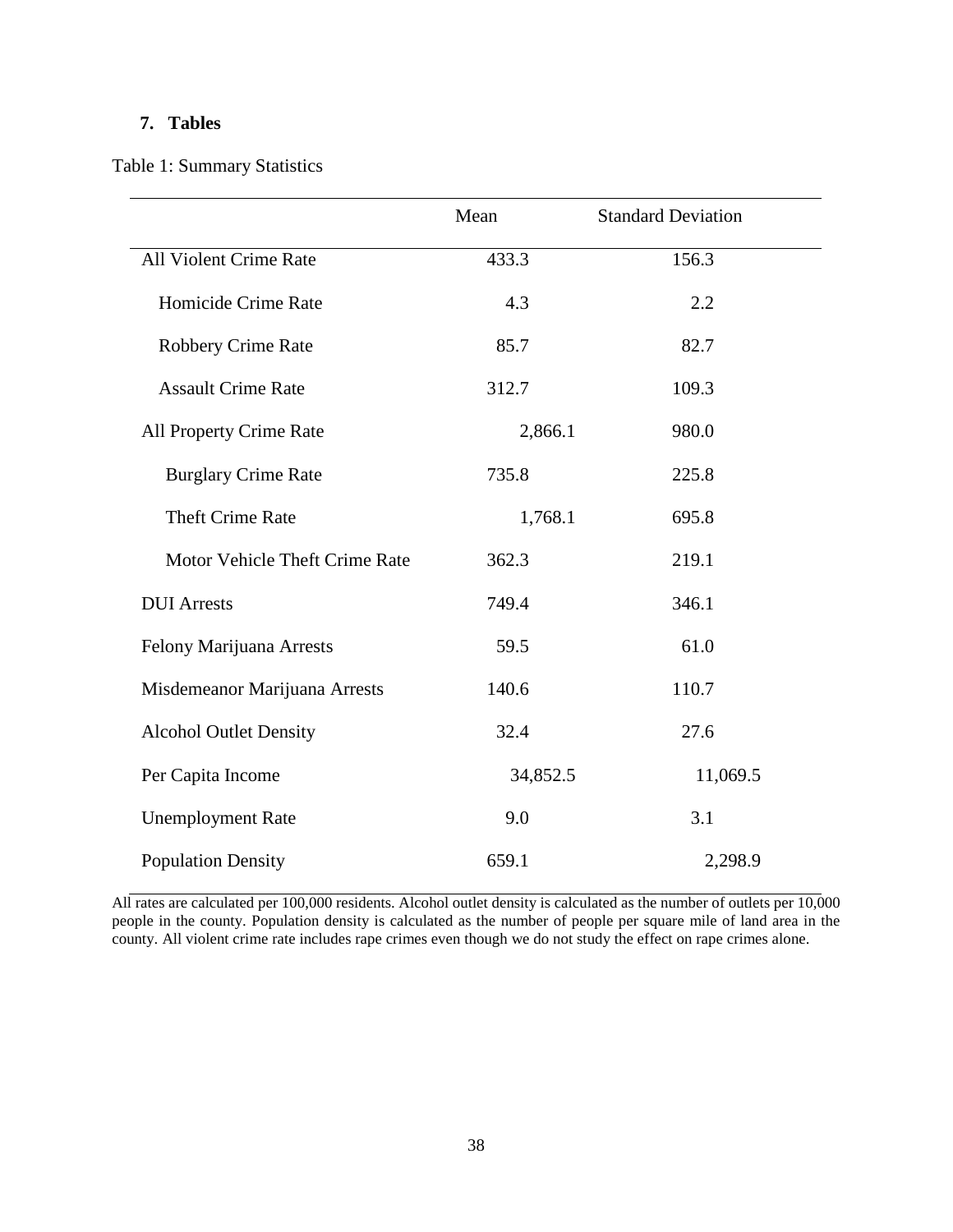|                       |           | <b>Violent Offenses</b> |            |          | <b>Property Offenses</b> |           |
|-----------------------|-----------|-------------------------|------------|----------|--------------------------|-----------|
|                       | (1)       | (2)                     | (3)        | (4)      | (5)                      | (6)       |
| <b>Allows</b>         | 0.006     | $-0.020$                | $-0.013$   | 0.008    | $-0.051$                 | $-0.063*$ |
| Dispensaries          |           |                         |            |          |                          |           |
|                       | (0.065)   | (0.071)                 | (0.064)    | (0.029)  | (0.025)                  | (0.019)   |
| Cultivation-No        | $-0.096$  | $-0.047$                | $-0.048$   | $-0.044$ | $-0.056$                 | $-0.049$  |
| Limits                |           |                         |            |          |                          |           |
|                       | (0.043)   | (0.054)                 | (0.055)    | (0.037)  | (0.038)                  | (0.037)   |
| Alcohol Outlet        | $-0.000$  | $-0.000$                | 0.000      | 0.001    | $-0.000$                 | $-0.000$  |
| Density               |           |                         |            |          |                          |           |
|                       | (0.001)   | (0.002)                 | (0.001)    | (0.001)  | (0.001)                  | (0.001)   |
| CJ<br>Post<br>Reforms | $-0.137*$ | $-0.154**$              | $-0.151**$ | $0.081*$ | $0.084*$                 | $0.072*$  |
|                       | (0.042)   | (0.044)                 | (0.043)    | (0.026)  | (0.025)                  | (0.026)   |
| Population            | $-0.871$  | 1.495                   | 1.161      | $-0.072$ | 0.912                    | $1.591**$ |
| Density               |           |                         |            |          |                          |           |
|                       | (0.432)   | (1.292)                 | (0.894)    | (0.197)  | (0.630)                  | (0.416)   |
| Per<br>Capita         | $-0.300$  | 0.043                   | $-0.139$   | $-0.209$ | $-0.122$                 | $-0.026$  |
| Income                |           |                         |            |          |                          |           |
|                       | (0.364)   | (0.267)                 | (0.301)    | (0.296)  | (0.182)                  | (0.158)   |
| Unemployment<br>Rate  | 0.003     | 0.004                   | 0.006      | 0.002    | 0.001                    | 0.004     |
|                       | (0.005)   | (0.004)                 | (0.004)    | (0.003)  | (0.003)                  | (0.003)   |
| $R^2$                 | 0.22      | 0.43                    | 0.41       | 0.52     | 0.66                     | 0.67      |
| County-               | None      | Linear                  | Quadratic  | None     | Linear                   | Quadratic |
| specific trends       |           |                         |            |          |                          |           |

Table 2: Effect of Allowing Dispensaries on Violent and Property Crime Rates

+ *p*<0.0167; \* *p*<0.0083; \*\* *p*<0.00167 (p-values are adjusted for multiple testing using the Bonferroni adjustment for 6 tests)

Outcome variable is in log scale of the per/100,000 population. All models include county fixed effects and a continuous time trend (including 2nd order term). Standard errors (in parentheses) are adjusted for clustering within counties. The county ordinance is based on the ordinance of the major city when that city has a population greater than 200,000 and a population greater than the unincorporated area. Each regression has 1,044 observations and covers the period from 1997-2014.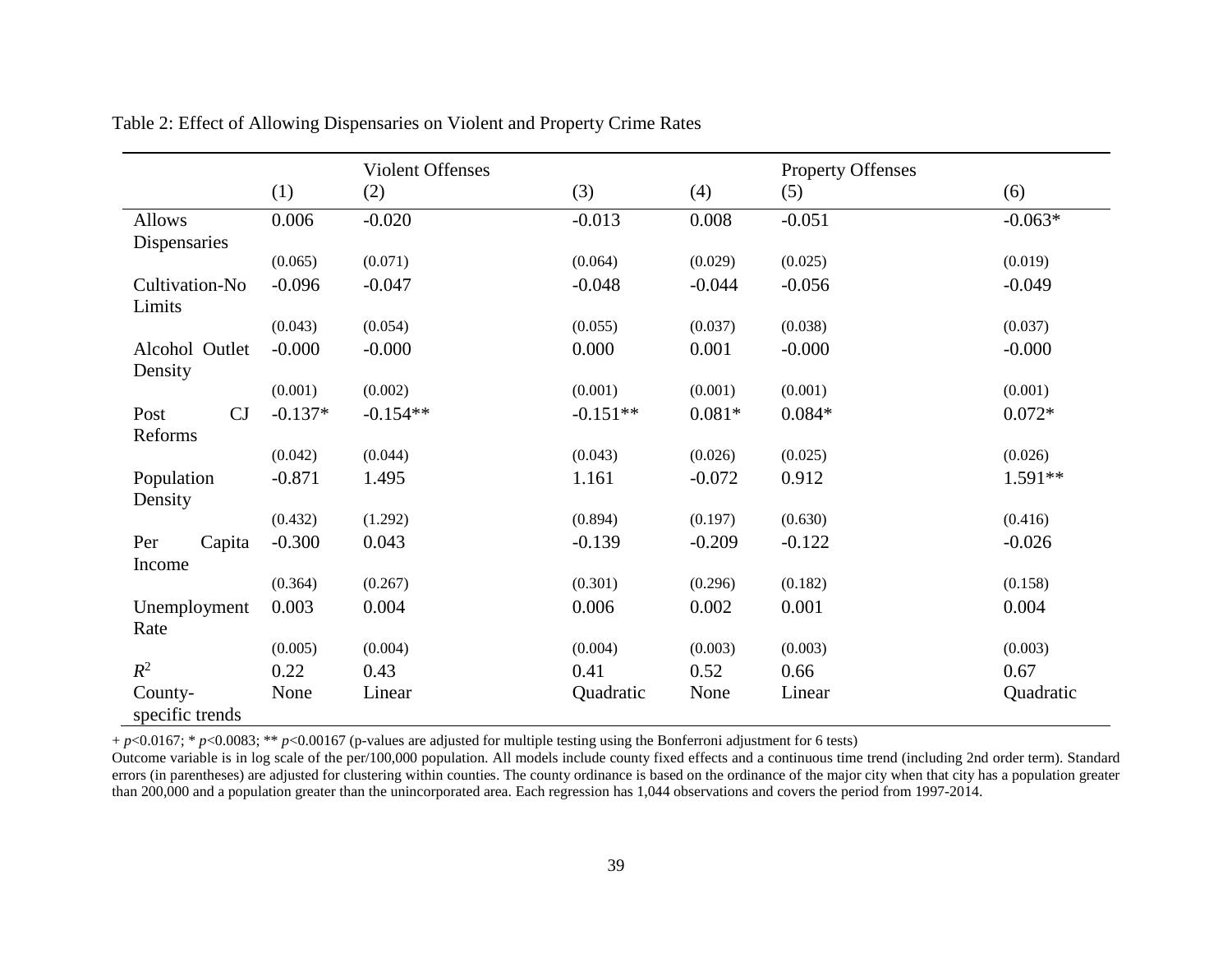Table 3: Effect from Allowing Dispensaries, by Crime Type

|                               | Homicide | Robbery  | Assault   | <b>Burglary</b> | Theft     | MV Theft |
|-------------------------------|----------|----------|-----------|-----------------|-----------|----------|
|                               | (1)      | (2)      | (3)       | (4)             | (5)       | (6)      |
| <b>Allows Dispensaries</b>    | 0.249    | 0.299    | $-0.047$  | $-0.016$        | $-0.060*$ | $-0.098$ |
|                               | (0.185)  | (0.247)  | (0.077)   | (0.026)         | (0.029)   | (0.075)  |
| <b>Cultivation-No Limits</b>  | $-0.449$ | $-0.064$ | $-0.027$  | $-0.033$        | $-0.078+$ | $-0.081$ |
|                               | (0.330)  | (0.167)  | (0.063)   | (0.045)         | (0.041)   | (0.121)  |
| <b>Alcohol Outlet Density</b> | $-0.016$ | $-0.001$ | $-0.000$  | 0.000           | $-0.000$  | $-0.004$ |
|                               | (0.013)  | (0.002)  | (0.002)   | (0.001)         | (0.001)   | (0.004)  |
| Post CJ Reforms               | 0.129    | $-0.090$ | $-0.134*$ | 0.002           | $0.104**$ | 0.263    |
|                               | (0.292)  | (0.180)  | (0.054)   | (0.035)         | (0.031)   | (0.176)  |
| <b>Population Density</b>     | 6.447    | $8.287+$ | 1.681     | $-0.650$        | $1.176*$  | $-2.146$ |
|                               | (4.161)  | (4.306)  | (1.501)   | (0.829)         | (0.508)   | (3.986)  |
| Per Capita Income             | $-0.263$ | $-1.616$ | $-0.045$  | 0.016           | $-0.282$  | 0.120    |
|                               | (3.372)  | (1.061)  | (0.298)   | (0.221)         | (0.258)   | (1.274)  |
| <b>Unemployment Rate</b>      | $-0.001$ | $-0.006$ | 0.003     | $0.012**$       | $-0.002$  | 0.001    |
|                               | (0.050)  | (0.020)  | (0.005)   | (0.004)         | (0.003)   | (0.020)  |
| $R^2$                         | 0.08     | 0.11     | 0.46      | 0.51            | 0.64      | 0.09     |

+ *p*<0.1; \* *p*<0.05; \*\* *p*<0.01

Outcome variable is in log scale of the per/100,000 population. All models include county-specific linear time trends, as well as fixed effects and a continuous time trend (including 2nd order term). Standard errors (in parentheses) are adjusted for clustering within counties. The county ordinance is based on the ordinance of the major city when that city has a population greater than 200,000 and a population greater than the unincorporated area. Years since adoption is calculated from January of the first year dispensaries were explicitly allowed. Each regression has 1,044 observations and covers the period from 1997-2014.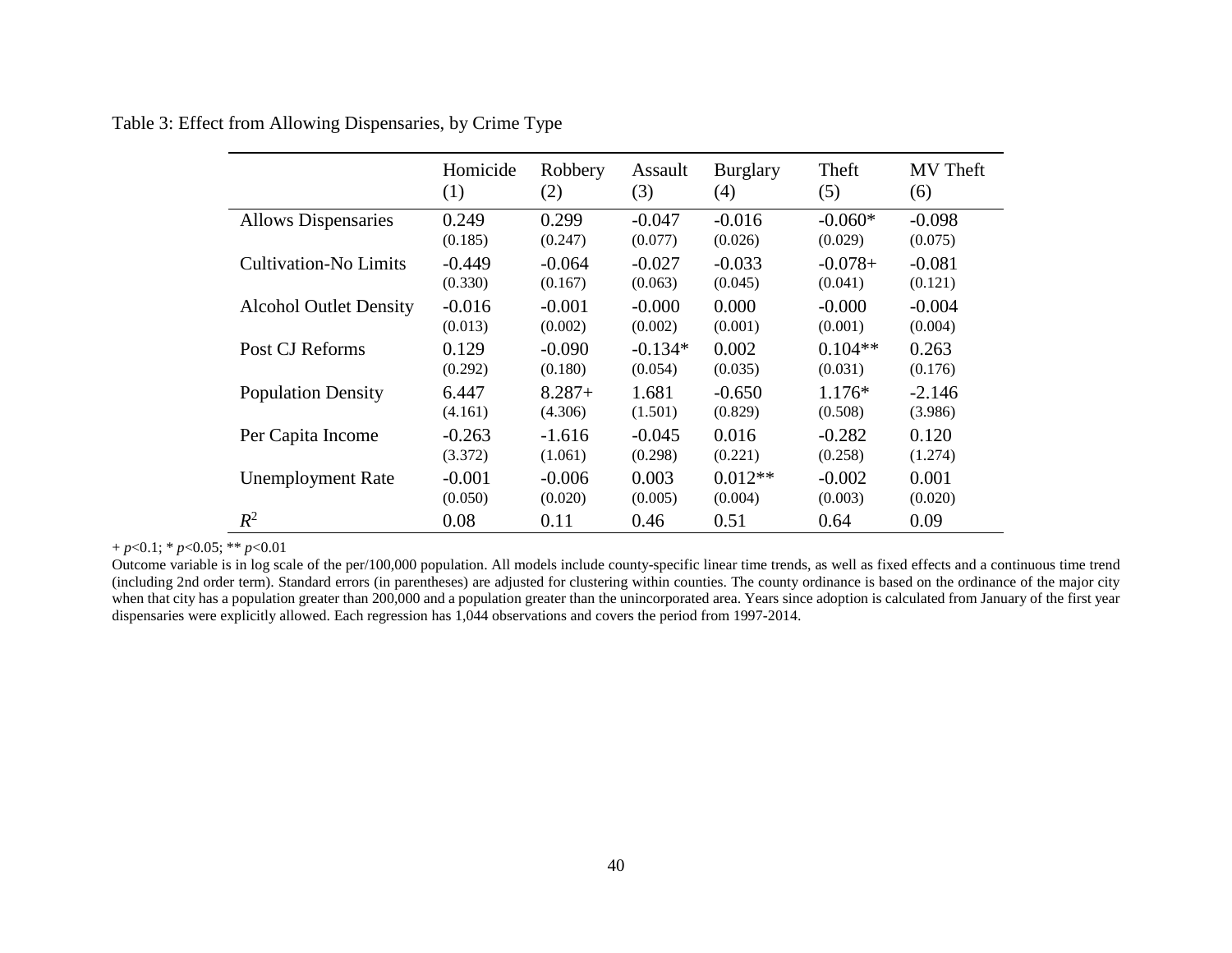|                           |           | <b>DUI</b><br>Arrests |            |           | Felony<br>Marijuana |            |           | Misdemeanor<br>Marijuana |            |
|---------------------------|-----------|-----------------------|------------|-----------|---------------------|------------|-----------|--------------------------|------------|
|                           | (1)       | (2)                   | (3)        | (4)       | (5)                 | (6)        | (7)       | (8)                      | (9)        |
| Allows                    | $0.077*$  | $0.091*$              | $0.088**$  | $-0.022$  | $-0.015$            | $-0.049$   | 0.087     | 0.215                    | 0.125      |
| Dispensaries              |           |                       |            |           |                     |            |           |                          |            |
|                           | (0.024)   | (0.026)               | (0.025)    | (0.092)   | (0.083)             | (0.084)    | (0.120)   | (0.106)                  | (0.080)    |
| Cultivation-No<br>Limits  | 0.034     | 0.070                 | 0.085      | $-0.113$  | $-0.135$            | $-0.090$   | $-0.383$  | $-0.241$                 | $-0.095$   |
|                           | (0.032)   | (0.039)               | (0.038)    | (0.106)   | (0.100)             | (0.092)    | (0.174)   | (0.133)                  | (0.098)    |
| Alcohol Outlet<br>Density | 0.001     | 0.001                 | 0.000      | 0.002     | $-0.000$            | 0.001      | 0.003     | $-0.002$                 | $-0.003$   |
|                           | (0.001)   | (0.001)               | (0.001)    | (0.004)   | (0.003)             | (0.002)    | (0.003)   | (0.002)                  | (0.003)    |
| CJ<br>Post                |           |                       | $-0.204**$ |           | $-0.434**$          | $-0.429**$ |           | $-1.666**$               | $-1.714**$ |
| Reforms                   | $0.198**$ | $0.195**$             |            | $0.337**$ |                     |            | $1.628**$ |                          |            |
|                           | (0.030)   | (0.032)               | (0.033)    | (0.061)   | (0.089)             | (0.102)    | (0.163)   | (0.187)                  | (0.161)    |
| Population                | $-0.657*$ | $-1.715$              | $-1.701**$ | $-0.064$  | $-5.463$            | $-1.413$   | 2.343     | $-0.341$                 | $-2.521$   |
| Density                   |           |                       |            |           |                     |            |           |                          |            |
|                           | (0.226)   | (0.817)               | (0.463)    | (0.622)   | (2.955)             | (1.560)    | (1.217)   | (1.704)                  | (1.522)    |
| Per<br>Capita             | $-0.177$  | $-0.151$              | 0.042      | 1.075     | 2.611               | 2.608      | $-3.052$  | $-2.206$                 | $-0.679$   |
| Income                    |           |                       |            |           |                     |            |           |                          |            |
|                           | (0.146)   | (0.206)               | (0.231)    | (0.785)   | (1.570)             | (1.773)    | (2.784)   | (2.377)                  | (1.599)    |
| Unemployment<br>Rate      | $-0.003$  | $-0.003$              | $-0.002$   | 0.033     | $0.053*$            | 0.048      | $-0.010$  | $-0.001$                 | 0.003      |
|                           | (0.004)   | (0.005)               | (0.005)    | (0.014)   | (0.018)             | (0.019)    | (0.018)   | (0.019)                  | (0.015)    |
| $R^2$                     | 0.47      | 0.58                  | 0.57       | 0.03      | 0.16                | 0.15       | 0.55      | 0.66                     | 0.68       |
| County-                   | None      | Linear                | Quadratic  | None      | Linear              | Quadratic  | None      | Linear                   | Quadratic  |
| specific trends           |           |                       |            |           |                     |            |           |                          |            |

Table 4: Effect of Allowing Dispensaries on Marijuana-Related Arrests

+ *p*<0.0111; \* *p*<0.0055; \*\* *p*<0.0011 (p-values are adjusted for multiple testing using the Bonferroni adjustment for 9 tests)

Outcome variable is in log scale of the per/100,000 population. All models include county fixed effects and a continuous time trend (including 2nd order term). Standard errors (in parentheses) are adjusted for clustering within counties. The county ordinance is based on the ordinance of the major city when that city has a population greater than 200,000 and a population greater than the unincorporated area. Each regression has 1,044 observations and covers the period from 1997-2014.